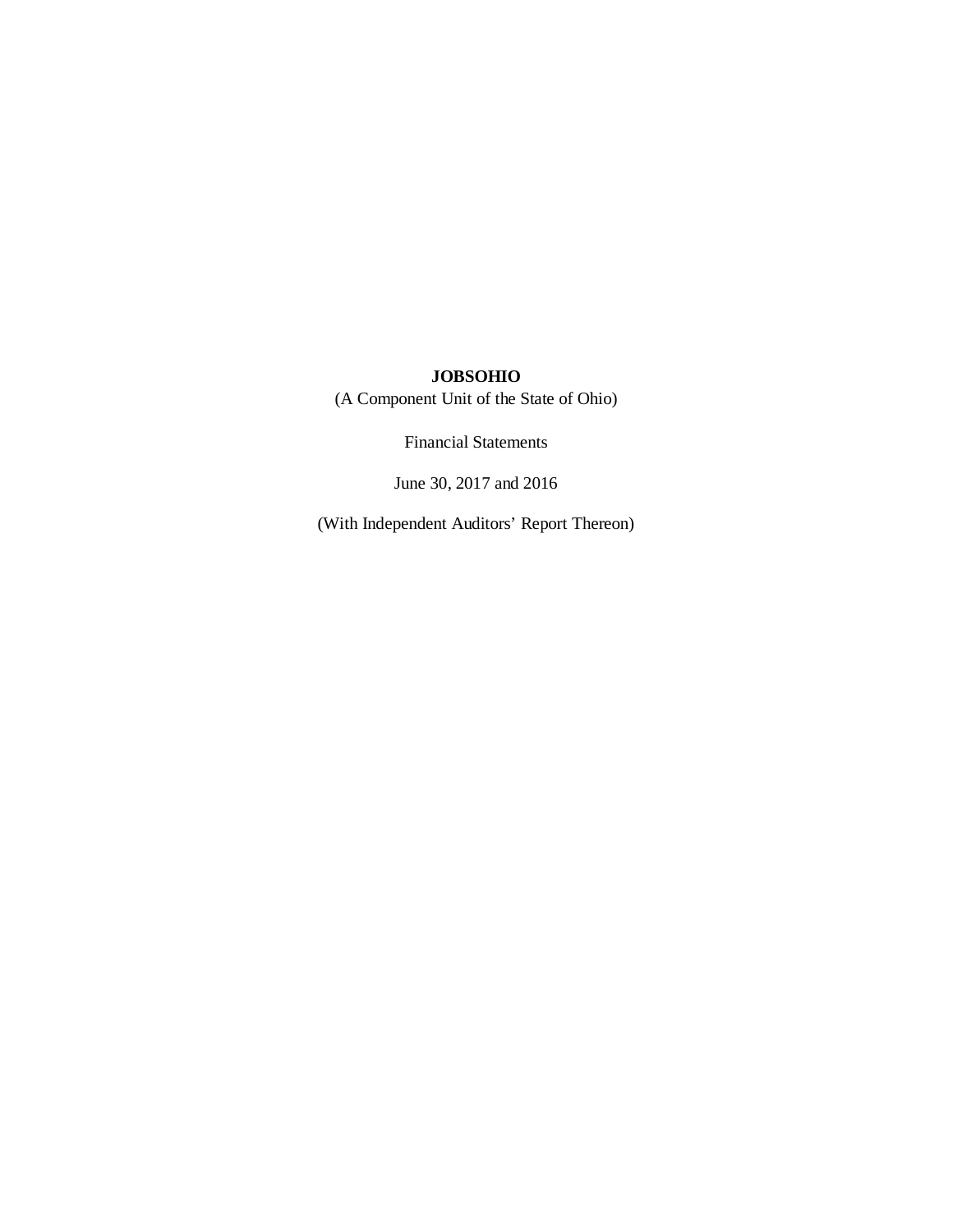# Table of Contents

|                                                               | Page(s)   |
|---------------------------------------------------------------|-----------|
| <b>Independent Auditors' Report</b>                           | $1 - 2$   |
| Management's Discussion and Analysis (Unaudited)              | $3 - 6$   |
| <b>Financial Statements:</b>                                  |           |
| <b>Statements of Net Position</b>                             |           |
| Statements of Revenues, Expenses, and Changes in Net Position | 8         |
| <b>Statements of Cash Flows</b>                               | 9         |
| <b>Notes to Financial Statements</b>                          | $10 - 37$ |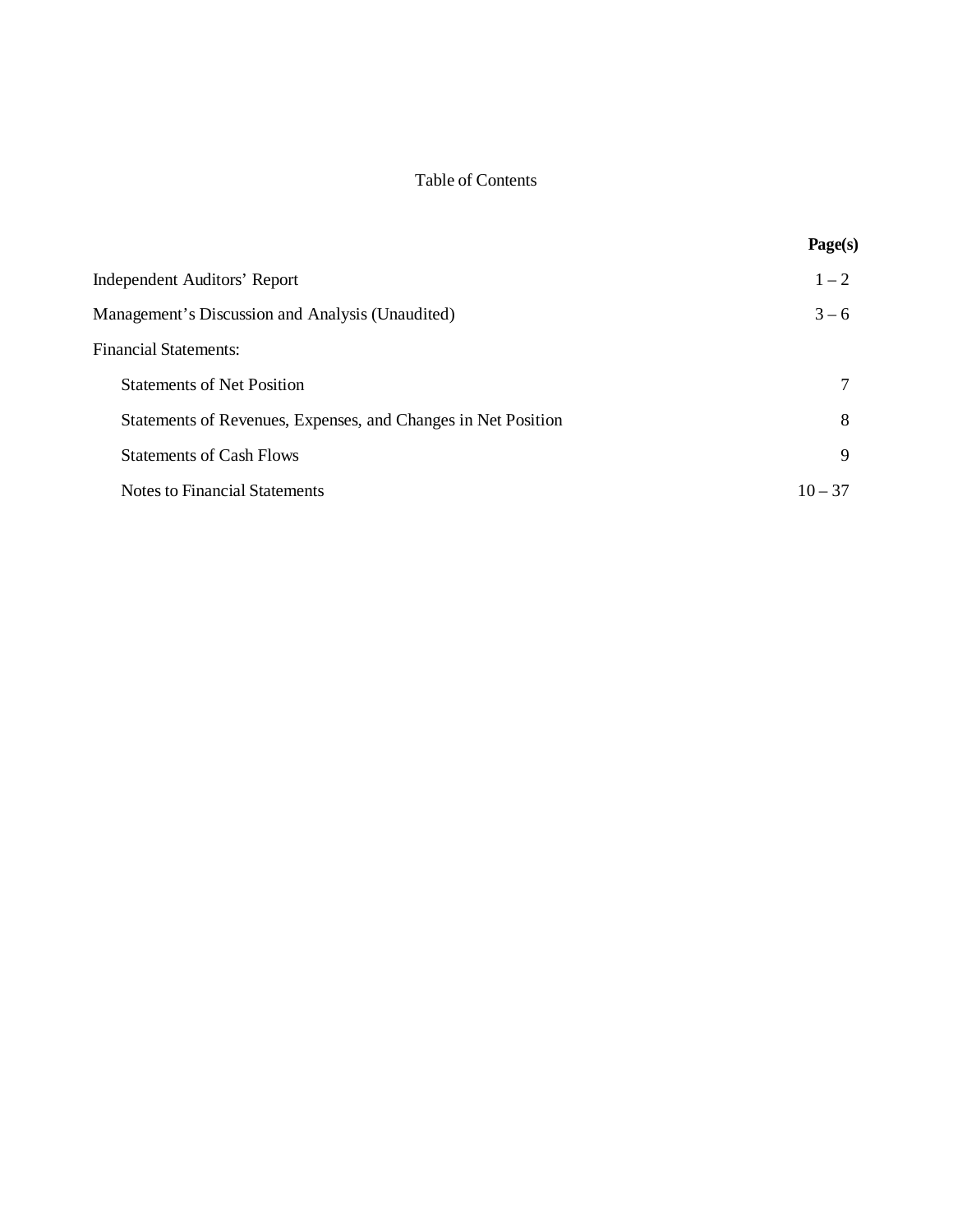#### **INDEPENDENT AUDITORS' REPORT**

To the Board of Directors of JobsOhio

We have audited the accompanying financial statements of JobsOhio, a component unit of the State of Ohio, and its sole component unit JobsOhio Beverage System (collectively the "Entity"), which comprise the Statements of Net Position as of June 30, 2017 and 2016, and the related Statements of Revenues, Expenses, and Changes in Net Position, and Statements of Cash Flows for the years then ended, and the related notes to the basic financial statements.

### **Management's Responsibility for the Financial Statements**

Management is responsible for the preparation and fair presentation of these financial statements in accordance with accounting principles generally accepted in the United States of America; this includes the design, implementation, and maintenance of internal control relevant to the preparation and fair presentation of financial statements that are free from material misstatement, whether due to fraud or error.

### **Auditors' Responsibility**

Our responsibility is to express an opinion on these financial statements based on our audits. We conducted our audits in accordance with auditing standards generally accepted in the United States of America. Those standards require that we plan and perform the audit to obtain reasonable assurance about whether the financial statements are free from material misstatement.

An audit involves performing procedures to obtain audit evidence about the amounts and disclosures in the financial statements. The procedures selected depend on the auditor's judgment, including the assessment of the risks of material misstatement of the financial statements, whether due to fraud or error. In making those risk assessments, the auditor considers internal control relevant to the Entity's preparation and fair presentation of the financial statements in order to design audit procedures that are appropriate in the circumstances, but not for the purpose of expressing an opinion on the effectiveness of the Entity's internal control. Accordingly, we express no such opinion. An audit also includes evaluating the appropriateness of accounting policies used and the reasonableness of significant accounting estimates made by management, as well as evaluating the overall presentation of the financial statements.

We believe that the audit evidence we have obtained is sufficient and appropriate to provide a basis for our audit opinion.

#### **Opinion**

In our opinion, the financial statements referred to above present fairly, in all material respects, the financial position of JobsOhio as of June 30, 2017 and 2016, and the results of its operations and its cash flows for the years then ended in accordance with accounting principles generally accepted in the United States of America.

## **Required Supplementary Information**

Accounting principles generally accepted in the United States of America require that the Management's Discussion and Analysis on pages 3-6 be presented to supplement the basic financial statements. Such information, although not a part of the basic financial statements, is required by the Governmental Accounting Standards Board who considers it to be an essential part of financial reporting for placing the basic financial statements in an appropriate operational, economic, or historical context. We have applied certain limited procedures to the required supplementary information in accordance with auditing standards generally accepted in the United States of America, which consisted of inquiries of management about the methods of preparing the information and comparing the information for consistency with management's responses to our inquiries, the basic financial statements, and other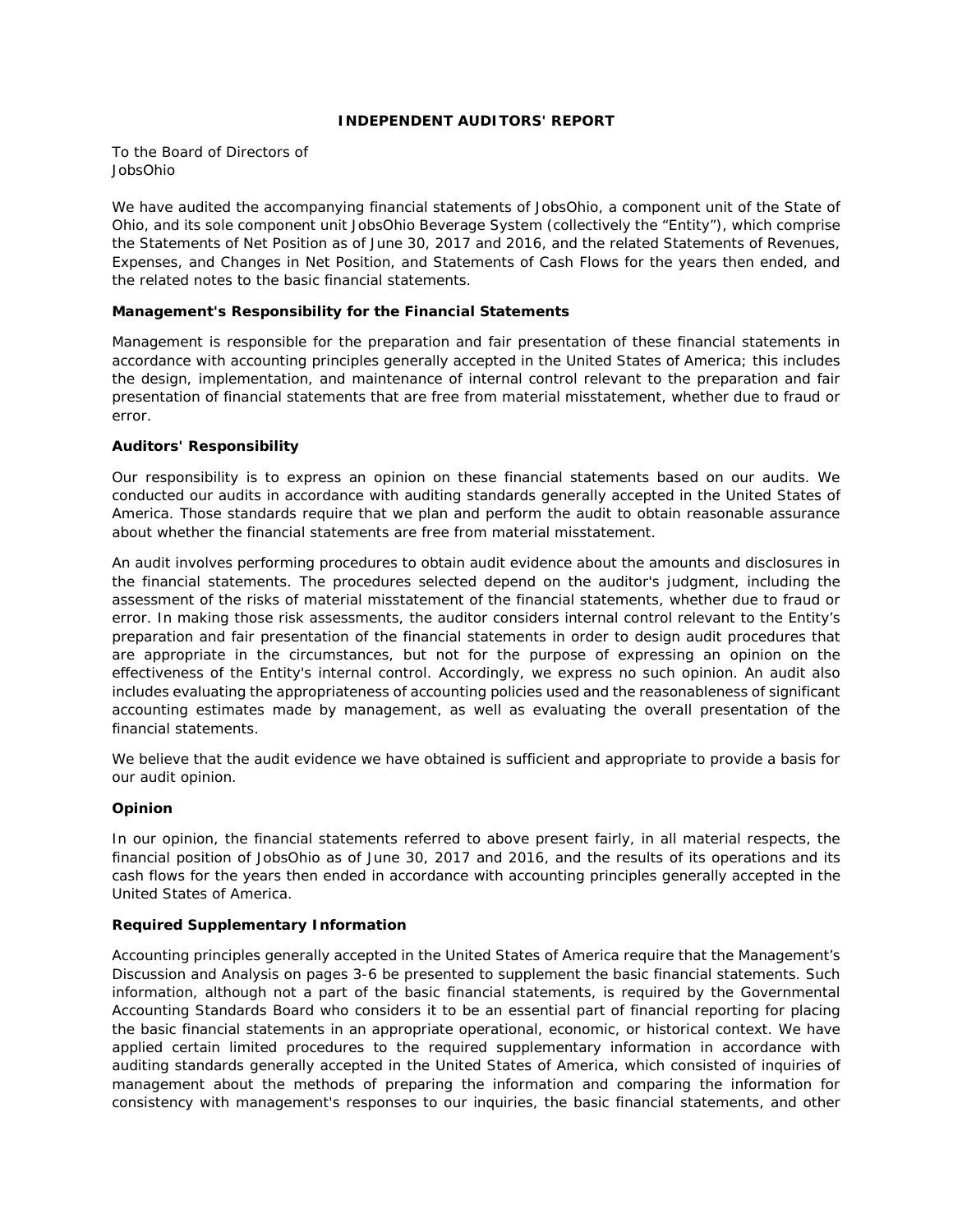knowledge we obtained during our audit of the basic financial statements. We do not express an opinion or provide any assurance on the information because the limited procedures do not provide us with sufficient evidence to express an opinion or provide any assurance.

### **Report on Supplemental Combining Schedules**

Our audits were conducted for the purpose of forming an opinion on the financial statements as a whole. The supplemental schedules for 2017 and 2016 are presented for the purpose of additional analysis of the financial statements rather than to present the financial position, results of operations, and cash flows of the individual entities, and are not a required part of the financial statements. This additional combining information is the responsibility of the Entity's management and were derived from and relate directly to the underlying accounting and other records used to prepare the 2017 and 2016 financial statements. Such schedules have been subjected to the auditing procedures applied in our audits of the financial statements and certain additional procedures, including comparing and reconciling such schedules directly to the underlying accounting and other records used to prepare the financial statements or to the financial statements themselves, and other additional procedures in accordance with auditing standards generally accepted in the United States of America. In our opinion, such schedules are fairly stated in all material respects in relation to the financial statements as a whole.

#### **Emphasis of Matter**

As discussed in Notes 1(a) and 1(b) to the accompanying financial statements, the Entity includes JobsOhio Beverage System as a blended component unit in accordance with the adoption of GASB Statement No. 80, *Blending Requirements for Certain Component Units*. The Entity has applied this change retrospectively in the accompanying financial statements to include JobsOhio Beverage System as a blended component unit of the Entity as of and for the periods ended June 30, 2017 and 2016.

Cloite Touke 4P

Columbus, Ohio September 28, 2017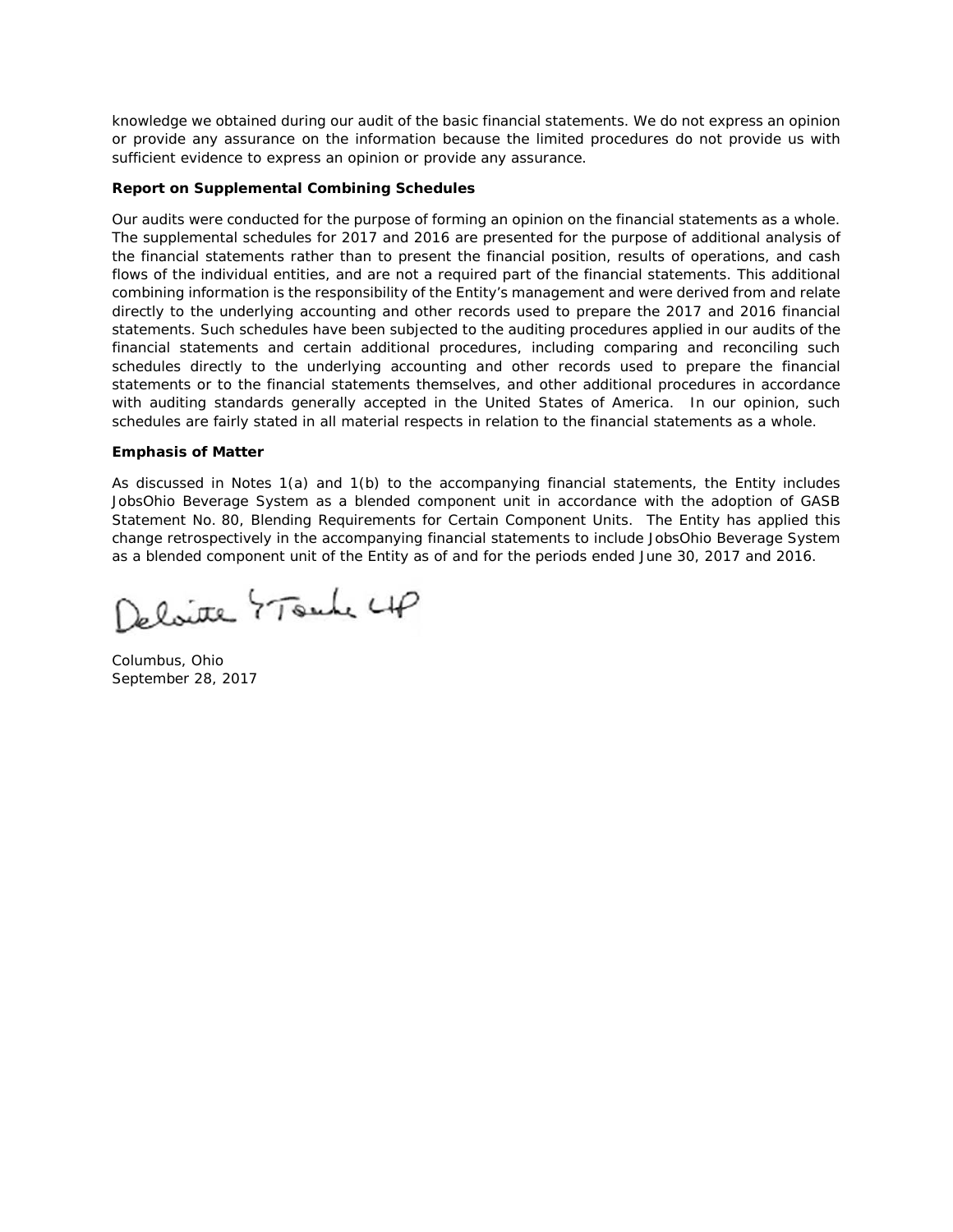# (A Component Unit of the State of Ohio)

# Management's Discussion and Analysis(Unaudited)

# June 30, 2017 and 2016

# (In thousands)

The management of JobsOhio offers this narrative overview and analysis of the financial activities of JobsOhio for the fiscal years ended June 30, 2017 and 2016. The information presented in this overview and analysis should be considered in conjunction with JobsOhio's basic financial statements, which follow this material. Financial statements prepared by JobsOhio include its sole component unit, JobsOhio Beverage System (JOBS), however the following information is solely based on JobsOhio's financial activities and is presented in a non-blended format. The overview and analysis of JOBS is included in that corporation's separately issued annual report.

# **Financial Highlights**

- Total assets increased 23% in the fiscal year ended June 30, 2017 from \$437,279 in fiscal year 2016 to \$537,855 in fiscal year 2017. In the fiscal year ended June 30, 2016, total assets had increased 27% from \$343,504 in fiscal year 2015 to \$437,279 in fiscal year 2016.
- Total liabilities increased 31% in the fiscal year ended June 30, 2017 from \$38,548 in fiscal year 2016 to \$50,618 in fiscal year 2017. In the fiscal year ended June 30, 2016, total liabilities had increased 24% from \$31,103 in fiscal year 2015 to \$38,548 in fiscal year 2016.
- Operating and non-operating revenues increased 18% in the fiscal year ended June 30, 2017 from \$156,194 in fiscal year 2016 to \$184,753 in fiscal year 2017. In the fiscal year ended June 30, 2016, operating and non-operating revenues increased 28% from \$121,736 in fiscal year 2015 to \$156,194 in fiscal year 2016.
- Total operating expenses increased 38% in the fiscal year ended June 30, 2017 from \$69,864 in fiscal year 2016 to \$96,247 in fiscal year 2017. In the fiscal year ended June 30, 2016, total operating expenses had decreased 4% from \$72,415 in fiscal year 2015 to \$69,864 in fiscal year 2016.

# **Overview**

JobsOhio is a 501(c)(4) non-profit organization formed under chapters 1702 and 187 of the Ohio Revised Code to promote economic development, job creation, job retention, job training, and the recruitment of business to the state of Ohio (State). JobsOhio isthe sole member of the JobsOhio Beverage System (JOBS), which operates the franchise for the sale of spirituous liquor throughout the State. The purchase was financed in fiscal year 2013 by JOBS' issuance of \$1,510,685 of special obligation bonds.

During the fiscal years ended June 30, 2017, 2016, and 2015, JobsOhio received grants and contributions from JOBS totaling \$180,000, \$150,000, and \$120,000, respectively. These grants comprise funding from operating income of the liquor franchise by JOBS and proceeds of the bond issue.

## **Discussion of Basic Financial Statements**

The activities of JobsOhio are accounted for on a fiscal year basis, comprising 12 calendar months ending June 30 of each year. These activities are accounted for as an enterprise fund, reporting all financial activity, assets, and liabilities using the accrual basis of accounting in the same manner as with private sector businesses. Financial statements prepared by JobsOhio include its sole component unit, JobsOhio Beverage System (JOBS) and include the blended statements of net position; statements of revenues, expenses, and changes in net position;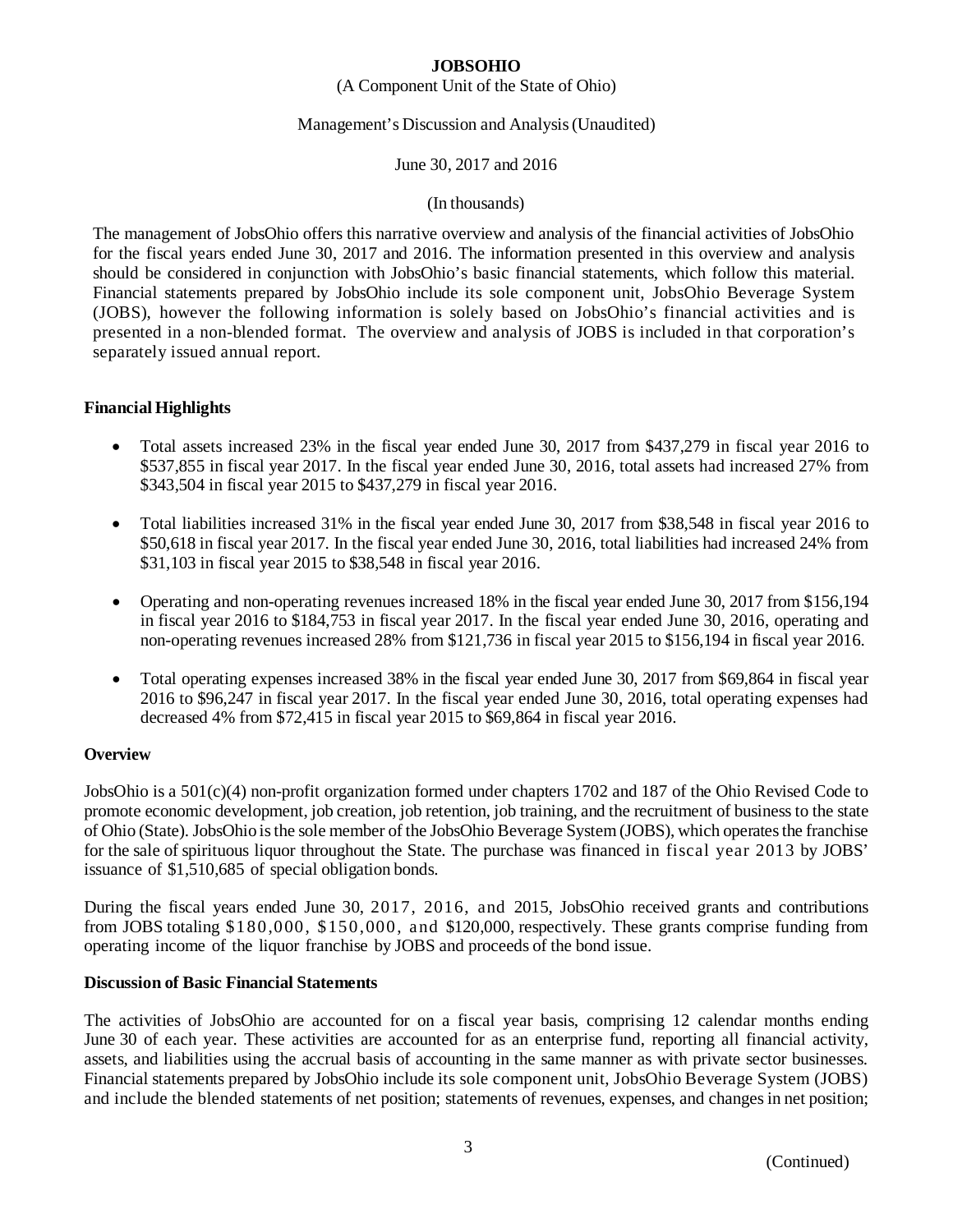# (A Component Unit of the State of Ohio)

#### Management's Discussion and Analysis(Unaudited)

## June 30, 2017 and 2016

#### (In thousands)

statements of cash flows and the related notes. This information is also presented in a non-blended format in the notes to financial statements.

The statement of net position provides information about assets and liabilities and reflects the financial position at the fiscal year-end. The statement of revenues, expenses, and changes in net position reports the revenue activity and the expenses related to such activity for the fiscal year. The statement of cash flows outlines the cash inflows and outflows for the fiscal year. These statements provide current and long-term information about JobsOhio'sfinancial position.

The financial statements also include notes that provide additional information essential to a full understanding of the information provided in the statements.

### **Financial Analysis**

### *Net Position*

The following is a summary of net position as of June 30, 2017, 2016, and 2015:

|                                                 | 2017          | 2016          | 2015                     |  |  |
|-------------------------------------------------|---------------|---------------|--------------------------|--|--|
| Assets:                                         |               |               |                          |  |  |
| Current assets:                                 |               |               |                          |  |  |
| Cash and cash equivalents - unrestricted        | \$<br>93,302  | \$<br>80,213  | \$<br>58,833             |  |  |
| Cash and cash equivalents - restricted          |               |               | 4,798                    |  |  |
| <b>Investments</b>                              | 393,331       | 324,254       | 270,272                  |  |  |
| Loans                                           | 4,500         | 2,270         | 508                      |  |  |
| Receivables                                     | 1,024         | 529           | 245                      |  |  |
| Prepaid expenses                                | 580           | 3,375         | 427                      |  |  |
| Due from JOBS                                   | 152           | 183           | $\overline{\phantom{a}}$ |  |  |
| Total current assets                            | 492,889       | 410,824       | 335,083                  |  |  |
| Long-term assets:                               |               |               |                          |  |  |
| Cash and cash equivalents - restricted          |               |               |                          |  |  |
| Capital assets, net of accumulated depreciation | 1,188         | 1,377         | 1,811                    |  |  |
| Loans                                           | 43,778        | 25,078        | 6,610                    |  |  |
| Total long-term assets                          | 44,966        | 26,455        | 8,421                    |  |  |
| <b>Total assets</b>                             | 537,855       | 437,279       | 343,504                  |  |  |
| <b>Liabilities:</b>                             |               |               |                          |  |  |
| Current liabilities:                            |               |               |                          |  |  |
| Accounts payable                                | 2,166         | 2,205         | 624                      |  |  |
| Accrued liabilities                             | 48,424        | 36,305        | 30,431                   |  |  |
| Capital lease payable - current portion         | 10            | 10            | 10                       |  |  |
| Due to component unit - JOBS                    |               |               |                          |  |  |
| Total current liabilities                       | 50,600        | 38,520        | 31,065                   |  |  |
| Long-term liabilities:                          |               |               |                          |  |  |
| Capital lease payable                           | 18            | 28            | 38                       |  |  |
| Total long-term liabilities                     | 18            | 28            | 38                       |  |  |
| <b>Total liabilities</b>                        | 50,618        | 38,548        | 31,103                   |  |  |
| Net position:                                   |               |               |                          |  |  |
| Net investment in capital assets                | 1,188         | 1,377         | 1,811                    |  |  |
| Restricted                                      |               |               | 4,798                    |  |  |
| Unrestricted                                    | 486,049       | 397,354       | 305,792                  |  |  |
| <b>Total net position</b>                       | \$<br>487,237 | \$<br>398,731 | \$<br>312,401            |  |  |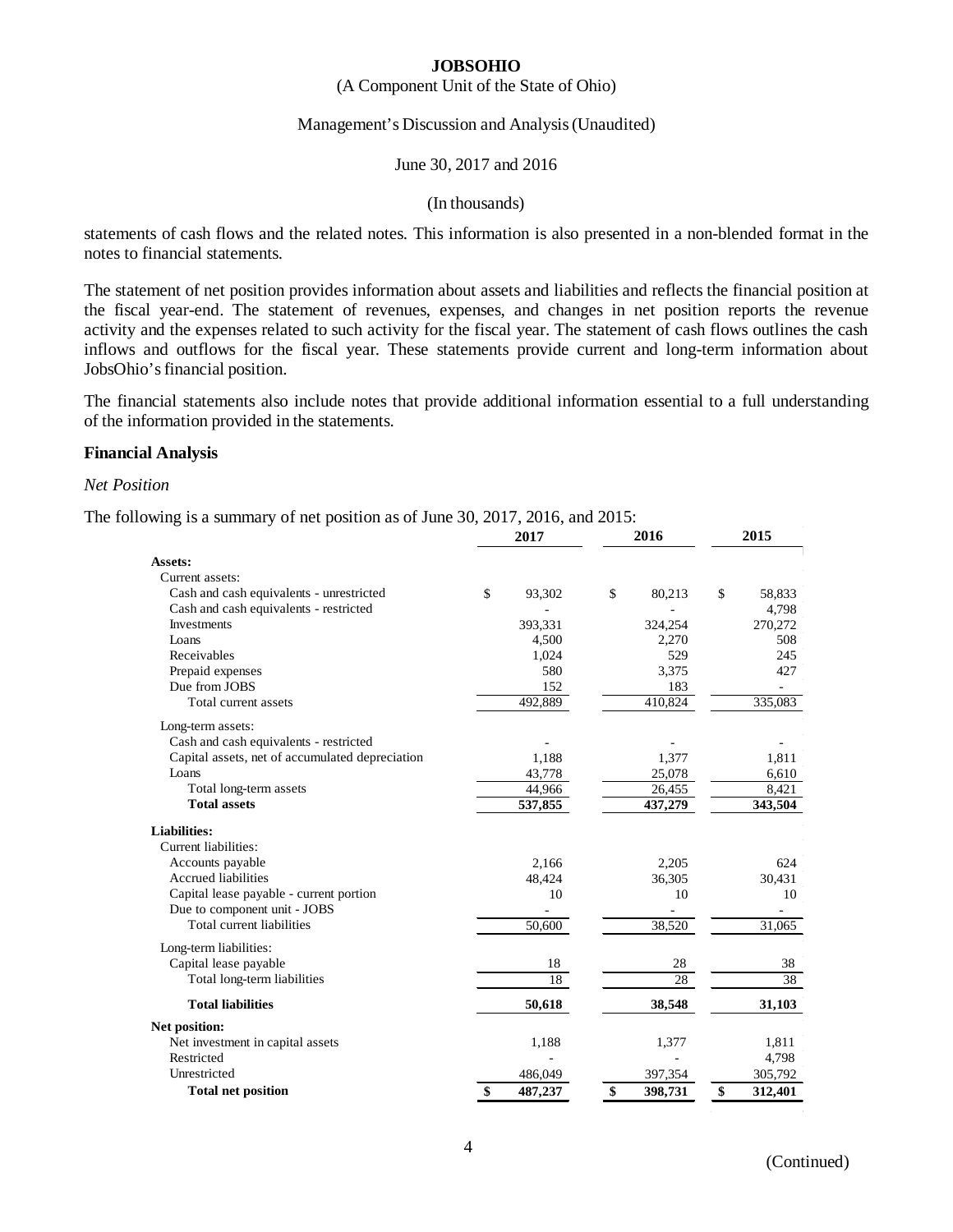# (A Component Unit of the State of Ohio)

## Management's Discussion and Analysis(Unaudited)

## June 30, 2017 and 2016

## (In thousands)

Current assets consist of cash in demand deposits, investments, prepaid expenses, and receivables due from JOBS for management services as well as outstanding principal from loans to promote economic development due within the following twelve months. Current assets increased 20% in the fiscal year ended June 30, 2017 from \$410,824 in fiscal year 2016 to \$492,889 in fiscal year 2017. In the fiscal year ended June 30, 2016, current assets increased 23% from \$335,083 in fiscal year 2015 to \$410,824 in fiscal year 2016. These increases in current assets are primarily due to funds received from JOBS for grants to support JobsOhio's mission.

Long-term assets consist of software, furniture, equipment and leasehold improvements, as well as outstanding principal from loans made for economic development programs due after the following twelve months. Long-term assets increased 70% in the fiscal year ended June 30, 2017 from \$26,455 in fiscal year 2016 to \$44,966 in fiscal year 2017. In the fiscal year ended June 30, 2016, long-term assets increased 214% from \$8,421 in fiscal year 2015 to \$26,455 in fiscal year 2016. The increases in long-term assets are primarily due to JobsOhio's loan program, which was first established in fiscal year 2014 and experienced growth in fiscal years 2017 and 2016.

Current liabilities represent accounts payables and accrued liabilities as of fiscal year-end, as well as a capital lease that was added in fiscal year 2015.

The increase of total net position at June 30, 2017 of \$88,506 results primarily from the receipt of grants from JOBS during the fiscal year totaling \$180,000. The increase of total net position as of June 30, 2016 of \$86,330 resulted primarily from the receipt of grants from JOBS during the fiscal year totaling \$150,000.

#### *Revenues, Expenses, and Changesin Net Position*

The following is a summary of revenues, expenses, and changes in net position for the fiscal years ended June 30, 2017, 2016, and 2015:

|                                         | 2017          | 2016          |               |  |
|-----------------------------------------|---------------|---------------|---------------|--|
| <b>Operating revenues:</b>              |               |               |               |  |
| Interest income - loans                 | \$<br>1,708   | \$<br>830     | \$<br>140     |  |
| Fees and other                          | 1,208         | 867           | 918           |  |
| Total operating revenues                | 2,916         | 1,697         | 1,058         |  |
| <b>Operating expenses:</b>              |               |               |               |  |
| Economic development programs           | 56,949        | 35,349        | 46,552        |  |
| Salaries and benefits                   | 11,058        | 9,205         | 7,514         |  |
| Economic development purchased services | 10,735        | 10,243        | 9,321         |  |
| Professional services                   | 3,761         | 4.958         | 1,914         |  |
| Insurance                               | 204           | 200           | 182           |  |
| Administrative and support              | 3,223         | 2,772         | 2,328         |  |
| Marketing                               | 10,317        | 7,137         | 4,604         |  |
| Total operating expenses                | 96,247        | 69,864        | 72,415        |  |
| <b>Operating loss</b>                   | (93, 331)     | (68, 167)     | (71, 357)     |  |
| Nonoperating revenues:                  |               |               |               |  |
| Grants                                  | 180,000       | 150,000       | 120,000       |  |
| Investment income                       | 1,837         | 4,497         | 678           |  |
| Total nonoperating revenues             | 181,837       | 154,497       | 120,678       |  |
| Change in net position                  | 88,506        | 86,330        | 49,321        |  |
| Net position, beginning of year         | 398,731       | 312,401       | 263,080       |  |
| Net position, end of year               | \$<br>487,237 | \$<br>398,731 | \$<br>312,401 |  |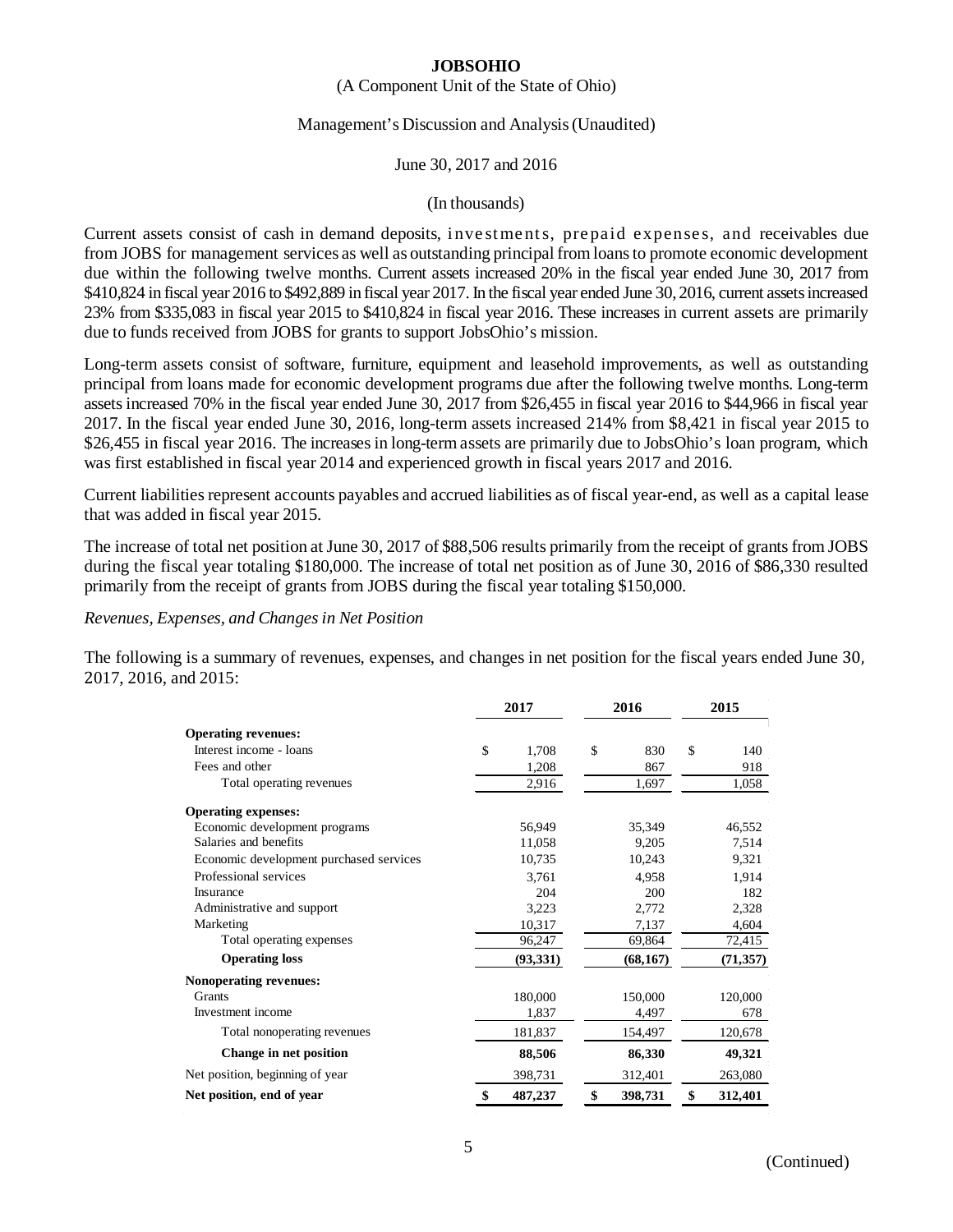# (A Component Unit of the State of Ohio)

# Management's Discussion and Analysis(Unaudited)

# June 30, 2017 and 2016

# (In thousands)

The primary source of revenue for JobsOhio is grants from JOBS, however JobsOhio also earns revenue from its investments, as well as interest on loans made for economic development programs. For the fiscal year ended June 30, 2017, total operating and nonoperating revenues were \$184,753, an increase of \$28,559 over the prior year's total of \$156,194. This change is primarily due to an increase in the amount of grant revenue received from JOBS in fiscal year 2017 of \$30,000, as well as an increase in the amount of interest income. For the fiscal year ended June 30, 2016, total operating and nonoperating revenues increased \$34,458 from \$121,736 in fiscal year 2015 to \$156,194 in fiscal year 2016. This change is primarily due to an increase in the amount of grant revenue received from JOBS in fiscal year 2016 of \$30,000.

Operating expenses increased by \$26,383 in the fiscal year ended June 30, 2017, from \$69,864 in fiscal year 2016 to \$96,247 in fiscal year 2017, primarily due to an increase in the amount of grants issued as part of JobsOhio's mission and reported as economic development program expense. In the fiscal year ended June 30, 2016, operating expenses decreased by \$2,551 from \$72,415 in fiscal year 2015 to \$69,864 in fiscal year 2016 primarily due to a decrease in the amount of grants issued to support JobsOhio's mission and reported as economic development program expense. JobsOhio had an increase in workforce over the past three fiscal years as it continues to build upon its employee base to facilitate economic development in the State. Other operating expenses for the fiscal years ended June 30, 2017, 2016, and 2015 included professional services, marketing, insurance, and administrative and support expenses.

JobsOhio experienced a change in net position of \$88,506 in the fiscal year ended June 30, 2017, which was an increase of \$2,176 from the change in net position as of June 30, 2016 of \$86,330. JobsOhio had an increase of \$37,009 in the change of net position for the fiscal year ended June 30, 2016 of \$86,330, from the change of net position for the fiscal year ended June 30, 2015 of \$49,321. The major factor affecting these changes were the increase in the amount of grant money received from JOBS during fiscal years 2017 and 2016.

# **Capital Asset Activity**

Capital asset additions to leasehold improvements of \$5 in the fiscal year ended June 30, 2017 were primarily attributable to an office company logo replacement. There were no capital asset additions to furniture and equipment in the fiscal year ended June 30, 2017. Capital asset additions to furniture and equipment of \$27 and to leasehold improvements of \$8 in the fiscal year ended June 30, 2016 were primarily attributable to establishing a new training room for the purpose of workforce utilization and to an office flooring replacement. Additions to software of \$308 and \$26 in the fiscal years ended June 30, 2017 and 2016, respectively, were attributable to the launch and continued maintenance of a new website with increased search and mobile capabilities. Refer to pages 22 and 23 of the notes to the financial statementsfor further information on capital assets.

# **Requests for Information**

This annual report is designed to provide a general overview of JobsOhio's finances. The annual report of its component unit JOBS is issued separately by that corporation. Questions concerning information presented in this report should be addressed to Kevin Giangola, Chief Financial Officer, JobsOhio, [giangola@jobs-ohio.com.](mailto:giangola@jobs-ohio.com)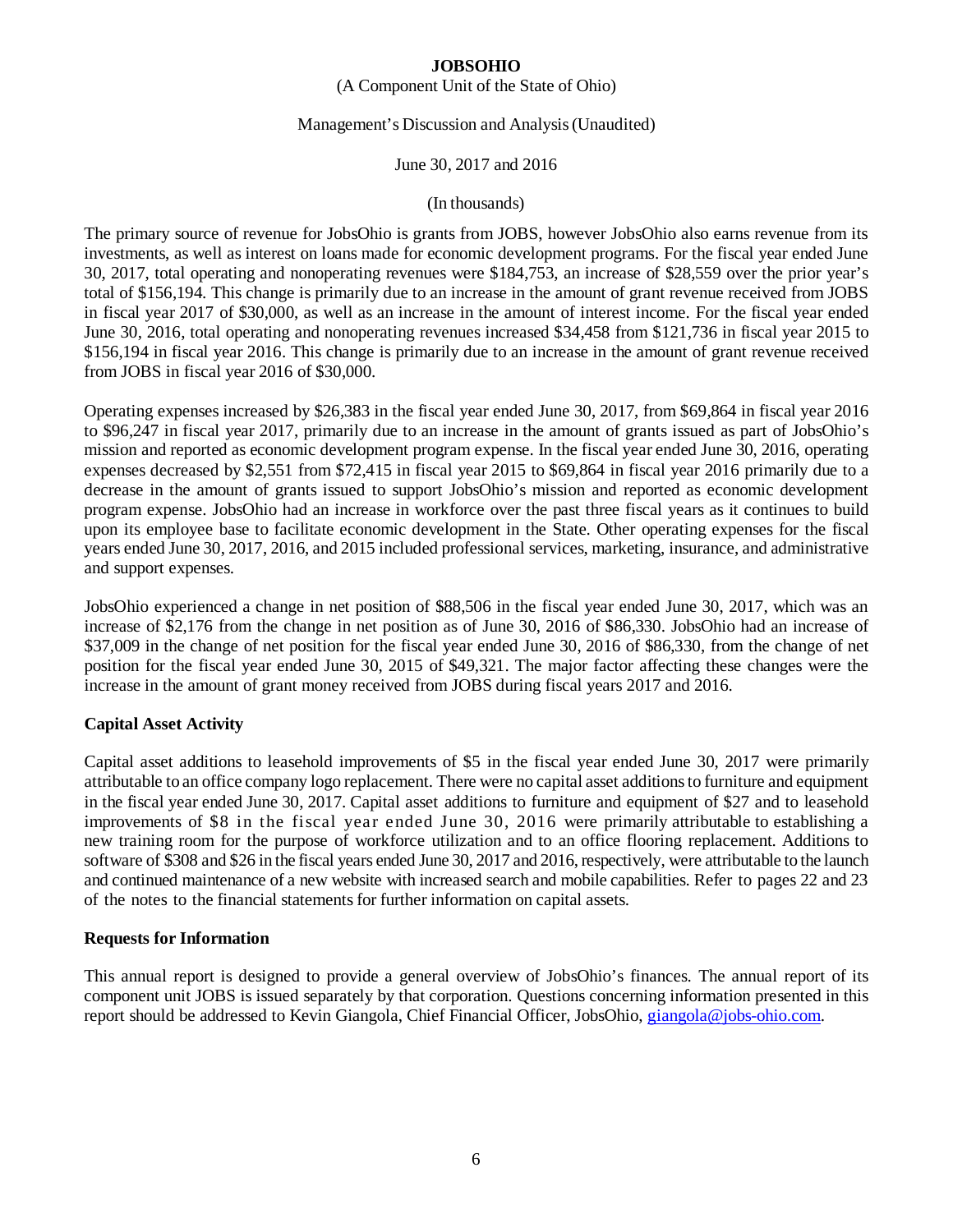(A Component Unit of the State of Ohio)

# Statements of Net Position

# June 30, 2017 and 2016

# (In thousands)

|                                                          | June 30, 2017 | June 30, 2016 |  |  |
|----------------------------------------------------------|---------------|---------------|--|--|
| Assets:                                                  |               |               |  |  |
| Current assets:                                          |               |               |  |  |
| Cash and cash equivalents - unrestricted                 | \$<br>274,020 | \$<br>263,122 |  |  |
| Cash and cash equivalents - restricted                   | 128,948       | 134,725       |  |  |
| Investments                                              | 393,331       | 324,254       |  |  |
| Inventory                                                | 73,533        | 72,948        |  |  |
| Loans                                                    | 4,500         | 2,270         |  |  |
| Receivables                                              | 1,562         | 1,025         |  |  |
| Prepaid expenses                                         | 4,826         | 4,364         |  |  |
| Total current assets                                     | 880,720       | 802,708       |  |  |
| Long-term assets:                                        |               |               |  |  |
| Intangible asset - liquor franchise, net of amortization | 1,136,137     | 1,191,334     |  |  |
| Capital assets, net of accumulated depreciation          | 1,310         | 1,377         |  |  |
| Loans, net of loss allowance                             | 43,778        | 25,078        |  |  |
| Total long-term assets                                   | 1,181,225     | 1,217,789     |  |  |
| <b>Total assets</b>                                      | 2,061,945     | 2,020,497     |  |  |
| <b>Liabilities:</b>                                      |               |               |  |  |
| Current liabilities:                                     |               |               |  |  |
| Accounts payable                                         | 17,175        | 26,831        |  |  |
| <b>Accrued liabilities</b>                               | 95,730        | 90,362        |  |  |
| Special obligation bonds payable - current portion       | 44,870        | 44,020        |  |  |
| Bond interest payable                                    | 29,012        | 29,438        |  |  |
| Capital lease payable - current portion                  | 10            | 10            |  |  |
| Total current liabilities                                | 186,797       | 190,661       |  |  |
| Long-term liabilities:                                   |               |               |  |  |
| Special obligation bonds payable                         | 1,382,532     | 1,430,203     |  |  |
| Capital lease payable                                    | 18            | 28            |  |  |
| Total long-term liabilities                              | 1,382,550     | 1,430,231     |  |  |
| <b>Total liabilities</b>                                 | 1,569,347     | 1,620,892     |  |  |
| Net position:                                            |               |               |  |  |
| Net investment in capital assets                         | 1,310         | 1,377         |  |  |
| Unrestricted                                             | 491,288       | 398,228       |  |  |
| <b>Total net position</b>                                | 492,598<br>\$ | 399,605<br>\$ |  |  |

See accompanying notes to financial statements.  $\frac{7}{4}$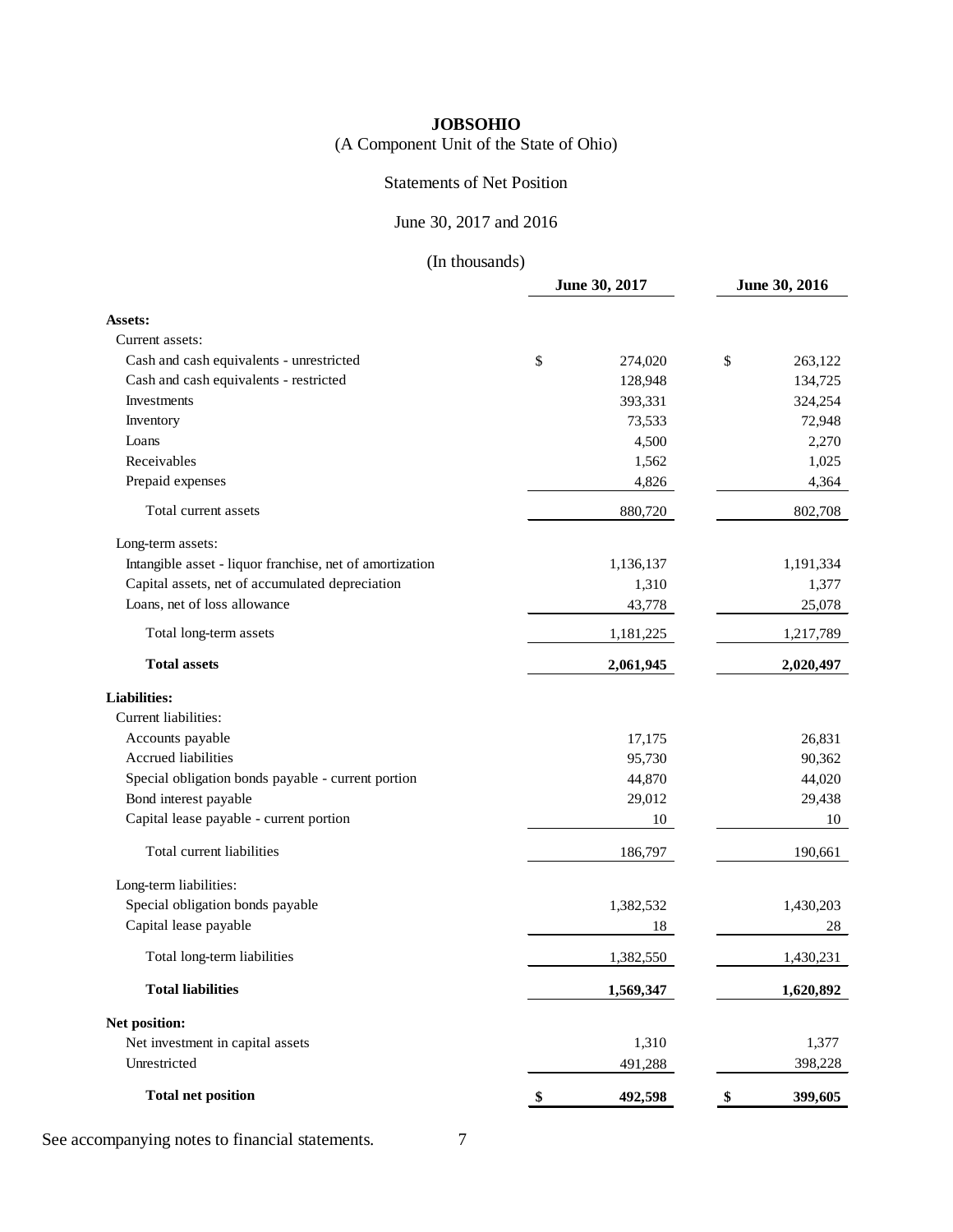# (A Component Unit of the State of Ohio)

# Statements of Revenues, Expenses, and Changes in Net Position

# Years Ended June 30, 2017 and 2016

|                                                     | <b>Year Ended</b><br>June 30, 2017 | <b>Year Ended</b><br>June 30, 2016 |           |  |
|-----------------------------------------------------|------------------------------------|------------------------------------|-----------|--|
| <b>Operating revenues:</b>                          |                                    |                                    |           |  |
| Net liquor sales                                    | \$<br>1,102,485                    | \$                                 | 1,051,438 |  |
| Interest income - loans                             | 1,708                              |                                    | 830       |  |
| Fees and other                                      | 477                                |                                    | 264       |  |
| Total operating revenues                            | 1,104,670                          |                                    | 1,052,532 |  |
| <b>Operating expenses:</b>                          |                                    |                                    |           |  |
| Cost of goods sold                                  | 659,250                            |                                    | 605,990   |  |
| Sales commissions                                   | 60,390                             |                                    | 57,522    |  |
| Liquor gallonage taxes                              | 46,621                             |                                    | 45,369    |  |
| Amortization of intangible asset - liquor franchise | 55,197                             |                                    | 55,197    |  |
| Service fees                                        | 18,189                             |                                    | 12,116    |  |
| Supplemental Payment                                | 13,495                             |                                    | 35,665    |  |
| Economic development programs                       | 56,949                             |                                    | 35,349    |  |
| Salaries and benefits                               | 11,058                             |                                    | 9,205     |  |
| Economic development purchased services             | 10,735                             |                                    | 10,243    |  |
| Professional services                               | 10,890                             |                                    | 5,434     |  |
| Insurance                                           | 588                                |                                    | 559       |  |
| Administrative and support                          | 4,810                              |                                    | 2,772     |  |
| Marketing                                           | 10,317                             |                                    | 7,137     |  |
| Other                                               | 391                                |                                    | 72        |  |
| Total operating expenses                            | 958,880                            |                                    | 882,630   |  |
| <b>Operating income</b>                             | 145,790                            |                                    | 169,902   |  |
| Nonoperating revenues (expenses):                   |                                    |                                    |           |  |
| Bond interest, net                                  | (55,650)                           |                                    | (56, 339) |  |
| Investment income                                   | 1,837                              |                                    | 4,497     |  |
| Other, net                                          | 1,016                              |                                    | 583       |  |
| Total nonoperating revenues (expenses)              | (52, 797)                          |                                    | (51,259)  |  |
| Change in net position                              | 92,993                             |                                    | 118,643   |  |
| Net position, beginning of period                   | 399,605                            |                                    | 280,962   |  |
| Net position, end of period                         | \$<br>492,598                      | \$                                 | 399,605   |  |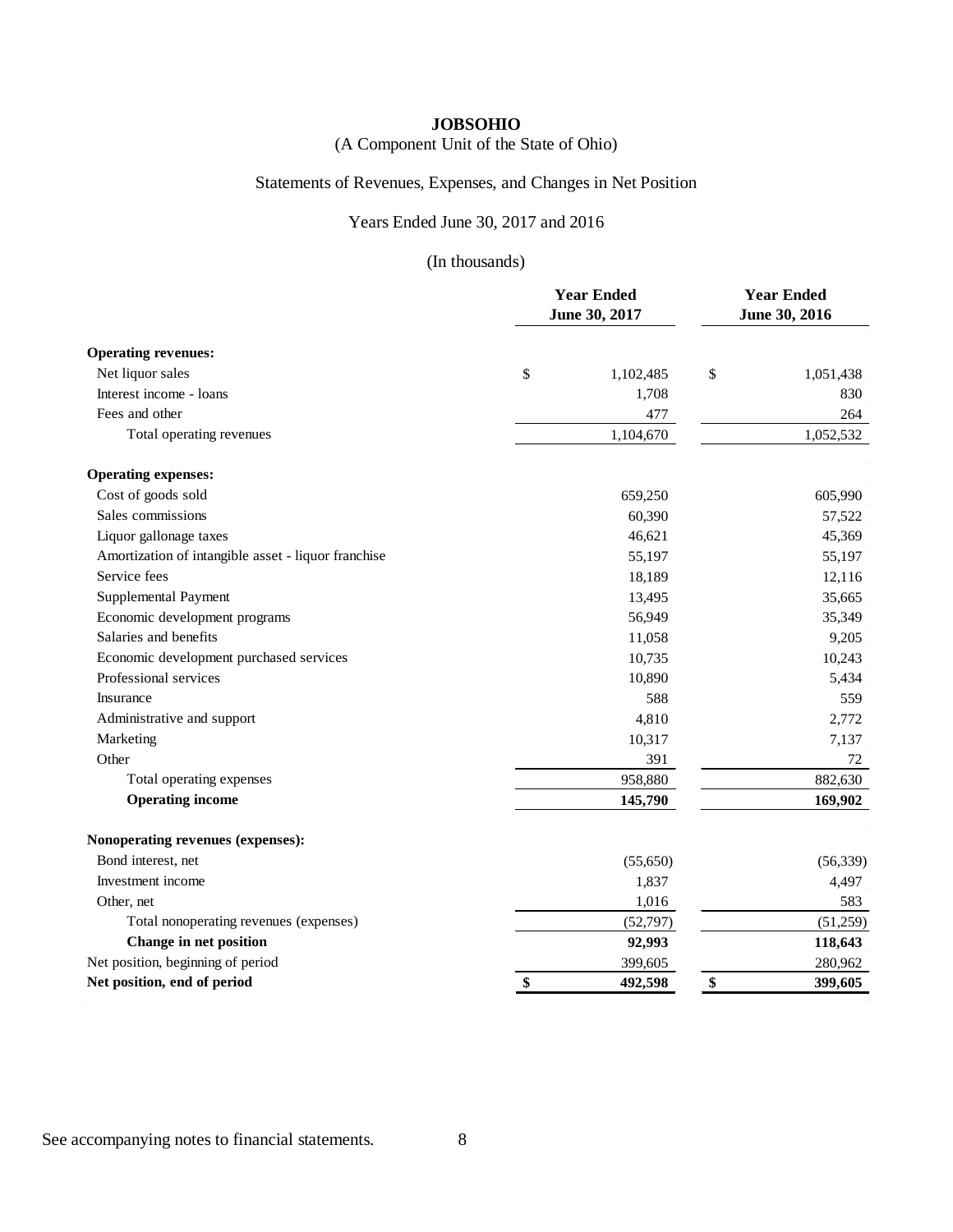(A Component Unit of the State of Ohio)

# Statements of Cash Flows

# Years Ended June 30, 2017 and 2016

# (In thousands)

|                                                                                                   | 2017          | 2016          |
|---------------------------------------------------------------------------------------------------|---------------|---------------|
| Cash flows from operating activities:                                                             |               |               |
| Receipts from fees and other                                                                      | \$<br>1,644   | \$<br>797     |
| Receipts from customers                                                                           | 1,102,519     | 1,051,125     |
| Payments to employees                                                                             | (11,005)      | (9, 154)      |
| Payments to suppliers                                                                             | (699,203)     | (636,948)     |
| Payments for economic development programs                                                        | (64,368)      | (51, 420)     |
| Payments for commissions                                                                          | (60, 104)     | (59, 566)     |
| Receipts from sales taxes                                                                         | 65,562        | 61,822        |
| Payments for sales tax collections to State and county                                            | (65,172)      | (61, 325)     |
| Payments for gallonage tax collections to State                                                   | (46, 460)     | (45, 130)     |
| Payments for servicing fees                                                                       | (13,066)      | (9,129)       |
| Payments for Supplemental Payment to State                                                        | (35,665)      | (26,810)      |
| Net cash provided by operating activities                                                         | 174,682       | 214,262       |
| Cash flows from noncapital financing activities:                                                  |               |               |
| Payments for other nonoperating expenses                                                          | (15)          | (8)           |
| Net cash used in noncapital financing activity                                                    | (15)          | (8)           |
| Cash flows from capital and related financing activities:                                         |               |               |
| Acquisition of capital assets                                                                     | (434)         | (113)         |
| Payments for capital lease                                                                        | (10)          | (10)          |
| Payments for bond principal                                                                       | (44,020)      | (43, 440)     |
| Payments for bond interest                                                                        | (58, 876)     | (59, 458)     |
| Net cash used in capital and related financing activities                                         | (103, 340)    | (103,021)     |
| Cash flows from investing activities:                                                             |               |               |
| Dividends and interest income                                                                     | 5,480         | 3,557         |
| Purchases of investments                                                                          | (201.299)     | (77, 427)     |
| Proceeds from maturities of investments                                                           | 129,613       | 24,976        |
| Net cash used in investing activities                                                             | (66,206)      | (48, 894)     |
| Net increase (decrease) in cash and cash equivalents                                              | 5,121         | 62,339        |
| Cash and cash equivalents, beginning of period                                                    | 397,847       | 335,508       |
| Cash and cash equivalents, end of period                                                          | \$<br>402,968 | \$<br>397,847 |
| Reconciliation of operating income to net cash provided by operating activities:                  |               |               |
| Operating income                                                                                  | \$<br>145.790 | \$<br>169.902 |
| Adjustments to reconcile operating income to net cash provided by (used in) operating activities: |               |               |
| Amortization of intangible asset - liquor franchise                                               | 55,197        | 55,197        |
| Depreciation and amortization expense                                                             | 506           | 495           |
| Increase in loans                                                                                 | (21,928)      | (23, 815)     |
| Increase in loan valuation allowance                                                              | 998           | 3,585         |
| (Increase) decrease in inventory                                                                  | (585)         | (13, 434)     |
| Increase in receivables                                                                           | (537)         | (595)         |
| (Increase) decrease in prepaid expenses                                                           | (462)         | (2,991)       |
| Increase (decrease) in accounts payable                                                           | (9,665)       | 9,504         |
| Increase (decrease) in accrued liabilities                                                        | 5,368         | 16,414        |
| Total adjustments                                                                                 | 28,892        | 44,360        |
| Net cash provided by operating activities                                                         | \$<br>174,682 | \$<br>214,262 |
| Noncash capital and related financing activities:                                                 |               |               |
| Purchases of capital assets on account                                                            | \$<br>5       | \$            |
| Amortization of bonds payable                                                                     | \$<br>2,801   | \$<br>2,828   |
|                                                                                                   |               |               |

See accompanying notes to financial statements. 9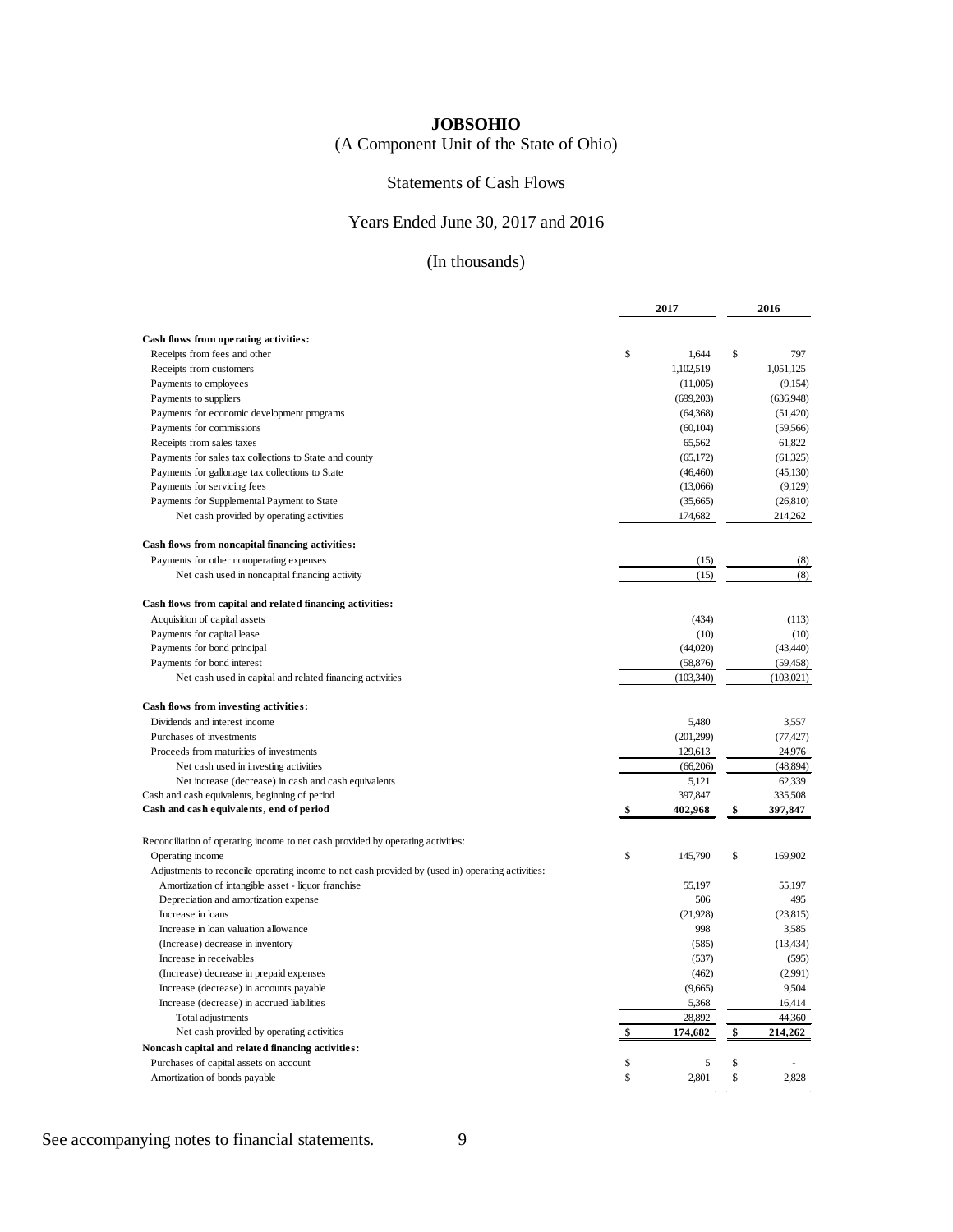(A Component Unit of the State of Ohio)

#### Notes to Financial Statements

June 30, 2017 and 2016

(In thousands)

### **(1) Summary of Significant Accounting Policies**

## *(a) Organization*

JobsOhio was formed under the laws of the state of Ohio (State) and was established to encourage business development in the State. JobsOhio was incorporated on July 5, 2011, as a nonprofit corporation under Chapters 1702 and 187, Revised Code, to promote economic development, job creation, job retention, job training, and the recruitment of business to Ohio. JobsOhio is governed by a Board of Directors appointed by the Governor of Ohio.

The accompanying financial statements include the accounts of JobsOhio Beverage System (JOBS), its sole component unit. JOBS is governed by a Board of Directors appointed by JobsOhio as the sole member of JOBS and is considered a blended component unit of JobsOhio. JOBS, previously known as the Ohio Business Development Coalition (OBDC), was incorporated on June 3, 2004, as a nonprofit corporation under Chapter 1702, Revised Code, for the promotion of business and economic development in the State. On July 6, 2011, by action of its Board of Directors, the OBDC amended its Articles of Incorporation to transfer control of OBDC to JobsOhio. JOBS qualifies as a tax-exempt organization under Section  $501(c)(3)$ of the Internal Revenue Code for federal income tax purposes.

On February 1, 2013, JOBS effected a major change in its business model, acquiring an exclusive 25-year franchise for the sale of spirituous liquor in the State to fund economic development activities by JobsOhio, its sole member. See note 1(t), below, for information on this transaction.

The accounting policies and financial reporting practices of JobsOhio and JobsOhio Beverage System conform to U.S. generally accepted accounting principles (GAAP) as applicable to governmental units.

# *(b) Change in Reporting Entity*

In accordance with Governmental Accounting Standards Board (GASB) Codification Section 2100, *The Financial Reporting Entity,* for financial reporting purposes, JobsOhio's reporting entity now includes JOBS as a blended component unit (the Entity). Accordingly, the change in reporting entity has been applied retrospectively in the accompanying financial statements to include JOBS as a blended component unit of JobsOhio as of and for the fiscal years ended June 30, 2017 and 2016. The effect of the change as of July 1, 2016 was to increase JobsOhio's net position by \$874.

## *(c) Financial Statements*

As a special-purpose primary reporting entity engaged only in business-type activities, JobsOhio presents financial statements required for enterprise funds. For such entities, the basic financial statements include the statements of net position; statements of revenues, expenses, and changes in net position; statements of cash flows; and notes to financial statements.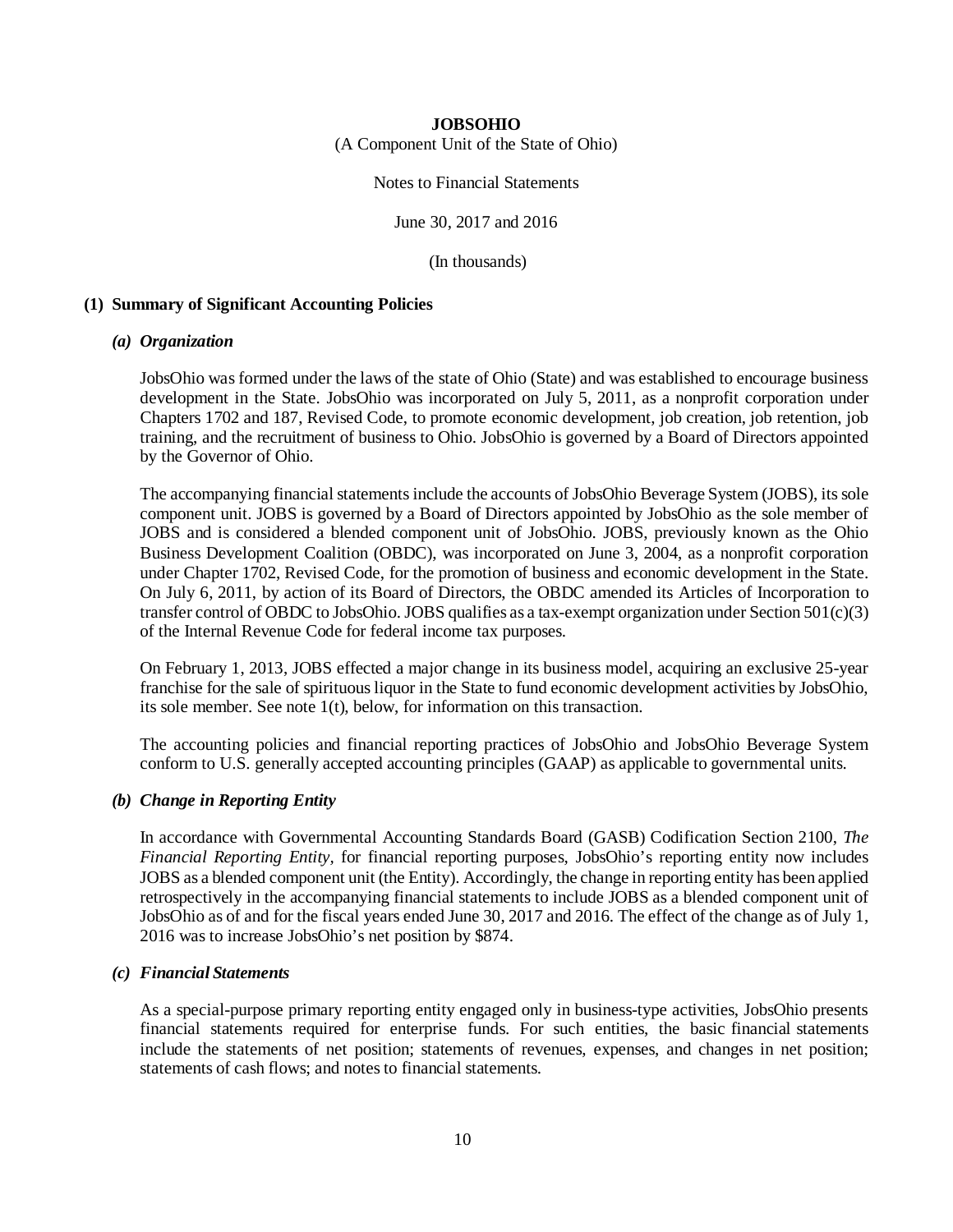(A Component Unit of the State of Ohio)

#### Notes to Financial Statements

June 30, 2017 and 2016

(In thousands)

#### *(d) Measurement Focus and Basis of Accounting*

JobsOhio reports its financial statements using the economic resources measurement focus (i.e., full accrual) and the accrual basis of accounting. Revenues are recorded when earned and expenses are recorded at the time liabilities are incurred, regardless of when the related cash flowstake place.

### *(e) Estimates*

The preparation of financial statements in conformity with GAAP requires management to make estimates and assumptions that affect the reported amount of assets and liabilities and disclosure of contingent assets and liabilities at the date of the financial statements and the reported amounts of revenues and expenses during the reporting period. Actual results could differ from those estimates.

### *(f) Cash and Cash Equivalents*

Cash equivalentsincludes all demand deposits with commercial banks and money market accounts, as well as all short-term, highly liquid investments that are readily convertible to cash and all short-term debt securities purchased with an original maturity of three months or less. Cash equivalents include money market investment funds in overnight investments.

## *(g) Restricted Assets*

In accordance with a Master Trust Indenture and related agreements associated with JOBS' bond issuance, separate restricted accounts are required to be established. Assets held in these accounts are restricted for specific uses, including debt service and other special reserve requirements.

#### *(h) Investments*

Investments are reported at fair value. Fair values for investments are determined by closing market prices at year-end as reported by the investment custodian. Accordingly, changes in fair value are included in net income in the period earned.

#### *(i) Inventory*

The Entity's inventory of spirituous liquor consists of inventory withdrawn from bailment for shipment to agency stores, inventory in transit in commercial carriers, and inventory in agency stores. Inventory is valued at the lower of cost or market and the costing assumption is First In First Out (FIFO). The costs of liquor product, warehouse services, transportation services, and transfer movements are reported as part of merchandise inventory and are charged to cost of goods sold as product is sold.

In the business model used by the Entity, throughout most of the State spirituous liquor inventory is purchased at warehouses, transported by freight companies under contract to the Entity, and delivered to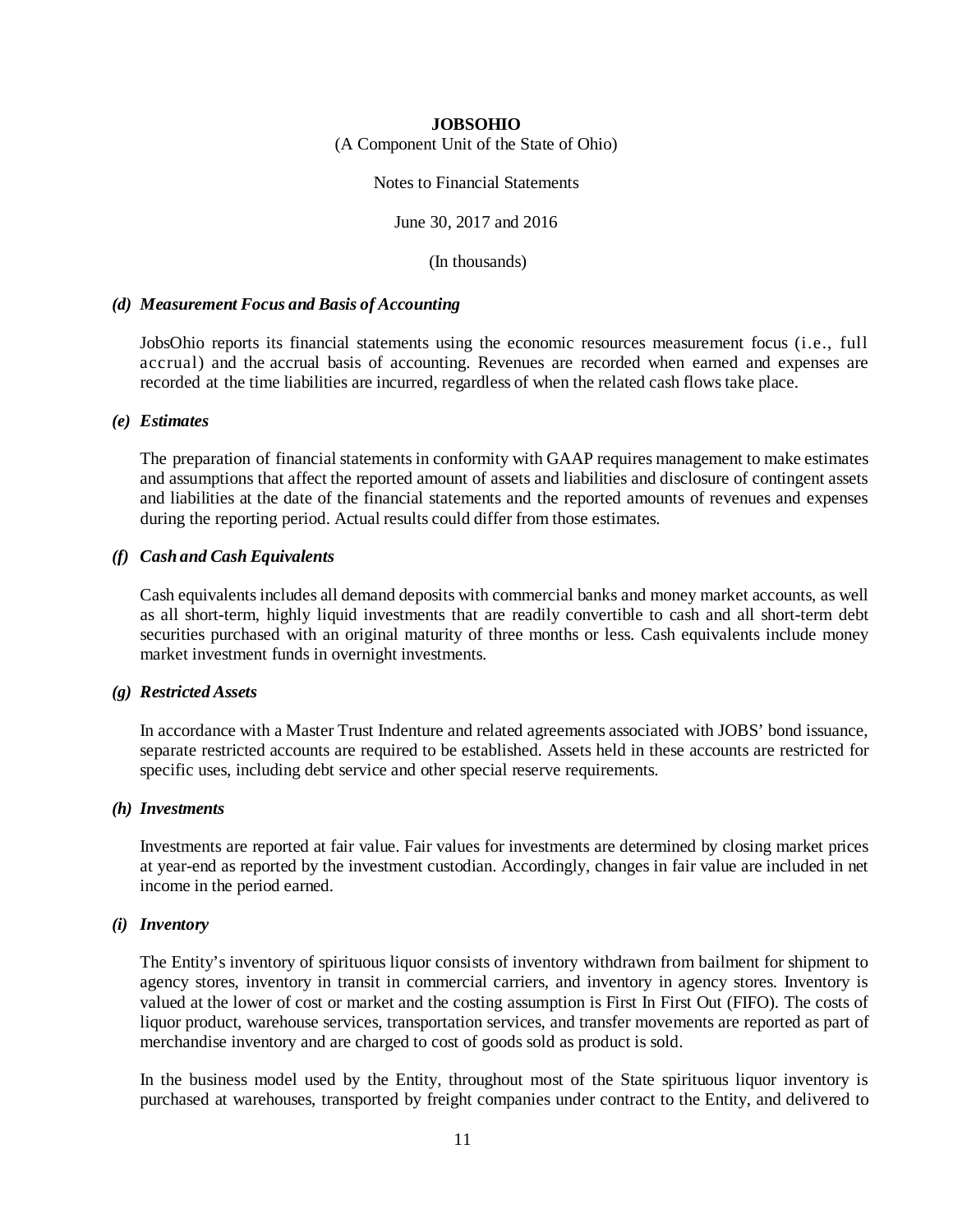(A Component Unit of the State of Ohio)

#### Notes to Financial Statements

June 30, 2017 and 2016

(In thousands)

agency stores. Although the freight companies and the agency stores contractually assume the risk of loss, the ultimate risk of loss remains with the Entity. Legal title to the inventory is held by the Entity to the point of sale by the agency stores, which collect sale proceeds as agents for the Entity and make daily remittances to the Entity. A commission for the sales is subsequently paid to the agency stores by the Entity.

In regard to a subset of agency stores known as "interim agency stores," under the terms of the Franchise and Transfer Agreement (Transfer Agreement), at the point inventory is delivered to an interim agency store, title to such inventory transfers to the Ohio Division of Liquor Control on a cost-free basis. However, the economic substance of such transactions does not differ from that for regular agency stores. On the basis of the Entity's contractual rights and the status of the interim agency stores as agents of the Entity, such inventory is considered an asset of the Entity, is reported as inventory on the Entity's statements of net position, and upon sale the cost of such inventory is included in cost of goods sold. Inventory at interim agency stores as of June 30, 2017 and 2016 was \$13,609 and \$12,783, respectively.

### *(j) Loans*

Loans are carried at the unpaid principal balance outstanding, less the allowance for estimated loan losses. They are included in current assets, except for maturities greater than twelve months after the statements of net position date, which are classified as long-term assets.

### *(k) Allowance for Loan Losses*

The allowance for loan losses is established, as necessary, based on past experience and other factors which, in management's judgment, deserve current recognition in estimating future loan losses. Management's estimate considers such factors as the payment history of the loans, guarantees, historical loss experience, and overall economic conditions. Based on the review of the factors, an amount is calculated and a provision is made to reflect the estimated balance. While management uses available information to recognize losses, future adjustments to the allowance may be necessary based on changes in economic conditions. At June 30, 2017 and 2016, the amount of allowance for loan losses was \$4,584 and \$3,585, respectively and is reported in the Entity's statements of net position as part of "loans, net of loss allowance".

# *(l) Receivables*

Receivables are reported at the actual outstanding balance. Interest is not accrued on overdue receivables.

### *(m) Prepaid Expenses*

Payments to vendors representing costs applicable to future accounting periods are recorded as prepaid expenses in the financial statements. The cost of prepaid expenses is recorded as expenses when consumed rather than when purchased.

### *(n) Amortization of Premiums*

Bond premiums are recorded as an addition to bonds payable. Bond premiums are amortized using the effective-interest method over the term of the related bonds and are included as a component of interest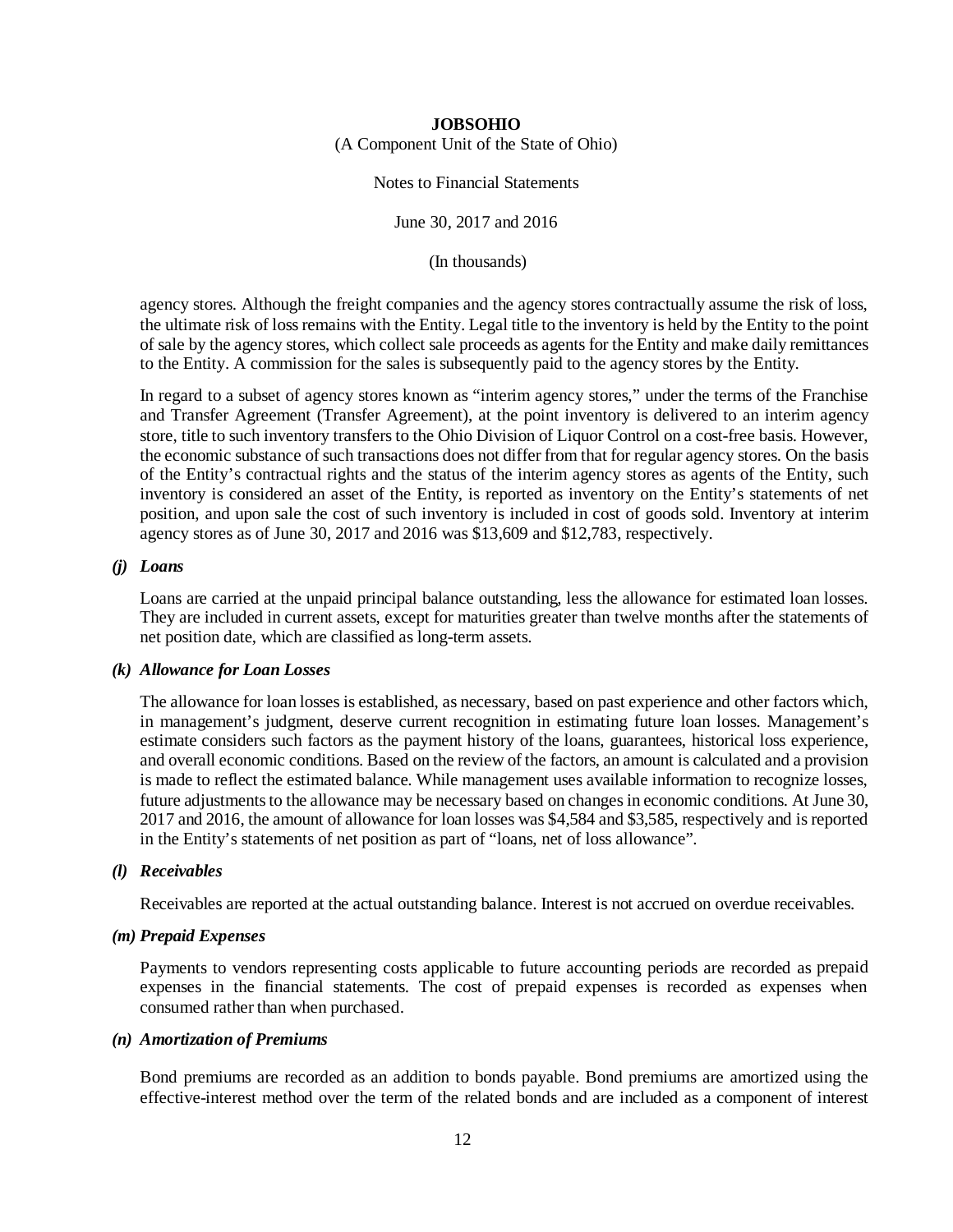(A Component Unit of the State of Ohio)

## Notes to Financial Statements

June 30, 2017 and 2016

(In thousands)

expense.

## *(o) Intangible Assets*

The intangible asset represents an exclusive franchise for the sale of spirituous liquor in the State. The liquor franchise is amortized on a straight-line basis over the 25-year term of the franchise. Amortization expense for the liquor franchise for each of the fiscal years ended June 30, 2017 and 2016 was \$55,197.

# *(p) Capital Assets*

Capital assets, which include property and equipment, are reported in the financial statements. The Entity defines capital assets as assets with an expected useful life of one year or more from the time of acquisition and a cost of five thousand dollars or more. Such assets are recorded at historical cost.

Capital assets are depreciated using the straight-line method over the following estimated useful lives:

| Software                | $3 - 5$ years                                       |
|-------------------------|-----------------------------------------------------|
| Furniture and equipment | $3 - 10$ vears                                      |
| Leasehold improvements  | Lesser of 10-year amortization period or lease term |

# *(q) Net Position*

Net position is displayed in three components as follows:

- Net investment in capital assets represents capital assets, net of accumulated depreciation less the outstanding balances of bonds, notes, and other borrowings used to acquire, construct, orimprove those assets.
- Restricted consists of net position that is legally restricted externally by creditors, contributors, laws, or regulations or internally by enabling legislation.
- Unrestricted consists of net position that does not meet the definition of net investment in capital assets or restricted.

# *(r) Classification of Revenues and Expenses*

Revenues and expenses are classified as operating or nonoperating and are recognized in the period received. Under the Entity's definition:

• "Operating revenues" includes all revenues resulting from transactions and activities, other than financing and investing activities, related to the distribution, merchandising, and sale of spirituous liquor in the State, as well as loan application fees and loan interest.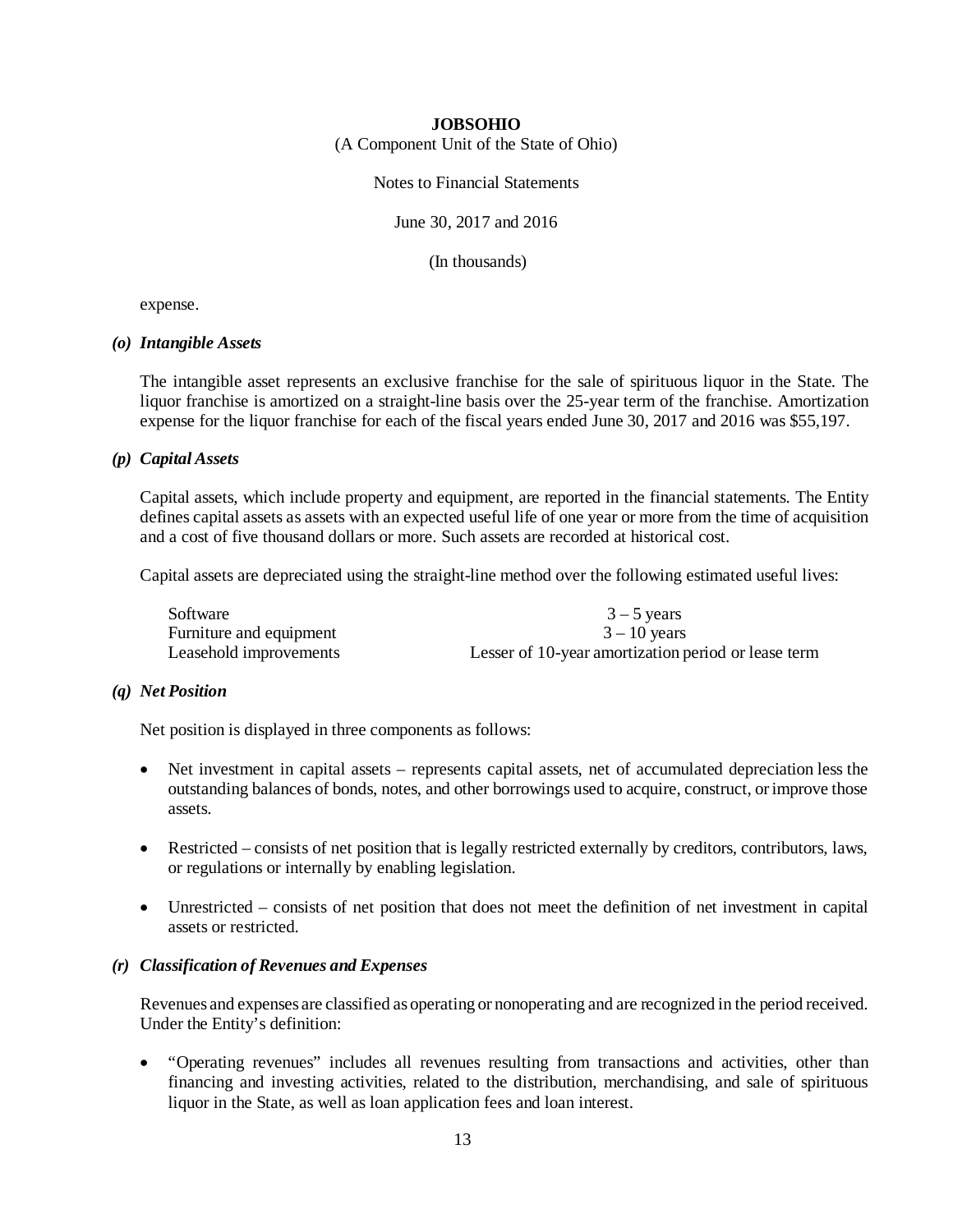(A Component Unit of the State of Ohio)

### Notes to Financial Statements

June 30, 2017 and 2016

(In thousands)

• "Operating expenses" includes all expenses resulting from transactions and activities, other than financing and investing activities, related to the distribution, merchandising, and sale of spirituous liquor in the State, as well as costs that support economic development activities.

All revenues and expenses not meeting these definitions are reported as nonoperating revenues and expenses.

The Entity has initiated loan and grant programs to private businesses in the State to support economic development. For the fiscal years ended June 30, 2017 and 2016, the Entity issued grants for such purposes, reported in the Entity's statements of revenues, expenses, and changes in net position as "economic development programs" expense.

As part of the loan program, the Entity charges applicants an application fee, which is used to offset the cost of having a loan agreement drafted by outside counsel. Total revenue from application fees received during the fiscal years ended June 30, 2017 and 2016 was \$252 and \$225, respectively. Revenue from application fees are included in the Entity's statements of revenues, expenses, and changes in net position as "fees and other".

## *(s) Risk Management/Insurance*

The Entity is exposed to various risks of loss related to torts and general liability; theft of, damage to, and destruction of assets; errors and omissions; injuries to employees; and natural disasters. The Entity procures commercial insurance policies for commercial crime, management liability, directors' and officers' liability, employment practices, automobile liability, employers' liability, general liability, crime, and property. No claims have been submitted against the Entity since its incorporation and no liabilities have been identified or recorded. It is the Entity's policy that liabilities are to be reported when it is probable that a loss has occurred and the amount of the loss can be reasonably estimated. Since no claims have been submitted, settled claims have not exceeded commercial coverage.

## *(t) LiquorFranchise*

On February 1, 2013, the Entity and the State, through the Ohio Department of Commerce and the Ohio Office of Budget and Management, entered into a Transfer Agreement. Under the terms of the Transfer Agreement, the Entity purchased from the State an exclusive franchise for the sale of spirituous liquor throughout the State. In return, the Entity transferred cash to the State and committed to Supplemental Payments (described below), to the State based upon sales of spirituous liquor by the Entity. Pursuant to the Transfer Agreement, the Entity will receive all gross revenue from the distribution, merchandising, and sale of spirituous liquor in the State.

The liquor franchise established by the Transfer Agreement terminates 25 years from February 1, 2013. During the term of the franchise, the Entity is responsible for operating the Liquor Business, while the State will, under contract with the Entity, perform merchandising as a contract service, and will retain all liquor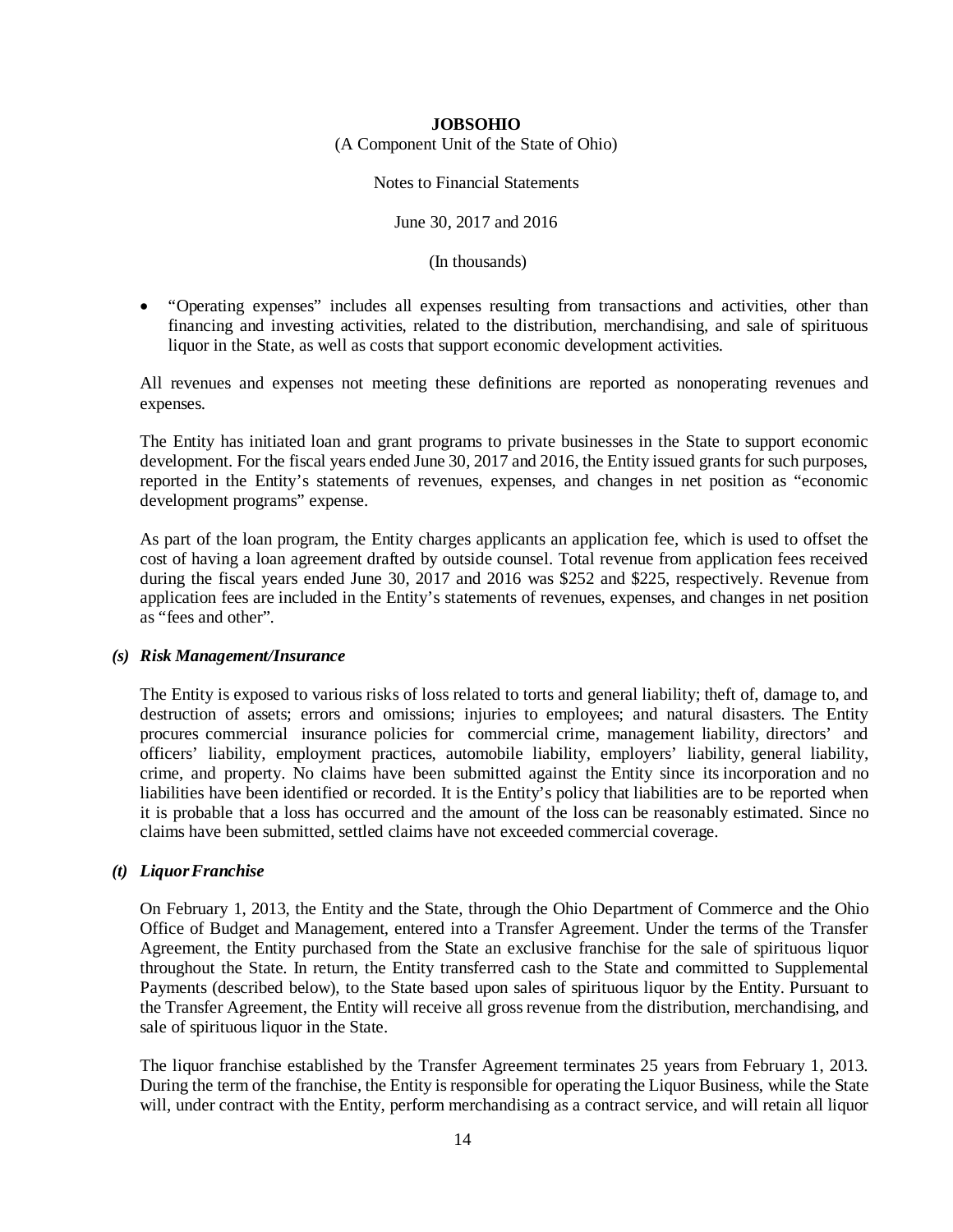(A Component Unit of the State of Ohio)

### Notes to Financial Statements

June 30, 2017 and 2016

(In thousands)

regulatory functions.

"Supplemental Payments," are payments to the State based upon a formula specified in the Transfer Agreement. Beginning with the fiscal year ended June 30, 2014, if "Liquor Business Profits," as that term is defined in the Transfer Agreement, for a fiscal year exceed a threshold amount of Liquor Business Profits set for that fiscal year (Base Franchise Profits (\$289,819 for fiscal year ending June 30, 2017 and \$281,377 for fiscal year ended June 30, 2016)), then the Entity is required to make a cash payment to the State equal to 75 percent of the amount by which Liquor Business Profits exceed Base Franchise Profits. Total Supplemental Payment expense for the fiscal years ended June 30, 2017 and 2016 was \$13,495 and \$35,665, respectively.

The Entity also contemporaneously contracted with the Ohio Department of Commerce for the continued operation and management of the Liquor Business under an Operations Services Agreement (Services Agreement). Under the Services Agreement, the Ohio Department of Commerce will provide ongoing operations, management, and administrative services related to the Liquor Business. Covered services include administrative support, tax support and reporting, information technology, agency operation and review, merchandise marketing and advertising, real property leasing, and management. Total service fees expense in the fiscal years ended June 30, 2017 and 2016 was \$18,189 and \$12,116, respectively.

Contemporaneously with the execution of the Transfer Agreement and the Services Agreement, special obligation revenue bonds were issued by the Entity under the provisions of a Master Trust Indenture and first and second Supplemental Trust Indentures, dated February 1, 2013 (collectively referred to as the Indenture) between the Entity and Huntington National Bank (Trustee). The bonds and any additional obligations are paid solely from the Trust Estate, which consists primarily of the Liquor Business Profits, the Revenue Fund, the Tax Fund, the Debt Service Fund, and Supplemental Payment Reserve Fund, maintained by the Trustee. The bonds are special, limited obligations of the Entity, payable solely from assets held in the Trust Estate, and are not general obligations of the Entity or the State.

The Entity is required to maintain certain accounts with the Trustee as specified by the Indenture. The Entity grants, assigns, pledges, and transfers to the Trustee, for the benefit of the bondholders, all right, title, and interest in the Liquor Business Profits to provide for debt service of the bonds. Funds established by the Indenture are restricted for State tax payment, operating expenses of the Liquor Business, debt service, and Supplemental Payments to the State.

## *(u) Use of Restricted and Unrestricted Resources*

In the event that the Entity is to fund outlays for a particular purpose from both restricted and unrestricted resources, in order to calculate the amounts to report as restricted and unrestricted net position in the financial statements, a flow assumption must be made about the order in which the resources are considered to be applied. It is the Entity's policy to consider restricted net position to have been depleted before unrestricted net position is applied.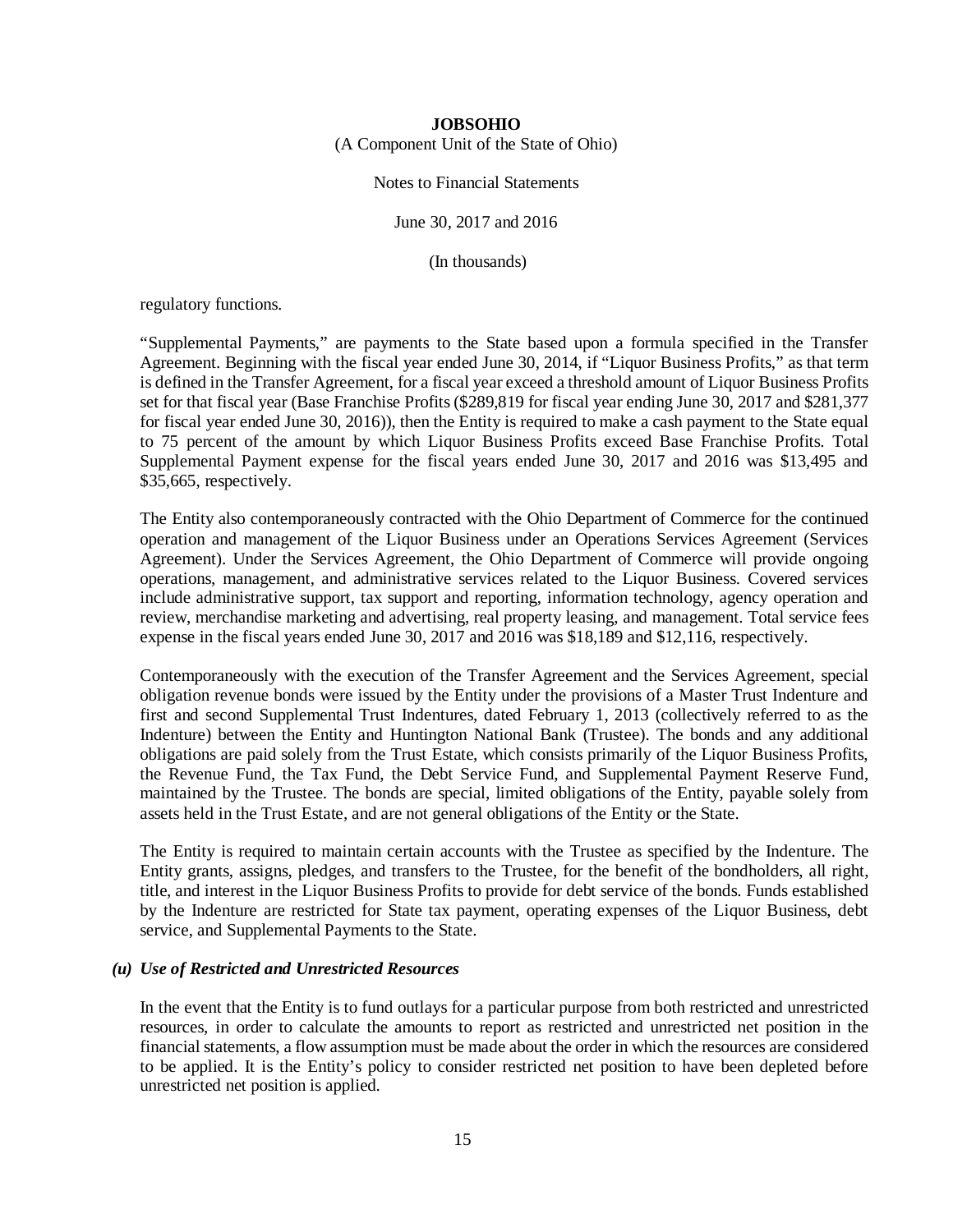(A Component Unit of the State of Ohio)

## Notes to Financial Statements

June 30, 2017 and 2016

(In thousands)

## *(v) CompensatedAbsences*

The Entity provides no paid time off to part-time employees. Full-time employees (nonexecutive) are granted paid time off in annual amounts which increase with the individual employees' years of service on the basis of the following schedule:

| <b>Years of Service</b> | Annual Paid Time Off |
|-------------------------|----------------------|
| $0 - 2$                 | 3 weeks              |
| $3 - 6$                 | 4 weeks              |
| $7+$                    | 5 weeks              |

Paid time off is not contingent upon services already rendered and no payment is made for unused paid time off at termination or retirement.

# *(w) New Accounting Pronouncements*

GASB Statement No. 87, *Leases*, addresses improving accounting and financial reporting for leases. The definition of a lease is a contract that conveys control of the right to use another entity's nonfinancial asset (the underlying asset) as specified in the contract for a period of time in an exchange or exchange-like transaction. This Statement provides guidance for lease accounting based on the foundational principle that leases are financings of the right to use an underlying asset. The requirements of this Statement are effective for financial statements for fiscal years beginning after December 15, 2019. The Entity is assessing the impact of GASB Statement No. 87 to its financial statements and will implement in the timeline required by GASB.

# **(2) Detailed Notes on Activities and Funds**

# *(a) Assets*

# **1. Cash Deposits and Investments with Financial Institutions**

At June 30, 2017, the carrying amount of the Entity's deposits was \$125,345, and the respective bank balance was \$110,591. At June 30, 2016, the carrying amount of the Entity's deposits was \$109,037 and the respective bank balance was \$99,013. The difference in the carrying amount and the bank balances as of these dates are attributed to cash with fiscal agents and outstanding checks. See note 2(a)2 below.

The Entity is not subject to statutory restrictions on deposits or investments on certain accounts. All deposit and investment activity is governed by a policy adopted by the Entity's Board of Directors. Cash deposits consist of amounts held in demand accounts.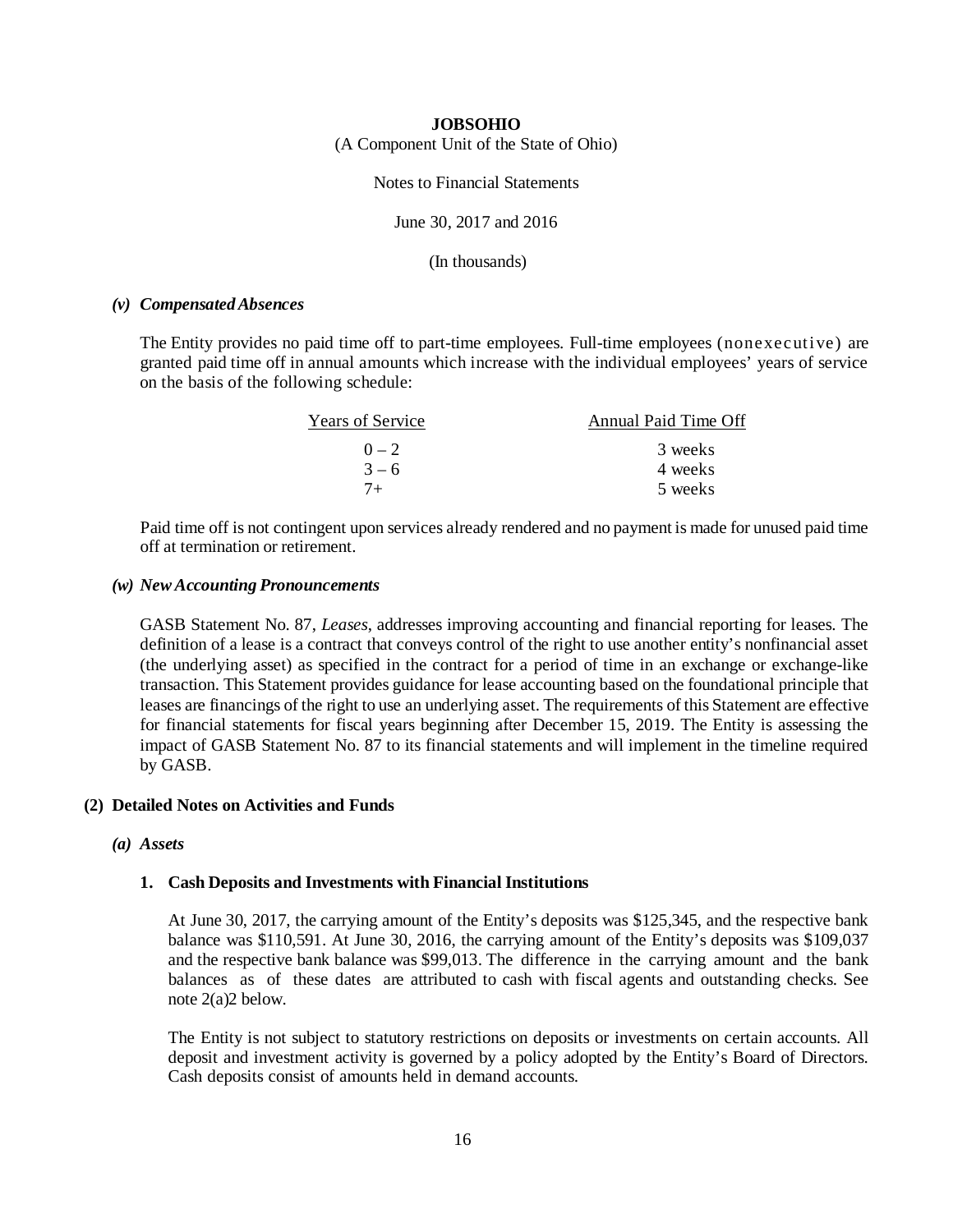(A Component Unit of the State of Ohio)

#### Notes to Financial Statements

June 30, 2017 and 2016

(In thousands)

*Custodial Credit Risk* – Custodial credit risk is the risk that, in the event of a bank failure, the Entity's deposits may not be returned. The Entity's investment policy adopted by the Board of Directors provided that the Entity minimizes credit risk as to cash deposits by prequalifying financial institutions with which the Entity will do business. Of the total bank balance at June 30, 2017 and 2016, \$8,190 and \$33,100, respectively, was insured through the Federal Deposit Insurance Corporation (FDIC), including up to \$7,690 and \$32,600, respectively, deposited into money market accounts through a brokered deposit program permitting the Entity to obtain full FDIC coverage on the principal deposit amount. The remaining \$102,491 and \$65,913, respectively, was uninsured and exposed to custodial credit risk.

The Entity has two checking accounts that are linked to an overnight sweep account. One account is structured whereby total cash deposits in excess of \$6,000, less the \$7,690 in the brokered deposit accounts, are automatically transferred (or swept) from the primary cash account into a money market mutual fund that invests primarily in U.S. Treasuries guaranteed in full by the U.S. government. The money market fund is rated AAA by Standard & Poor's.

The Entity also has a separate account that is linked to an overnight sweep account, under which total uninvested cash is automatically transferred (or swept) from the primary cash accounts into a money market mutual fund that invests primarily in short-term, high-quality, fixed-income, domestic-sourced securities issued by banks, corporations, and the U.S. government, rated in the highest short-term category or of comparable quality. The money market mutual fund was rated Aaa-mf by Moody's. The amount invested in the money market mutual fund was \$277,622 and \$288,810 at June 30, 2017 and 2016, respectively.

#### Certain Investments Classified as Cash Equivalents

Pursuant to the terms of the Indenture, the Transfer Agreement, and the Services Agreement, the Entity is required to comply with various covenants and requirements. All financial covenants associated with the agreements executed in connection with the franchise transaction have been fully complied with as of June 30, 2017 and 2016.

The Entity is required to maintain certain accounts with the Trustee as specified by the Indenture. The Entity grants, assigns, pledges, and transfers to the Trustee, for the benefit of the bondholders, all right, title, and interest in the Liquor Business Profits to provide for debt service of the bonds. Funds maintained in certain accounts are restricted for State tax payments, operating expenses of the Liquor Business, debt service, and Supplemental Payments. The following funds have been established by the Indenture: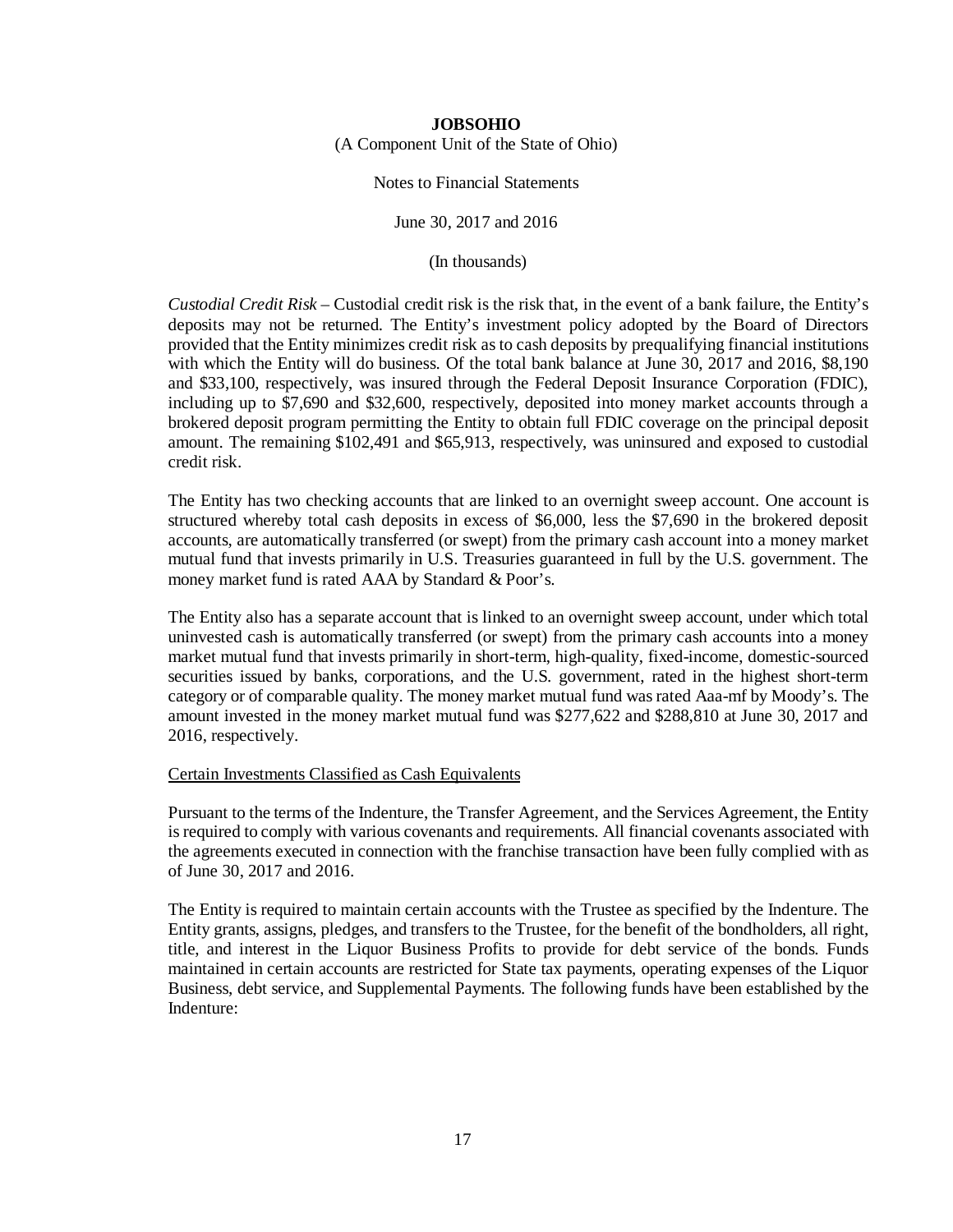(A Component Unit of the State of Ohio)

# Notes to Financial Statements

### June 30, 2017 and 2016

#### (In thousands)

|                                   |                                   |                           | June 30, 2017            |            |            |
|-----------------------------------|-----------------------------------|---------------------------|--------------------------|------------|------------|
|                                   | Fund                              |                           |                          |            |            |
| Fund                              | custody                           |                           | Unrestricted             |            | Restricted |
|                                   |                                   |                           |                          |            |            |
| Revenue fund                      | Trustee                           | \$                        | 164,752                  | \$         | 32,739     |
| Operations fund                   | <b>JOBS</b>                       |                           |                          |            | 16,079     |
| Debt service fund                 | Trustee                           |                           |                          |            | 55,948     |
| General purpose fund              | <b>JOBS</b>                       |                           | 842                      |            |            |
| Supplemental Payment reserve fund | Trustee                           |                           |                          |            | 24,182     |
|                                   | Total funds required by indenture |                           | 165,594                  |            | 128,948    |
| Cash                              |                                   |                           | 93,302                   |            |            |
| Cash held at fiscal agents        |                                   |                           | 15,121                   |            |            |
| Other                             |                                   |                           | 3                        |            |            |
|                                   | Total cash and cash equivalents   | $\boldsymbol{\mathsf{S}}$ | 274,020                  | \$         | 128,948    |
|                                   |                                   |                           |                          |            |            |
|                                   |                                   |                           | June 30, 2016            |            |            |
|                                   | Fund                              |                           |                          |            |            |
| Fund                              | custody                           |                           | Unrestricted             | Restricted |            |
|                                   |                                   |                           |                          |            |            |
| Revenue fund                      | Trustee                           | \$                        | 171,745                  | \$         | 31,406     |
| Operations fund                   | Entity                            |                           |                          |            | 17,660     |
| Debt service fund                 | Trustee                           |                           |                          |            | 55,859     |
| General purpose fund              | Entity                            |                           | 853                      |            |            |
| Supplemental Payment reserve fund | Trustee                           |                           | $\overline{\phantom{a}}$ |            | 29,800     |
|                                   | Total funds required by indenture |                           | 172,598                  |            | 134,725    |
| Cash                              |                                   |                           | 80,213                   |            |            |
| Cash held at fiscal agents        |                                   |                           | 10,308                   |            |            |
| Other                             |                                   |                           | 3                        |            |            |
|                                   | Total cash and cash equivalents   | \$                        | 263,122                  | \$         | 134,725    |
|                                   |                                   |                           |                          |            |            |

### **2. Cash with Fiscal Agents**

As indicated in note 1(t) above, agency stores under contract with the Entity collect sale proceeds as agents for the Entity and are contractually required to segregate such proceeds and to remit them to the Entity on a daily basis. The agency stores are responsible for any risk of loss while in their possession and such amounts are typically swept into the Entity's bank accounts within two to three business days. The balance of these sale proceeds under such contractual arrangements as of June 30, 2017 and 2016 was \$15,121 and \$10,308, respectively. Custodial credit risk as to these amounts was addressed by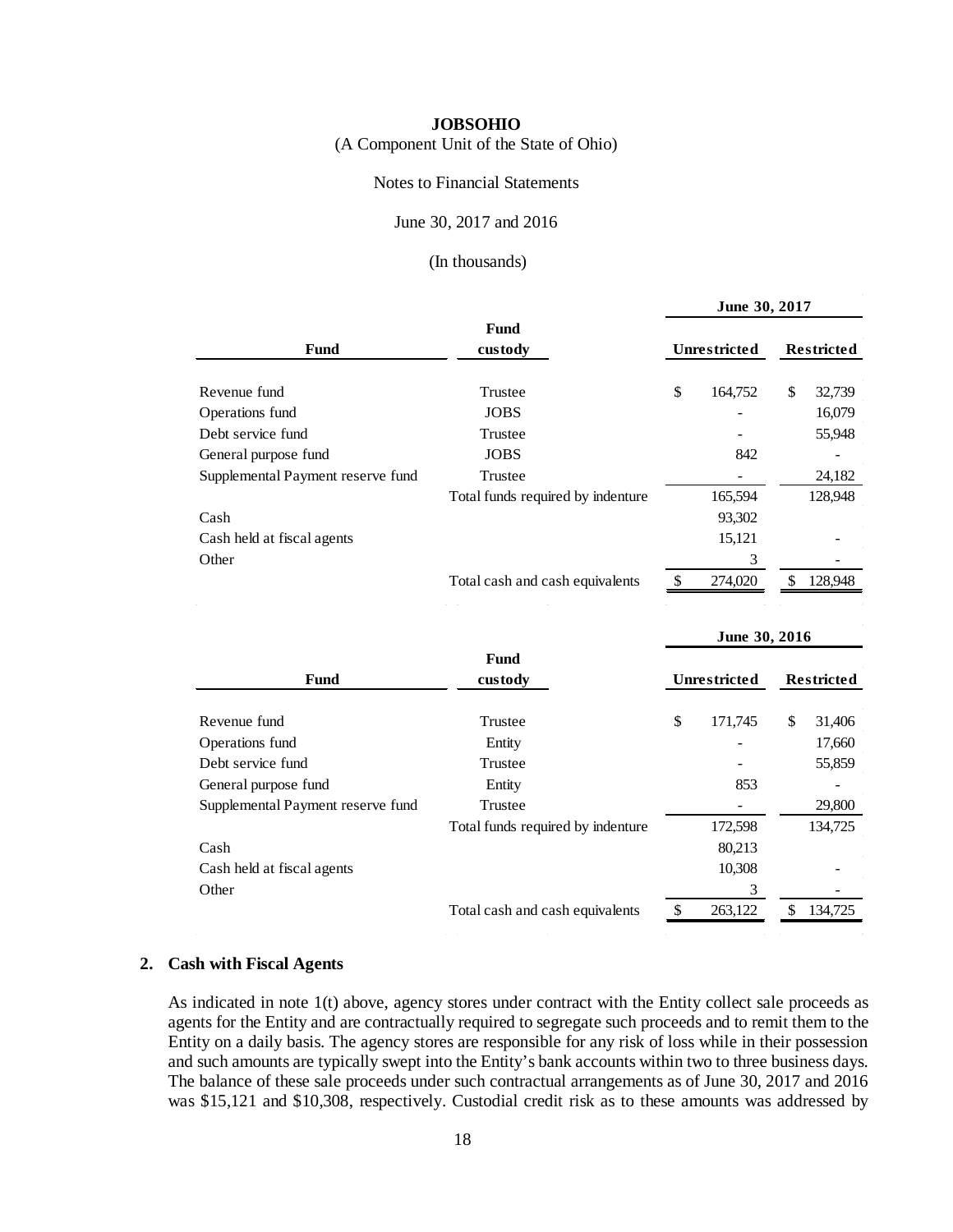(A Component Unit of the State of Ohio)

Notes to Financial Statements

June 30, 2017 and 2016

(In thousands)

surety bond coverage required under the contracts between the Entity and each agent.

## **3. Investments**

The Entity is not subject to statutory restrictions on investments. The Entity's formal investment policy, as adopted by the Board, is the basis for all investment activity. Authorized investments under the Board policy include sweep accounts, United States Treasury Securities and Agency Securities, repurchase agreements, certifications of deposit, bankers' acceptances, commercial paper, public corporate fixed income securities, and money market funds. The weighted average maturity of the portfolio should not exceed four years.

On February 6, 2015, the Entity entered into an agreement for an Investment Management Account with Huntington National Bank. As of June 30, 2017, the Entity had the following investments and maturities held in trust pursuant to the terms of that agreement, as well as the Huntington Asset Management Agreement dated January 13, 2014:

|                    |                   |                   | <b>Investment maturity</b> |                                 |        |                                 |         |                                 |  |  |  |  |
|--------------------|-------------------|-------------------|----------------------------|---------------------------------|--------|---------------------------------|---------|---------------------------------|--|--|--|--|
|                    | <b>Fair value</b> | 1 year or<br>less |                            | <b>Between 1</b><br>and 2 years |        | <b>Between 2</b><br>and 4 years |         | <b>Between 4</b><br>and 5 years |  |  |  |  |
| <b>US</b> Treasury | \$<br>193,312     | \$                | 47,990                     | \$                              | 34,054 | \$                              | 111,268 | \$                              |  |  |  |  |
| <b>FHLB</b> Notes  | 33,946            |                   | 27,021                     |                                 | 5,030  |                                 | 1,895   |                                 |  |  |  |  |
| <b>FFCB</b> Notes  | 49,700            |                   | 20,034                     |                                 | 4,998  |                                 | 24,668  |                                 |  |  |  |  |
| <b>FHLMC</b> Notes | 13,346            |                   | 10,253                     |                                 |        |                                 | 3,093   |                                 |  |  |  |  |
| <b>FNMA</b> Notes  | 36,820            |                   | 9.976                      |                                 | 20,141 |                                 | 6,703   |                                 |  |  |  |  |
| Corporates         | 66,207            |                   | 30,586                     |                                 | 21,777 |                                 | 13,844  |                                 |  |  |  |  |
| Total              | 393,331           | S                 | 145,860                    |                                 | 86,000 | S                               | 161,471 |                                 |  |  |  |  |

As of June 30, 2016, the Entity had the following investments and maturities held in trust pursuant to the terms of the Huntington Investment Management Account Agreement dated February 6, 2015, as well as the Huntington Asset Management Agreement dated January 13, 2014: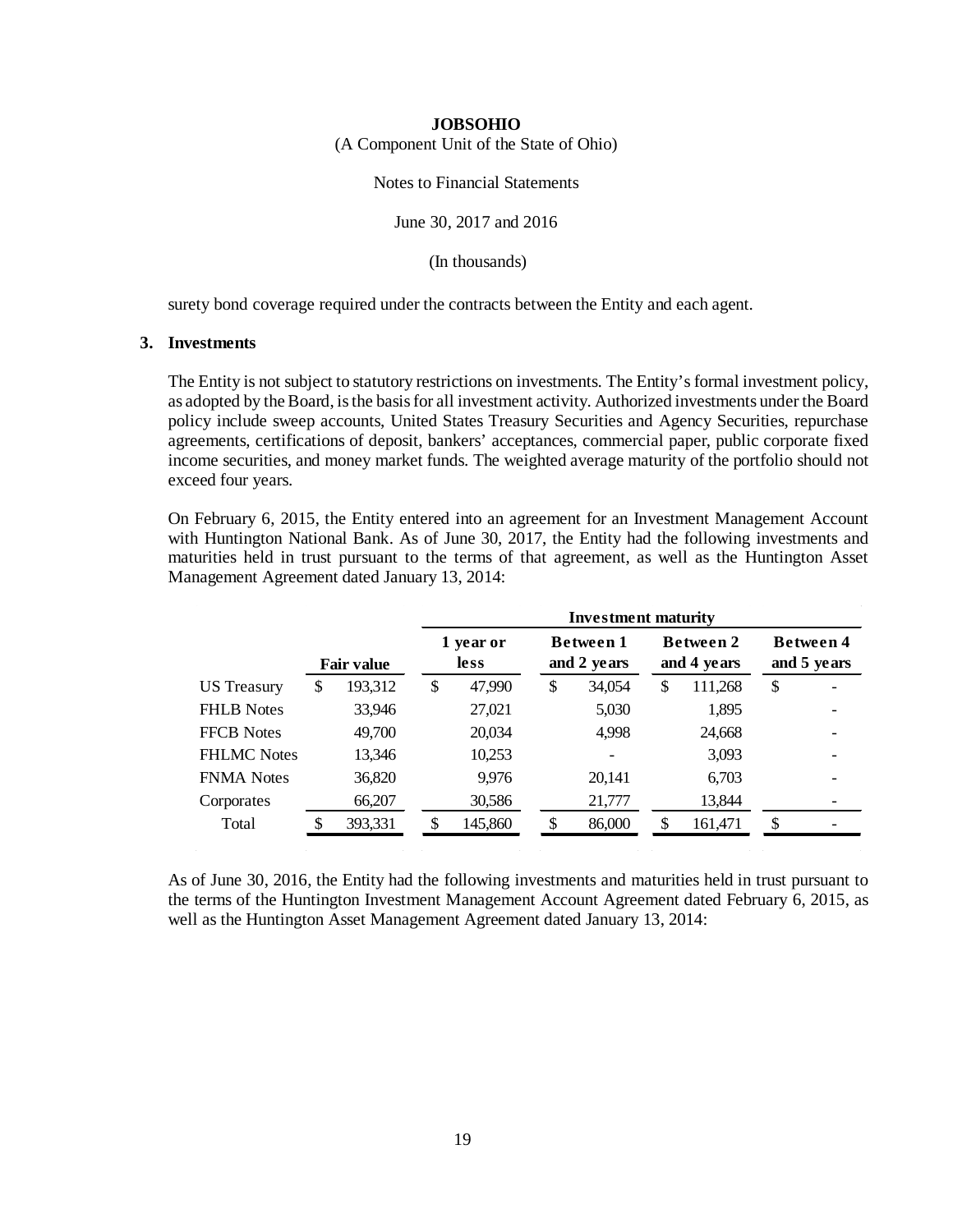(A Component Unit of the State of Ohio)

## Notes to Financial Statements

### June 30, 2017 and 2016

#### (In thousands)

|                    |    | <b>Fair value</b> | 1 year or<br><b>less</b> |        | <b>Between 1</b><br>and 2 years |         | <b>Between 2</b><br>and 4 years |        | <b>Between 4</b><br>and 5 years |
|--------------------|----|-------------------|--------------------------|--------|---------------------------------|---------|---------------------------------|--------|---------------------------------|
| US Treasury        | \$ | 157,823           | \$                       | 60,032 | \$                              | 55,226  | \$                              | 42,565 | \$                              |
| <b>FHLB</b> Notes  |    | 45,377            |                          | 10,024 |                                 | 28,262  |                                 | 7.091  |                                 |
| <b>FFCB</b> Notes  |    | 29,860            |                          | 2,688  |                                 | 20,109  |                                 | 7,063  |                                 |
| <b>FHLMC</b> Notes |    | 8,260             |                          |        |                                 | 8,260   |                                 |        |                                 |
| <b>FNMA</b> Notes  |    | 35,468            |                          | 5,010  |                                 | 10,040  |                                 | 20,418 |                                 |
| Corporates         |    | 47,466            |                          | 7,012  |                                 | 26,747  |                                 | 13,707 |                                 |
| Total              |    | 324.254           | \$                       | 84,766 |                                 | 148,644 | \$                              | 90,844 | \$                              |

The Entity categorizes its fair value measurements within the fair value hierarchy established by generally accepted accounting principles. The hierarchy is based on valuation inputs used to measure fair value of the assets. Level 1 inputs are quoted prices in an active market for identical assets, Level 2 inputs are significant other observable inputs, and Level 3 inputs are significant unobservable inputs. The Entity does not value any of its investments using Level 3 inputs.

The following is a summary of the fair value hierarchy of the fair value of investments as of June 30, 2017 and 2016:

|                    |               |         | <b>Fair Value Measurements</b><br><b>Using</b>                                                 |         |                                                                                       |         |    |               | <b>Fair Value Measurements</b>                                                                 | Using                                                                          |         |
|--------------------|---------------|---------|------------------------------------------------------------------------------------------------|---------|---------------------------------------------------------------------------------------|---------|----|---------------|------------------------------------------------------------------------------------------------|--------------------------------------------------------------------------------|---------|
|                    | June 30, 2017 |         | <b>Ouoted</b><br>Prices in<br>Active<br>Markets for<br><b>Identical</b><br>Assets<br>(Level 1) |         | <b>Significant</b><br><b>Other</b><br><b>Observable</b><br><b>Inputs</b><br>(Level 2) |         |    | June 30, 2016 | <b>Ouoted</b><br>Prices in<br>Active<br>Markets for<br><b>Identical</b><br>Assets<br>(Level 1) | <b>Significant</b><br>Other<br><b>Observable</b><br><b>Inputs</b><br>(Level 2) |         |
| US Treasury        | \$            | 193,312 | \$                                                                                             | 193,312 | \$                                                                                    |         | \$ | 157,823       | \$<br>157,823                                                                                  | \$                                                                             |         |
| <b>FHLB</b> Notes  |               | 33,946  |                                                                                                |         |                                                                                       | 33,946  |    | 45,377        |                                                                                                |                                                                                | 45,377  |
| <b>FFCB</b> Notes  |               | 49,700  |                                                                                                |         |                                                                                       | 49,700  |    | 29,860        |                                                                                                |                                                                                | 29,860  |
| <b>FHLMC</b> Notes |               | 13,346  |                                                                                                |         |                                                                                       | 13,346  |    | 8.260         |                                                                                                |                                                                                | 8,260   |
| <b>FNMA</b> Notes  |               | 36,820  |                                                                                                |         |                                                                                       | 36,820  |    | 35,468        |                                                                                                |                                                                                | 35,468  |
| Corporates         |               | 66,207  |                                                                                                |         |                                                                                       | 66,207  |    | 47,466        |                                                                                                |                                                                                | 47,466  |
| Total              | \$            | 393,331 | \$                                                                                             | 193,312 | \$                                                                                    | 200,019 | \$ | 324,254       | \$<br>157,823                                                                                  | \$                                                                             | 166,431 |

Investments classified in Level 1 of the fair value hierarchy, valued at \$193,312 and \$157,823 as of June 30, 2017 and 2016, respectively, are valued using quoted prices in active markets.

Investments classified in Level 2 of the fair value hierarchy are valued using matrix pricing techniques maintained by various pricing vendors. Matrix pricing is used to value securities based on the securities'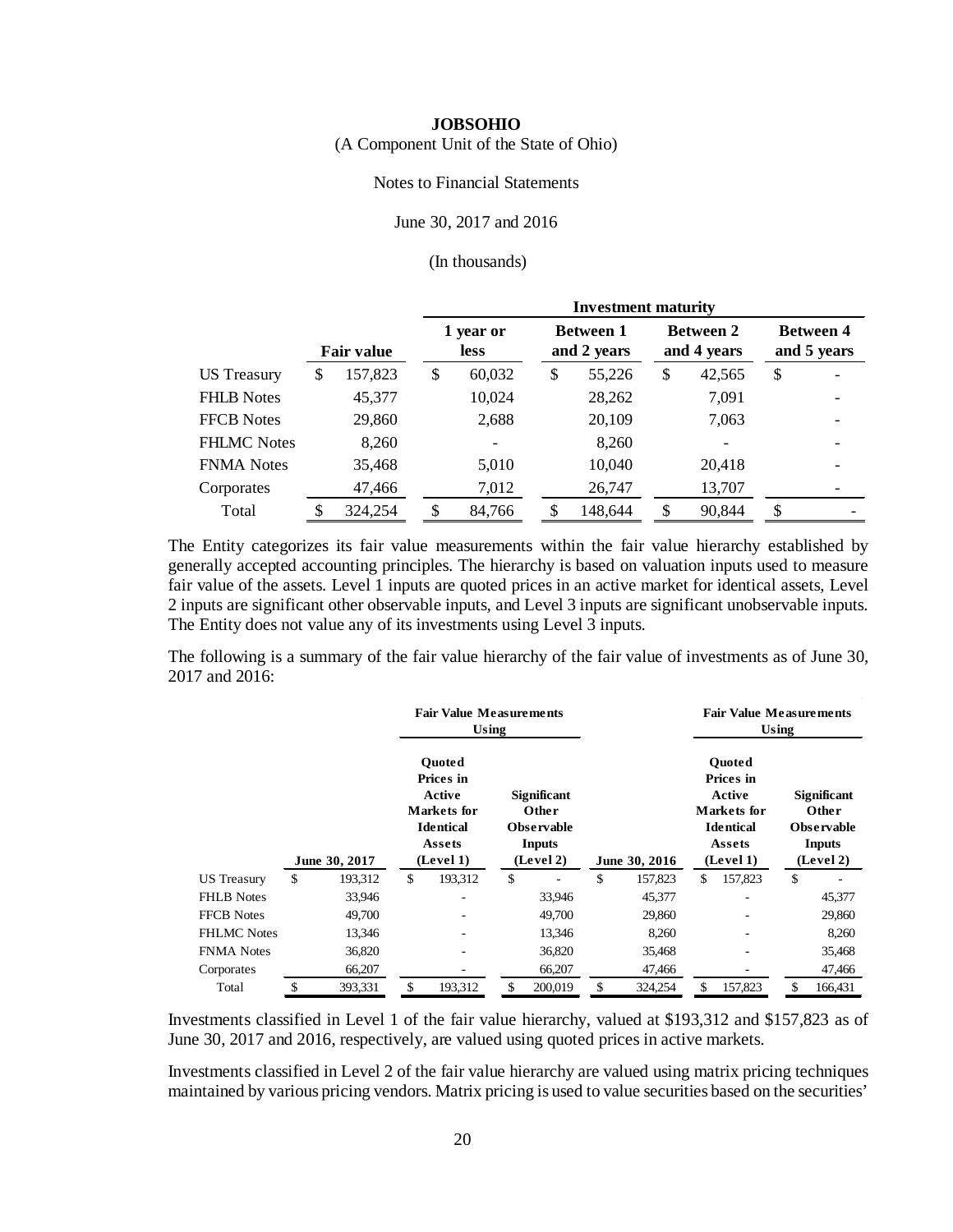(A Component Unit of the State of Ohio)

#### Notes to Financial Statements

#### June 30, 2017 and 2016

(In thousands)

relationship to benchmark quoted prices. Fair value is defined as the quoted market value on the last trading day of the period. These prices are obtained from various pricing sources by Huntington National Bank.

*Liquidity and Interest Rate Risk* – As a means of limiting exposure to fair value losses arising from rising interest rates, the Entity's investment policy generally requires that the investment portfolio remain sufficiently liquid to meet all operating and economic development programmatic needs.

*Credit Risk* – To minimize credit risk, the Entity prequalifies the financial institutions, broker/dealers, intermediaries, and advisors with whom the Entity will do business. In addition, the investment portfolio is diversified to minimize risk of loss. The Entity's investments were rated as follows by Standard & Poor's or Moody's Investor Services as of June 30, 2017:

|                    | <b>Fair Value</b> | AAA     | $AA+$   | AA |    | AA-    | A+       |        | А-    |
|--------------------|-------------------|---------|---------|----|----|--------|----------|--------|-------|
| <b>FHLB</b> Notes  | 33,946            |         | 33.946  |    |    |        | ۰        |        |       |
| <b>FFCB</b> Notes  | 49,700            | -       | 49,700  |    |    |        |          |        |       |
| <b>FHLMC</b> Notes | 13,346            |         | 13,346  |    |    | -      |          |        |       |
| <b>FNMA</b> Notes  | 36,820            |         | 36,820  |    |    | -      | ۰        |        |       |
| Corporates         | 66.207            | .999    | 5.003   |    |    | 20.096 | 13.659   | 17.302 | 8.148 |
| Total              | 200,019           | \$1,999 | 138.815 |    | S. | 20,096 | \$13.659 | 17.302 | 8.148 |

The Entity's investments were rated as follows by Standard & Poor's or Moody's Investor Services as of June 30, 2016:

|                    | <b>Fair Value</b> | AAA                      | $AA+$   | AA    | $AA-$                    | $A+$  |        | А- |
|--------------------|-------------------|--------------------------|---------|-------|--------------------------|-------|--------|----|
| <b>FHLB</b> Notes  | 45.377            |                          | 45.377  |       | $\overline{\phantom{a}}$ | -     | -      |    |
| <b>FFCB</b> Notes  | 29,860            | $\overline{a}$           | 29,860  |       |                          |       |        |    |
| <b>FHLMC</b> Notes | 8,260             | $\overline{\phantom{0}}$ | 8,260   |       |                          | ۰     | -      |    |
| <b>FNMA</b> Notes  | 35.468            |                          | 35.468  |       |                          |       |        |    |
| Corporates         | 47.466            | 2,003                    | 7.146   | 2.007 | 17.061                   | 7.073 | 12.176 |    |
| Total              | 166.431           | \$2,003                  | 126.111 | 2.007 | 17.061                   | 7.073 | 12,176 |    |

*Concentration of Credit Risk* – To limit exposure to the risk of loss due to the magnitude of the Entity's investments in a single issuer, no more than five percent of the total market value of the Entity's portfolio may be invested in bankers' acceptances issued by any one commercial bank and no more than five percent of the total market value of the portfolio may be invested in commercial paper of any one issuer. Investments are to be diversified in accordance with allocations determined by the Board of Directors, after consultation with the Board's Investment Committee.

*Custodial Credit Risk* – For an investment, this is the risk that, in the event of the failure of the counterparty, the Entity will not be able to recover the value of its investments that are in the possession of an outside party. The Entity's investments of \$393,331 and \$324,254 as of June 30, 2017 and 2016, respectively, are uninsured and held in the name of its investment manager.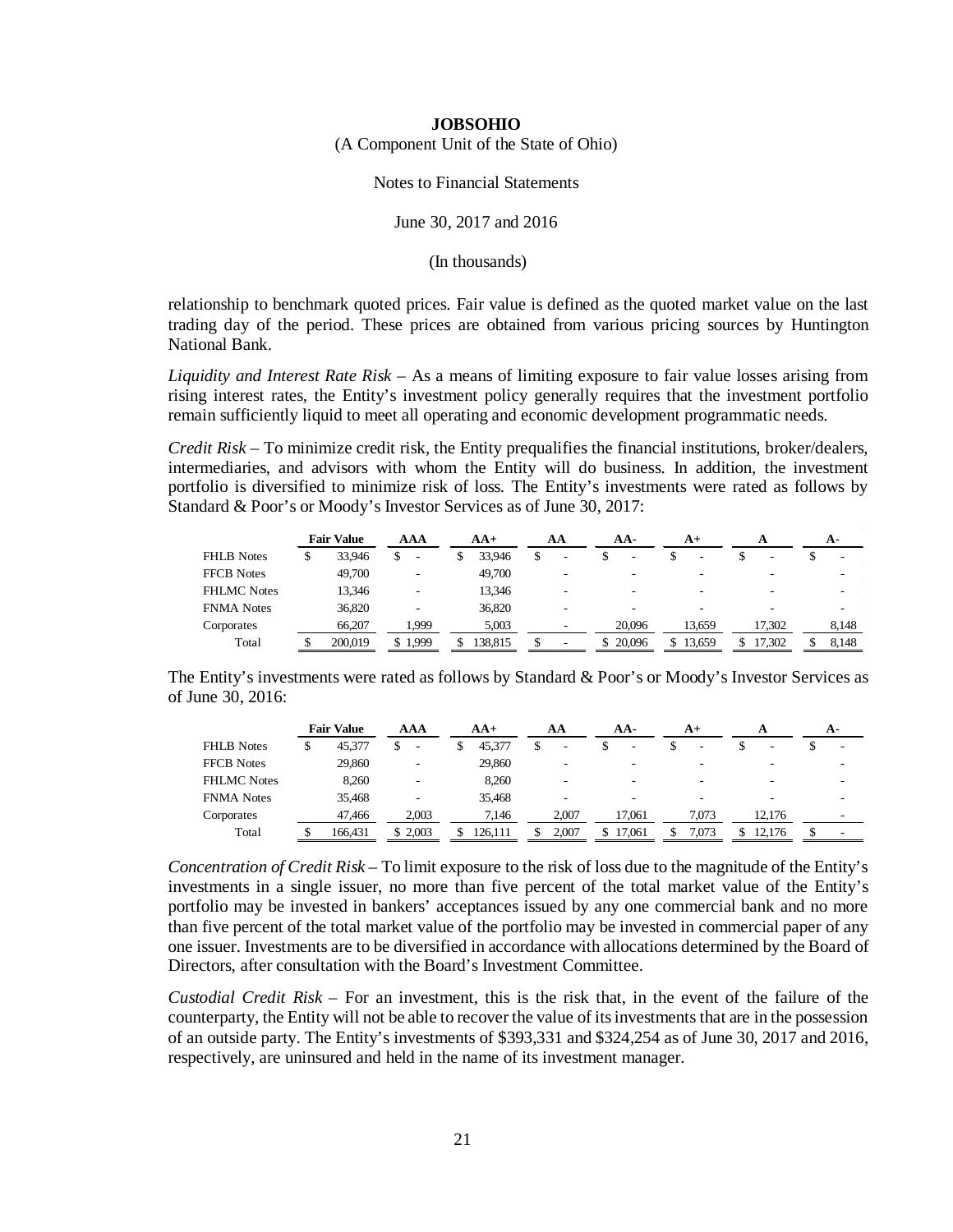(A Component Unit of the State of Ohio)

## Notes to Financial Statements

June 30, 2017 and 2016

(In thousands)

Investment activity for the fiscal year ended June 30, 2017 is summarized as follows:

|                    | Balance,            |                  |         |                   |            |        | Accrued | Balance,      |  |               |
|--------------------|---------------------|------------------|---------|-------------------|------------|--------|---------|---------------|--|---------------|
|                    | <b>July 1, 2016</b> | <b>Purchases</b> |         | <b>Maturities</b> |            | income |         |               |  | June 30, 2017 |
| <b>US</b> Treasury | \$<br>157,823       | \$               | 141,330 | \$                | (104, 558) | \$     | (1,283) | \$<br>193,312 |  |               |
| <b>FHLB</b>        | 45,377              |                  | 1,929   |                   | (13,055)   |        | (305)   | 33,946        |  |               |
| <b>FFCB</b>        | 29,860              |                  | 20,081  |                   |            |        | (241)   | 49,700        |  |               |
| <b>FHLMC</b>       | 8,260               |                  | 5,116   |                   |            |        | (30)    | 13,346        |  |               |
| <b>FNMA</b>        | 35,468              |                  | 6,699   |                   | (5,000)    |        | (347)   | 36,820        |  |               |
| Corporates         | 47,466              |                  | 26,144  |                   | (7,000)    |        | (403)   | 66,207        |  |               |
| Total              | \$<br>324,254       |                  | 201,299 |                   | (129, 613) | \$     | (2,609) | \$<br>393,331 |  |               |

Investment activity for the fiscal year ended June 30, 2016 is summarized as follows:

|              |                     | Balance, |                  |        |                   |           |        | Accrued |    | Balance,      |
|--------------|---------------------|----------|------------------|--------|-------------------|-----------|--------|---------|----|---------------|
|              | <b>July 1, 2015</b> |          | <b>Purchases</b> |        | <b>Maturities</b> |           | income |         |    | June 30, 2016 |
| US Treasury  | \$                  | 150,058  | \$               | 16,990 | \$                | (9,977)   | \$     | 752     | \$ | 157,823       |
| <b>FHLB</b>  |                     | 42,119   |                  | 8,050  |                   | (5,000)   |        | 208     |    | 45,377        |
| <b>FFCB</b>  |                     | 20,052   |                  | 9,676  |                   |           |        | 132     |    | 29,860        |
| <b>FHLMC</b> |                     | 2,250    |                  | 7,983  |                   | (2,000)   |        | 27      |    | 8,260         |
| <b>FNMA</b>  |                     | 20,148   |                  | 16,568 |                   | (1,500)   |        | 252     |    | 35,468        |
| Corporates   |                     | 35,645   |                  | 18,160 |                   | (6,499)   |        | 160     |    | 47,466        |
| Total        | ¢                   | 270,272  | \$               | 77,427 |                   | (24, 976) | £.     | 1,531   | S  | 324,254       |
|              |                     |          |                  |        |                   |           |        |         |    |               |

Interest income accrues on U.S. government and agency bonds over the bond term. Interest income is redeemed upon bond maturity. Income (loss) realized from maturities during the fiscal years ended June 30, 2017 and 2016 totaled (\$4) and \$89, respectively. Interest on public corporate fixed income securities accrues over the term of the holding and is redeemed at various times until maturity. Accrued income (loss) of (\$2,609) and \$1,531 as of June 30, 2017 and 2016, respectively, represents unrealized bond interest earned, but not redeemed. Accrued income increases bond value, which is reported at fair value in the financial statements.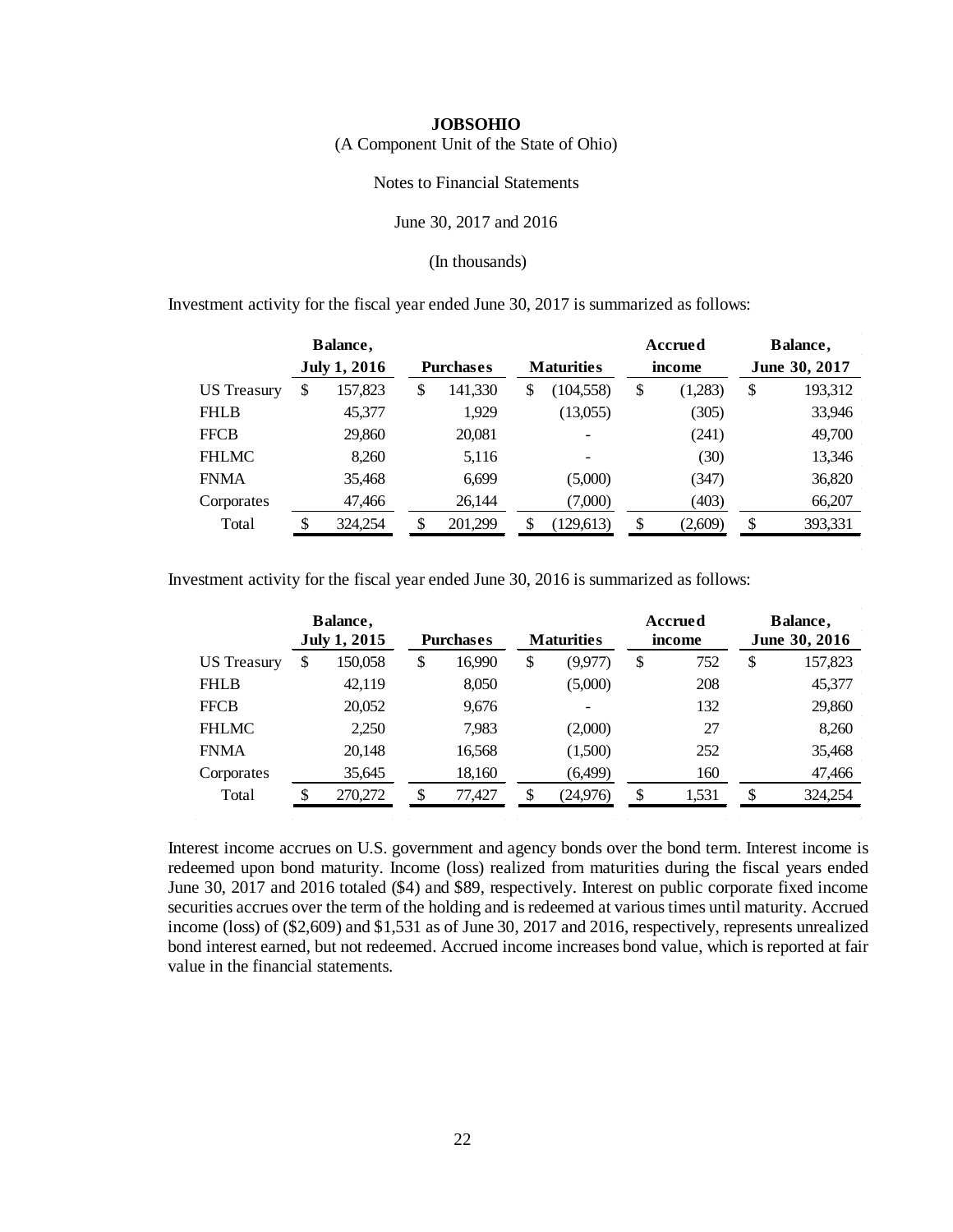(A Component Unit of the State of Ohio)

# Notes to Financial Statements

June 30, 2017 and 2016

(In thousands)

# **4. Capital Assets**

Capital assets activity for the fiscal year ended June 30, 2017 is as follows:

|                                |                     | Balance, |                  |                   | Balance,      |
|--------------------------------|---------------------|----------|------------------|-------------------|---------------|
|                                | <b>July 1, 2016</b> |          | <b>Additions</b> | <b>Reductions</b> | June 30, 2017 |
| Furniture and equipment        | \$                  | 656      | \$               | \$                | \$<br>656     |
| Leasehold improvements         |                     | 879      | 131              |                   | 1,010         |
| Software                       |                     | 1,394    | 308              |                   | 1,702         |
| Total capital assets           |                     |          |                  |                   |               |
| being depreciated              |                     | 2,929    | 439              |                   | 3,368         |
| Less: accumulated depreciation |                     |          |                  |                   |               |
| Furniture and equipment        |                     | (331)    | (81)             |                   | (412)         |
| Leasehold improvements         |                     | (303)    | (110)            |                   | (413)         |
| Software                       |                     | (918)    | (315)            |                   | (1,233)       |
| Total accumulated              |                     |          |                  |                   |               |
| depreciation                   |                     | (1,552)  | (506)            |                   | (2,058)       |
| Total capital assets being     |                     |          |                  |                   |               |
| depreciated, net               |                     | 1,377    | \$<br>(67)       | \$                | 1,310         |

 $\bar{\gamma}$ 

Capital assets activity for the fiscal year ended June 30, 2016 is as follows:

|                                | Balance,     |               |                  |                   | Balance,      |
|--------------------------------|--------------|---------------|------------------|-------------------|---------------|
|                                | July 1, 2015 |               | <b>Additions</b> | <b>Reductions</b> | June 30, 2016 |
| Furniture and equipment        | \$<br>629    | \$            | 27               | \$                | \$<br>656     |
| Leasehold improvements         | 871          |               | 8                |                   | 879           |
| Software                       | 1,368        |               | 26               |                   | 1,394         |
| Total capital assets           |              |               |                  |                   |               |
| being depreciated              | 2,868        |               | 61               |                   | 2,929         |
| Less: accumulated depreciation |              |               |                  |                   |               |
| Furniture and equipment        | (241)        |               | (90)             |                   | (331)         |
| Leasehold improvements         | (197)        |               | (106)            |                   | (303)         |
| Software                       | (619)        |               | (299)            |                   | (918)         |
| Total accumulated              |              |               |                  |                   |               |
| depreciation                   | (1,057)      |               | (495)            |                   | (1,552)       |
| Total capital assets being     |              |               |                  |                   |               |
| depreciated, net               | \$<br>1,811  | <sup>\$</sup> | (434)            | \$                | 1,377         |
|                                |              |               |                  |                   |               |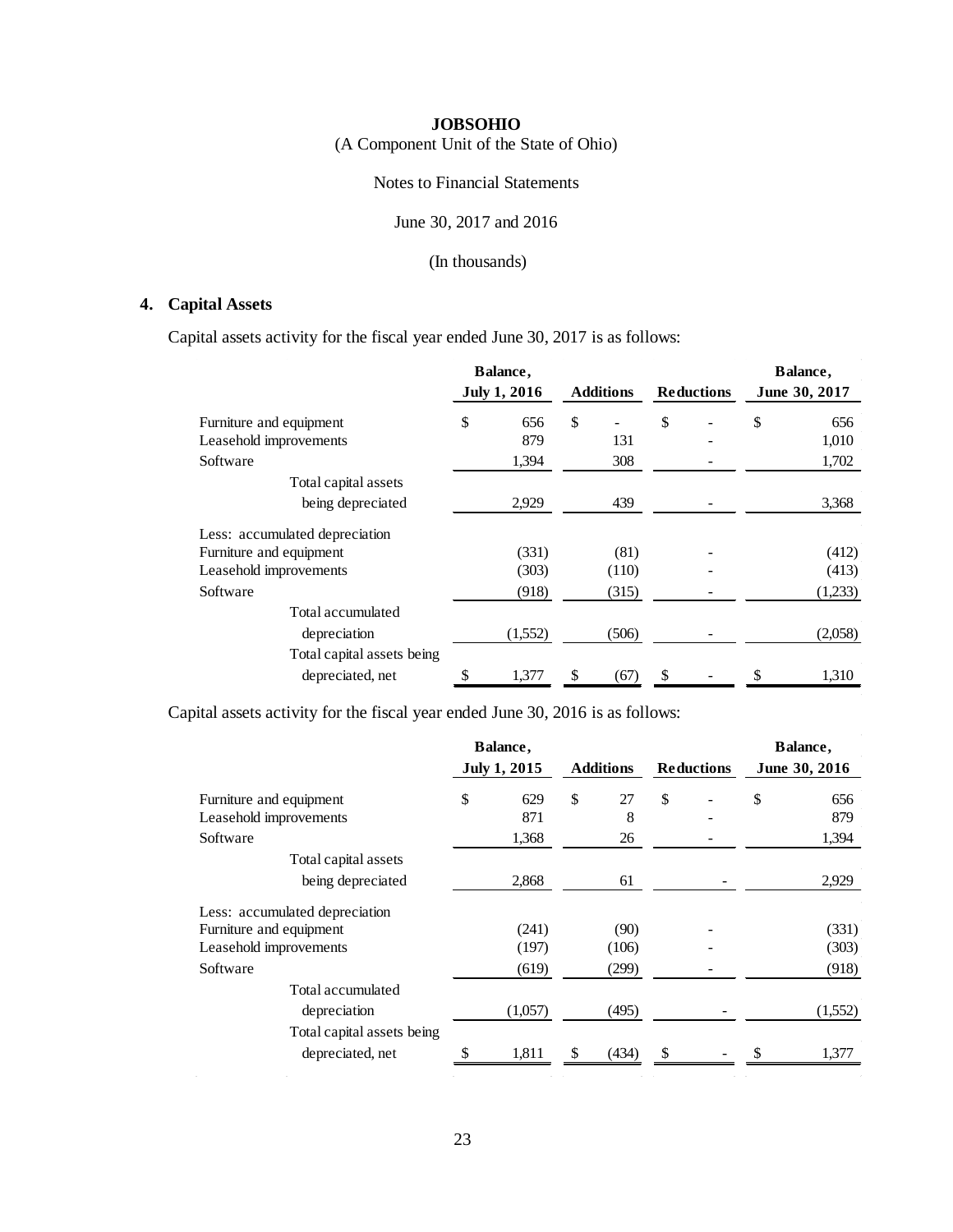(A Component Unit of the State of Ohio)

### Notes to Financial Statements

June 30, 2017 and 2016

(In thousands)

## **5. Loans Receivable**

The Entity's economic development initiatives include loans to companies that have limited access to capital and funding from conventional private sources of funding. In order to obtain a disbursement, the borrower submits to the Entity a draw request that identifies the applicable costs that have been incurred. The Entity recognizes the receivable at time of disbursement to the borrower.

Loans receivable balance of \$48,278 as of June 30, 2017 relates to disbursements to 27 companies, and is net of loss allowance of \$4,584. Loans receivable balance of \$27,348 as of June 30, 2016 relates to disbursements to eighteen companies and is net of loss allowance of \$3,585. The current portion of the loans receivable balance of \$4,500 and \$2,270 as of June 30, 2017 and 2016, respectively, represent principal payments due within the following twelve months. The terms of the loans outstanding at June 30, 2017 and 2016 provide for disbursements of up to \$89,014 and \$50,225, respectively. The outstanding balance of the commitments as of June 30, 2017 and 2016 were \$33,103 and \$18,635, respectively.

The Entity's loans are held at amortized cost less a valuation allowance. A loan is impaired when, based on current information and events, it is probable that the Entity will be unable to collect all amounts due according to the contractual terms of the loan agreement. If determined that a loan requires a valuation allowance, a provision for loss is established equal to the difference between the carrying value and either the fair value of the collateral less costs to sell or the present value of expected future cash flows discounted at the loan's effective interest rate. The amount of valuation allowance was \$4,584 and \$3,585 as of June 30, 2017 and 2016, respectively.

## **6. Accounts Receivable Balances**

Accounts receivable comprise amounts due from liquor agency stores and liquor vendors. These amounts due are attributable to inventory adjustments from audits, store manager adjustments, and other miscellaneous claims.

# **7. Prepaid Expenses**

Certain payments to vendors reflect costs applicable to future accounting periods and are recorded as prepaid expenses in the basic financial statements. This includes \$2,642 and \$736 of service fees to the Ohio Department of Commerce as of June 30, 2017 and 2016, respectively, as well as \$1,068 and \$0, respectively, as of June 30, 2017 and 2016 for prepaid rent payments on two separate operating lease agreements. See note 2(b)6 below.

# **8. Intangible Asset – Liquor Franchise**

As a result of the purchase of the franchise for the sale of spirituous liquor, the Entity recorded an intangible asset of \$1,379,924, reflecting the net franchise fee paid to the State, net of certain tangible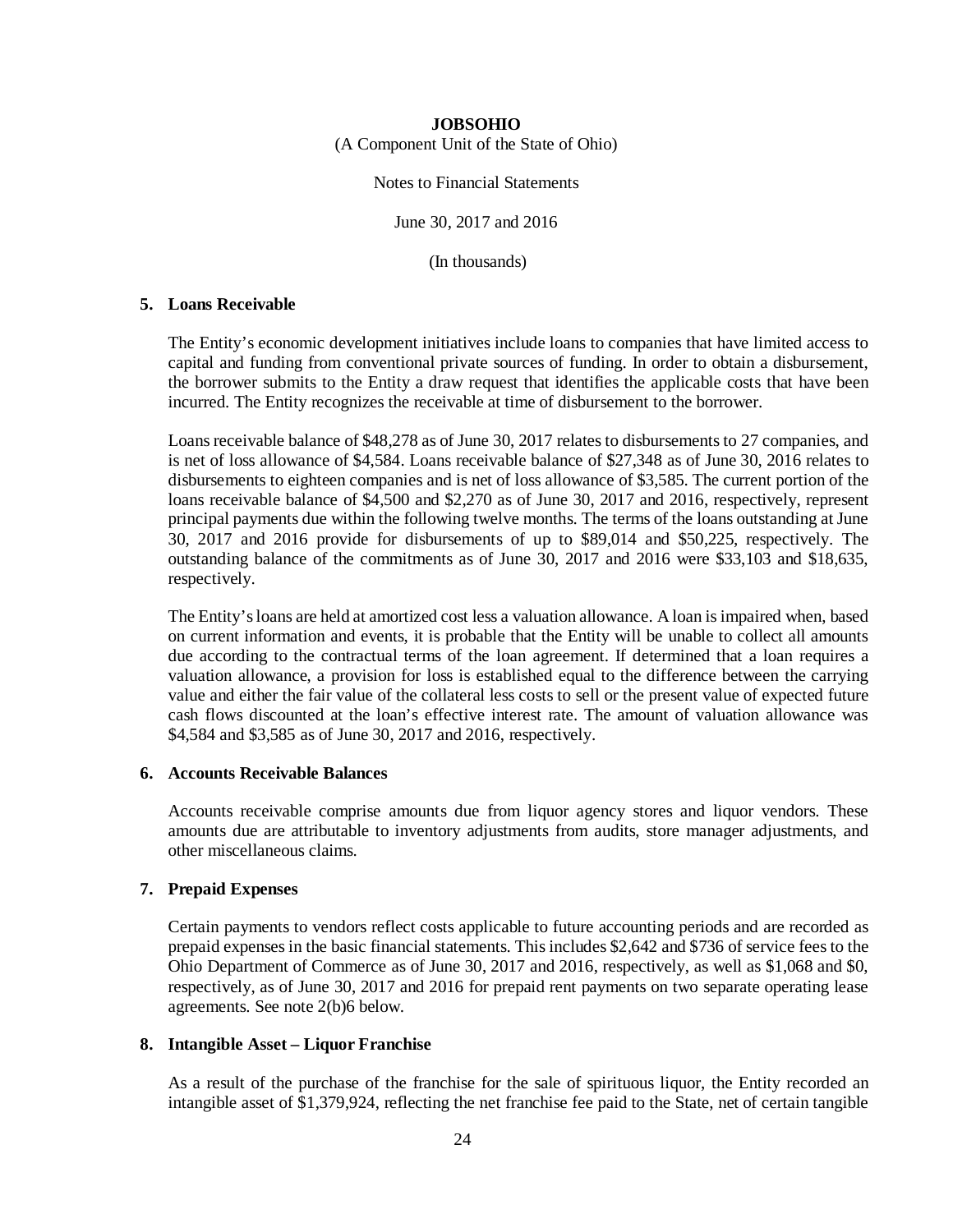(A Component Unit of the State of Ohio)

## Notes to Financial Statements

### June 30, 2017 and 2016

#### (In thousands)

assets received in the transfer pursuant to the Transfer Agreement.

The intangible asset – liquor franchise, is amortized over its useful life that coincides with the related contractual rights of the Transfer Agreement of 25 years. Amortization expense was \$55,197 for the fiscal years ended June 30, 2017 and 2016. No impairment of the intangible asset existed as of June 30, 2017 and 2016.

Intangible asset – liquor franchise activity for the fiscal year ended June 30, 2017 is as follows:

|                                          |   | Balance,<br><b>July 1, 2016</b> |    | <b>Additions</b> |   | <b>Reductions</b>        |     | Balance,<br>June 30, 2017 |
|------------------------------------------|---|---------------------------------|----|------------------|---|--------------------------|-----|---------------------------|
| Liquor franchise                         | S | 1,379,924                       | \$ |                  | S | $\overline{\phantom{0}}$ | \$  | 1,379,924                 |
| Less: Accumulated amortization           |   | (188,590)                       |    | (55, 197)        |   |                          |     | (243,787)                 |
| Liquor franchise, net<br>of amortization |   | 1,191,334                       | S  | (55,197)         |   | $\overline{\phantom{a}}$ | \$. | 1,136,137                 |

Intangible asset – liquor franchise activity for the fiscal year ended June 30, 2016 is as follows:

|                               | Balance,        |
|-------------------------------|-----------------|
| <b>Reductions</b>             | June 30, 2016   |
| S<br>$\overline{\phantom{0}}$ | \$<br>1,379,924 |
|                               | (188, 590)      |
| $\overline{\phantom{a}}$      | 1,191,334       |
| S                             | S               |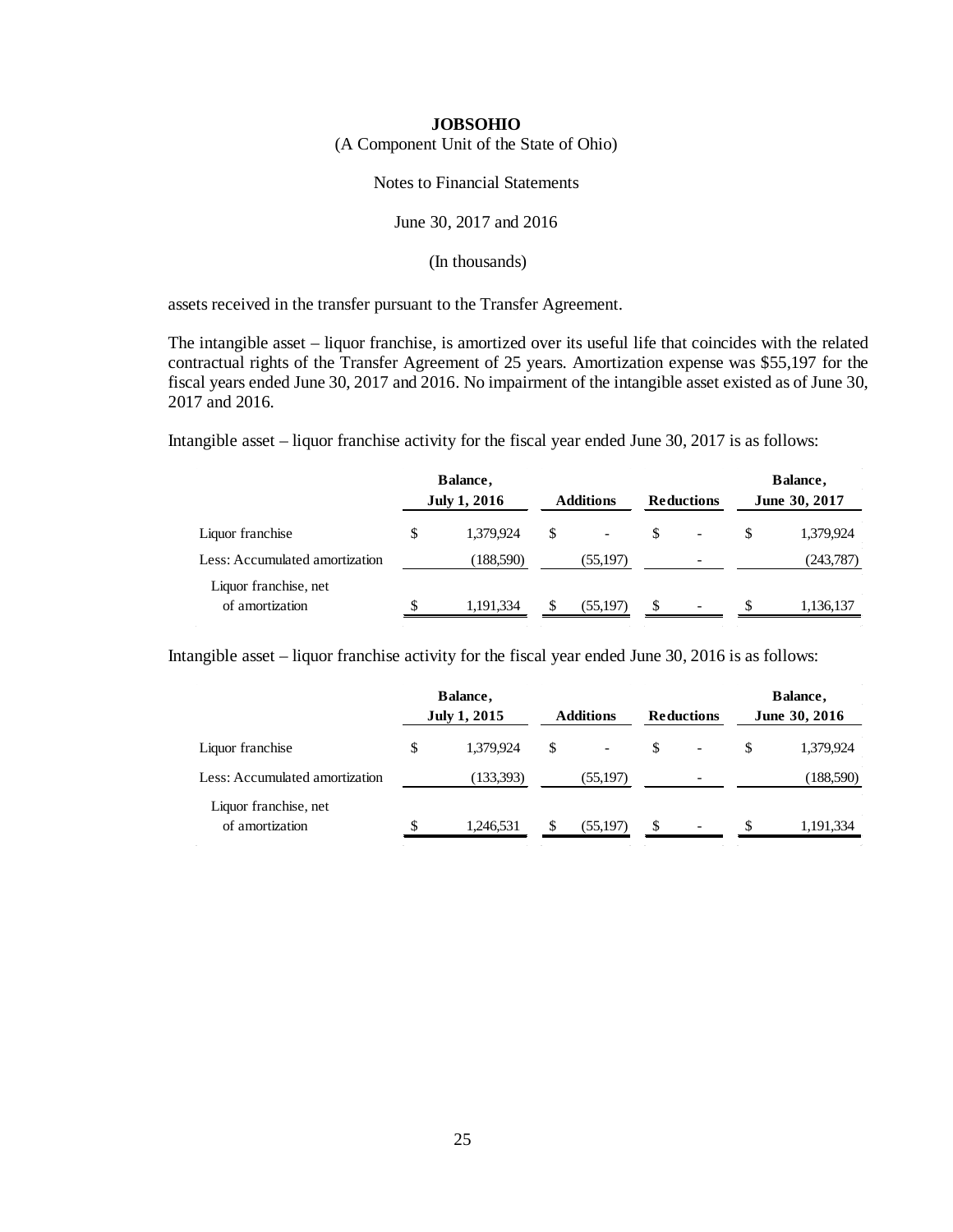(A Component Unit of the State of Ohio)

## Notes to Financial Statements

June 30, 2017 and 2016

(In thousands)

# *(b) Liabilities*

# **1. AccruedLiabilities**

Accrued liabilities reported at June 30, 2017 and 2016 are as follows:

|                                         | 2017         | 2016         |
|-----------------------------------------|--------------|--------------|
| Economic development programs           | \$<br>46,828 | \$<br>32,182 |
| Liquor purchases                        | 13,112       | 3,223        |
| Agency commissions                      | 2,787        | 2,502        |
| Taxes                                   | 9,690        | 9,139        |
| Supplemental Payment                    | 13,495       | 35,665       |
| Service fees                            | 7,029        | 3,031        |
| Contribution payable                    |              | 1,000        |
| Economic development purchased services | 686          | 1,829        |
| Professional services                   | 1,160        | 768          |
| Payroll                                 | 165          | 124          |
| Legal services                          | 114          | 129          |
| Paid time off                           | 117          | 109          |
| Deferred rent                           | 174          | 44           |
| Employee benefits                       | 41           | 42           |
| Other                                   | 332          | 575          |
|                                         | \$<br>95,730 | \$<br>90,362 |

### **2. Economic Development Programs – Grants**

The Entity operates four grant programs to encourage economic development within the State. These comprise:

- Economic Development Grants The Economic Development grant program focuses on fixed asset and infrastructure investment.
- Workforce Grants The Workforce grant program focuses on training costs associated with new or incumbent employees.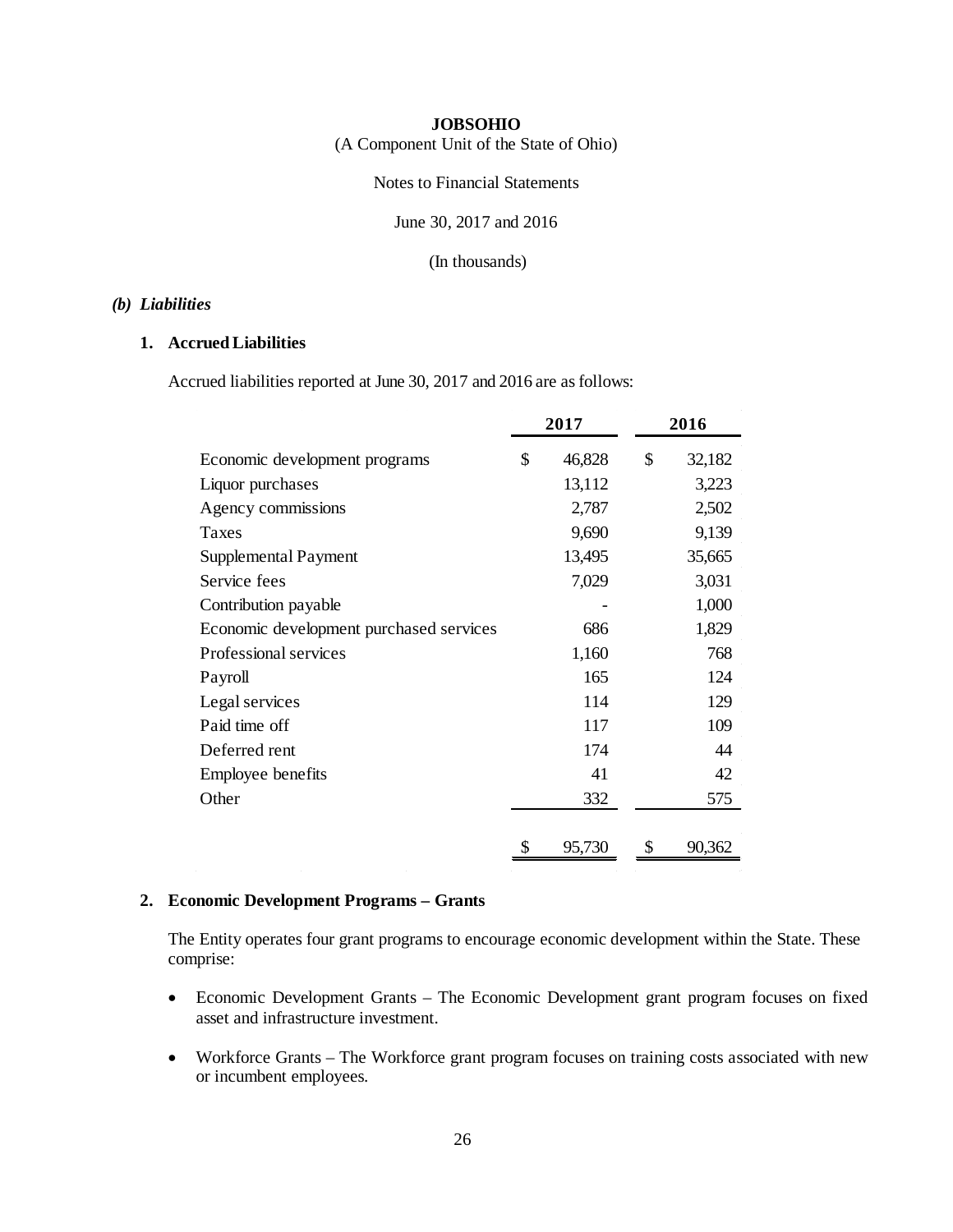(A Component Unit of the State of Ohio)

Notes to Financial Statements

June 30, 2017 and 2016

(In thousands)

- Revitalization Grants The Revitalization grant program is designed to support the acceleration of redeveloping sites in Ohio, with the primary focus on projects where the cost of redevelopment and remediation is more than the value of the land in question.
- Revitalization Phase II Assessment Grants The Revitalization Phase II Assessment grant program is designed to assist in the review of potential environmental risks on a project site where redevelopment for job creation or retention is likely to occur.

As of June 30, 2017, the Entity had executed 479 grants, including 170 economic development grants, 195 workforce grants, and 114 revitalization grants with a total committed amount of \$148,673. As of June 30, 2017, the Entity had \$69,688 in committed, but unpaid grants. As of June 30, 2016, the Entity had executed 311 grants, including 107 economic development grants, 145 workforce grants, and 59 revitalization grants with a total committed amount of \$85,568. As of June 30, 2016, the Entity had \$46,372 in committed, but unpaid grants. The grants are funded on a reimbursement basis where the grantee must provide documentation illustrating where applicable costs have been incurred.

In accordance with generally accepted accounting principles, the Entity recognizes grant expense and the related liability for allowable costs where the transaction is reasonably estimable in amount and probable of distribution. This process includes the use of estimates in the absence of information as to costs incurred, but unclaimed by the grantee. The Entity has developed a methodology to produce an estimate of the liability as of the financial statement date, based upon the anticipated progress of the related project. The corresponding result is recorded as accrued economic development programs and is included in accrued liabilities in the statements of net position. The accrued economic development programs were \$46,828 and \$32,182 as of June 30, 2017 and 2016, respectively.

# **3. Contribution Payable**

On February 21, 2014, the JobsOhio Board of Directors adopted a resolution authorizing the President and Chief Investment Officer of JobsOhio to provide a letter indicating the intent of JobsOhio to provide financial support for up to \$10,000 of funding to an appropriate nonprofit host-city committee or municipal fund to support an Ohio city hosting one of the two national political conventions in 2016. Under the terms and conditions of the resolution:

- Such support would be provided only after award of such a convention to a city;
- Funds awarded would be usable only for purposes authorized by law and consistent with the tax exempt purposes of the Entity; and
- In no event could such funds be considered or used, directly or indirectly, as a contribution to, for or in aid of any campaign committee, political party, legislative campaign fund, political action committee, or political contributing entity, or for any partisan political purpose.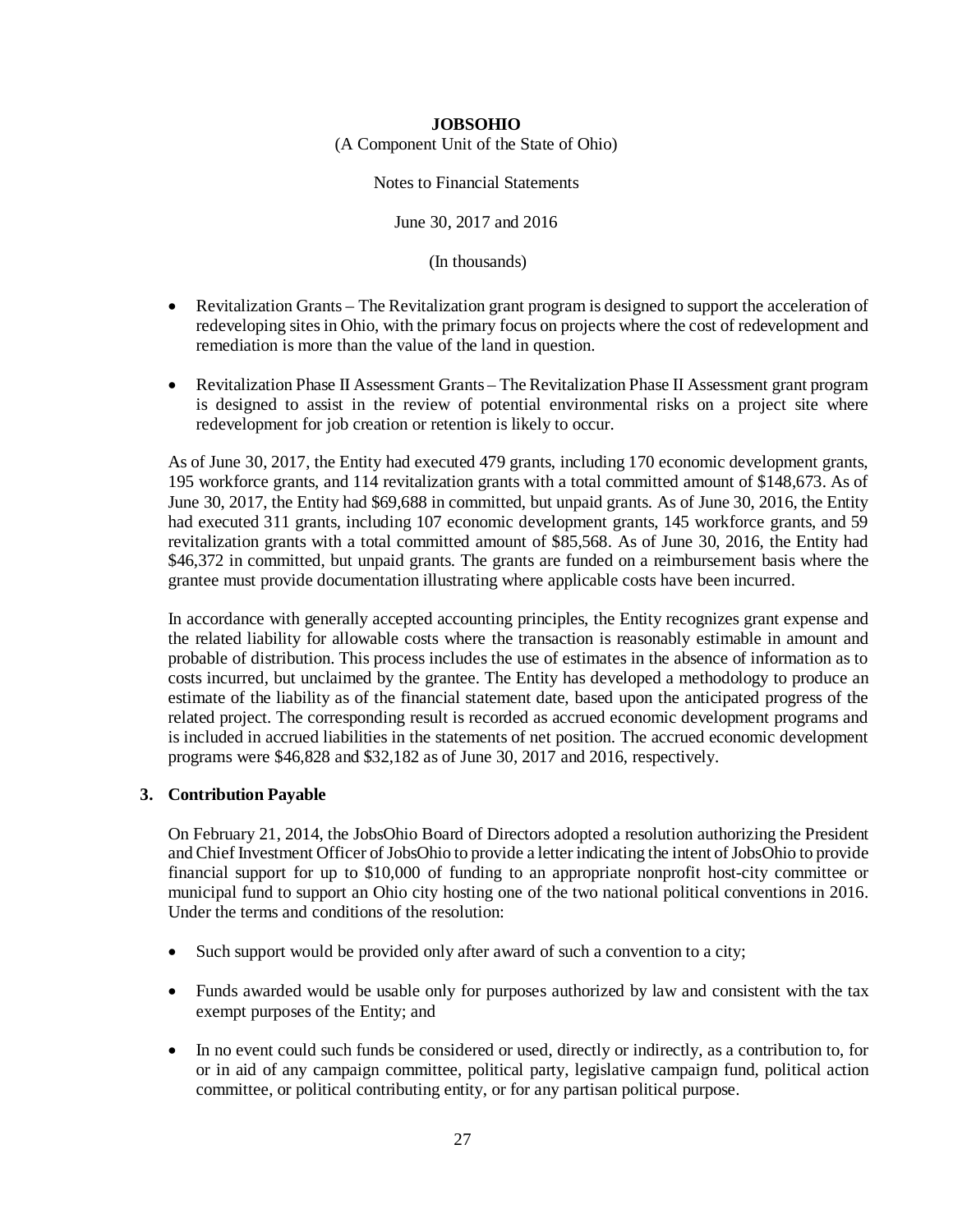# **JOBSOHIO**  (A Component Unit of the State of Ohio)

### Notes to Financial Statements

June 30, 2017 and 2016

(In thousands)

On August 8, 2014, the Republican National Convention selected the City of Cleveland, Ohio as the host city for the 2016 national convention. In the fiscal year ended June 30, 2015, JobsOhio recognized the total committed amount of \$10,000, which was reported on the statements of revenues, expenses, and changes in net position as economic development program expense. As of June 30, 2017 and 2016, JobsOhio had disbursed \$10,000 and \$9,000, respectively, related to this contribution and the remaining \$0 and \$1,000, respectively, is reported as a contribution payable as of June 30, 2017 and 2016 and is included in accrued liabilities in the statements of net position.

# **4. 401(k) Savings Plan**

The Entity operates a defined contribution pension plan titled JobsOhio 401(k) Plan (herein referred to as the Plan) created in accordance with Internal Revenue Code Section 401(k). The Plan, available to all qualified employees of the Entity, permits employees to defer a percentage of their salary up to the maximum percentage allowed by the Internal Revenue Service. The Entity matches 100 percent of the first three percent of the employee contribution, plus 50 percent of the employee contribution over three percent but not greater than five percent, bringing the maximum match percentage to four percent. Employees are fully vested in the Plan at the time contributions begin and there are no forfeitures. Participants must be over 21 years of age and have completed three consecutive months of service.

The Entity is the plan administrator of the Plan and the Plan trustee is Frontier Trust Company. The Entity may amend the Plan to add new features or to change or eliminate various provisions, but may not take away or reduce protected benefits under the Plan. Participants direct the allocation of their deferral based on several investment options. The assets of the Plan are not included in the Entity's financial statements and cannot be used for purposes other than the exclusive benefit of the participants or their beneficiaries or to pay the reasonable expenses of plan administration.

The Plan was implemented in February 2014. For the fiscal year ended June 30, 2017, the total 401(k) match expense was \$258 on total employee contributions of \$553. For the fiscal year ended June 30, 2016, the total 401(k) match expense was \$213 on total employee contributions of \$510. As of June 30, 2017 and 2016, accrued employee 401(k) deferrals and accrued employer match were \$30 and \$26, respectively, and are included in the statements of net position as accrued liabilities.

## **5. Commitments and Contingencies – Litigation**

On October 27, 2014, an action was filed in the Franklin County Court of Appeals challenging JobsOhio and the legislation authorizing its creation and the transfer of the State's spirituous liquor system. On February 12, 2015, the Court of Appeals' Magistrate issued a decision dismissing the case in its entirety, ruling it clear beyond doubt that the Relator does not have standing to bring this action. Relator filed objections to the Magistrate's decision and other motions. On August 4, 2015, the Court of Appeals overruled Relator's objections, adopted that portion of the Magistrate's decision that dismissed the case for lack of standing, and dismissed all other pending motions. Relator timely appealed this decision to the Supreme Court of Ohio, which on August 31, 2016 issued its final decision affirming the dismissal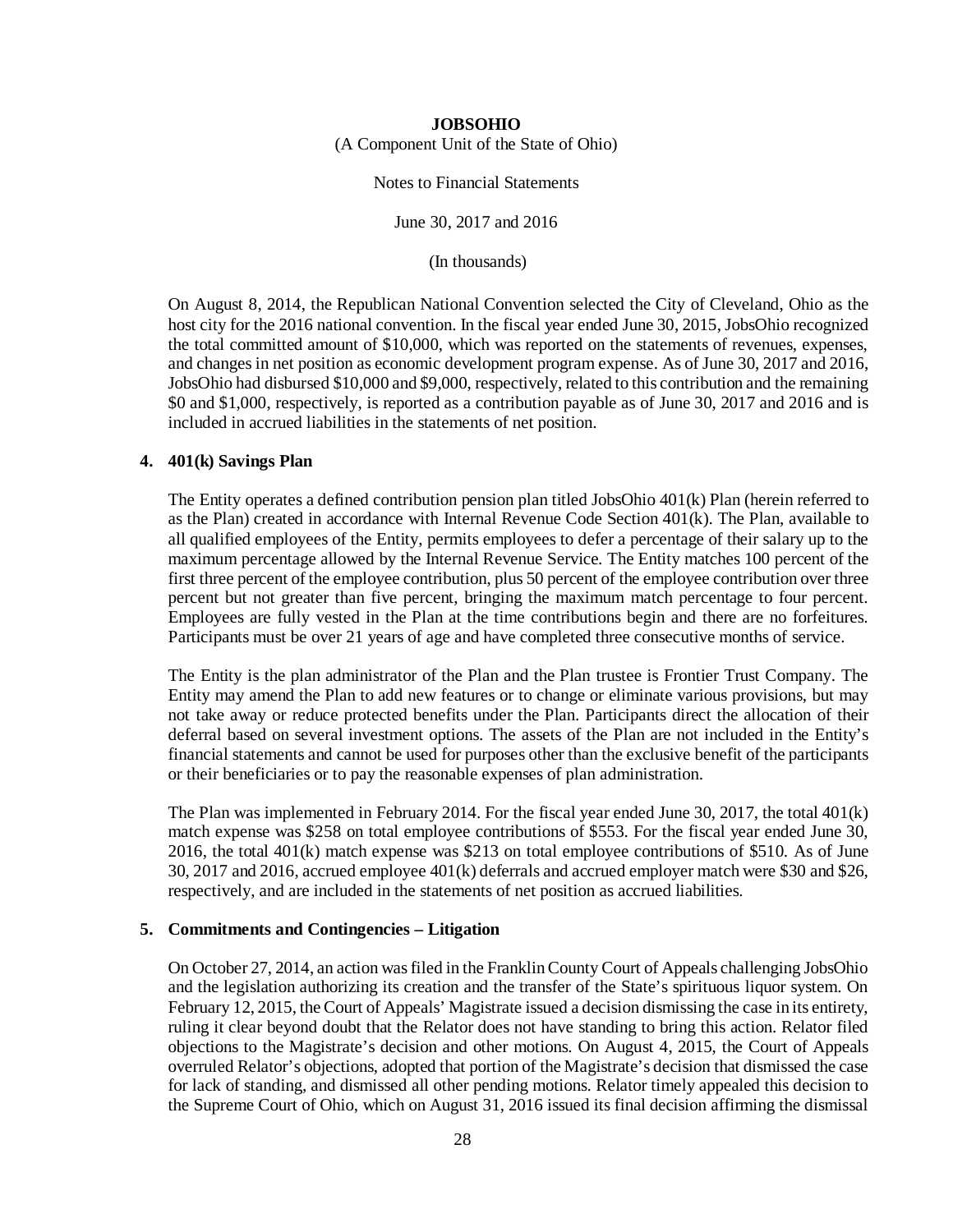(A Component Unit of the State of Ohio)

#### Notes to Financial Statements

June 30, 2017 and 2016

(In thousands)

of the entire case for lack of standing. Relator's post-decision motion for reconsideration was denied by the Supreme Court on November 9, 2016, and the entire action is now fully and finally determined.

As a result, no litigation is currently pending in which the Entity is named as a party.

### **6. Lease Obligations**

The Entity has an agreement for an office facilities lease and pays monthly rent. Rent expense was \$472 and \$469, respectively, for the fiscal years ended June 30, 2017 and 2016.

Minimum future lease payments as of June 30, 2017 under this operating lease are asfollows:

| Year ending June 30: |           |
|----------------------|-----------|
| 2018                 | \$<br>306 |
| 2019                 | 315       |
| 2020                 | 324       |
| 2021                 | 333       |
| 2022                 | 198       |
| Total                | 1,476     |
|                      |           |

In fiscal year 2015, the Entity entered into a lease agreement for office equipment, which is classified as a capital lease. The leased equipment is amortized on a straight-line basis over 5 years. Total accumulated amortization related to the leased equipment for the years ended June 30, 2017 and 2016 was \$25 and \$15, respectively. Property on capital lease as of June 30, 2017 is as follows:

| Office equipment               | 52 |
|--------------------------------|----|
| Less: accumulated amortization |    |
| Total                          |    |

Property on capital lease as of June 30, 2016 is as follows:

| Office equipment               | 52 |
|--------------------------------|----|
| Less: accumulated amortization |    |
| Total                          |    |
|                                |    |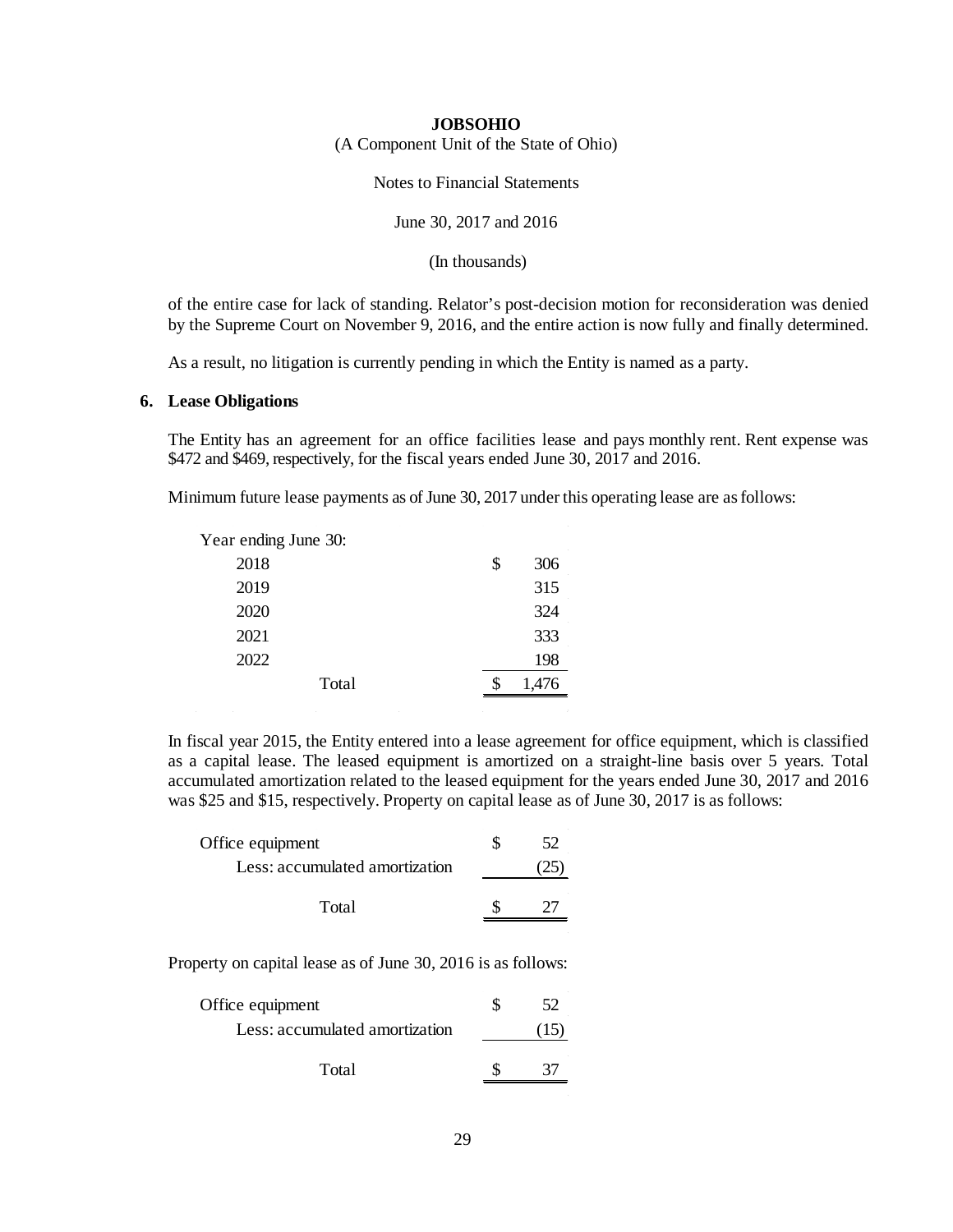(A Component Unit of the State of Ohio)

## Notes to Financial Statements

June 30, 2017 and 2016

(In thousands)

The interest rate related to the lease obligation is 1% and the maturity date is April 2020. Minimum future lease payments as of June 30, 2017 under this capital lease are as follows:

| Year ending June 30: |    |
|----------------------|----|
| 2018                 | 10 |
| 2019                 |    |
| 2020                 |    |
| Total                |    |
|                      |    |

In the fiscal year ended June 30, 2017, the Entity entered into two separate lease agreements for the use of distribution center facilities in Green, Ohio and Groveport, Ohio. Rent expense on the two facilities was \$707 and \$0, respectively, for the fiscal years ended June 30, 2017 and 2016.

The lease agreement for the distribution center in Green, Ohio has a term of seven years with a commencement date of April 1, 2017.

Minimum future lease payments as of June 30, 2017 under this operating lease are as follows:

| Year ending June 30: |             |
|----------------------|-------------|
| 2018                 | \$<br>1,417 |
| 2019                 | 1,417       |
| 2020                 | 1,418       |
| 2021                 | 1,473       |
| 2022 - 2024          | 4,100       |
| Total                | 9,825       |
|                      |             |

The lease agreement for the distribution center in Groveport, Ohio has a term of 63 full months with a commencement date of April 3, 2017.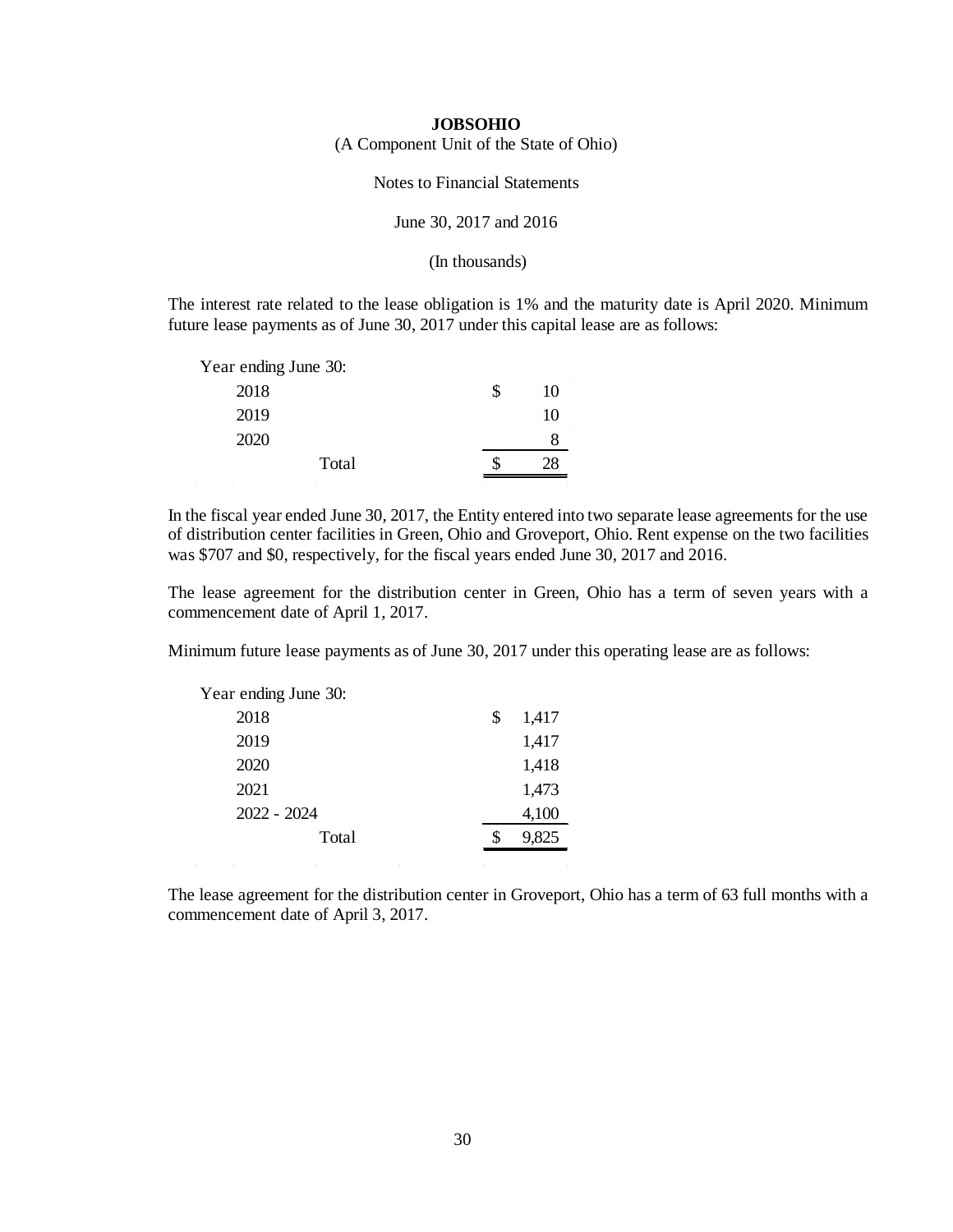(A Component Unit of the State of Ohio)

#### Notes to Financial Statements

June 30, 2017 and 2016

(In thousands)

Minimum future lease payments as of June 30, 2017 under this operating lease are as follows:

| Year ending June 30: |           |
|----------------------|-----------|
| 2018                 | \$<br>792 |
| 2019                 | 884       |
| 2020                 | 906       |
| 2021                 | 928       |
| $2022 - 2023$        | 1,032     |
| Total                | 4.542     |

and the control of the control of the control of the control of the control of

## **7. Long-Term Liabilities**

Special obligation revenue bonds were issued on February 1, 2013, by the Entity to finance payment of consideration in connection with the purchase of a franchise to operate the Liquor Business including the transfer of certain Liquor Business assets and bond transaction costs. The obligations were issued as bonds with (approximately) level debt service (principal and interest) maturing each year with maturities that range from one to 25 years. JobsOhio Beverage System Statewide Senior Lien Liquor Profits Tax-Exempt Revenue Bonds, Series 2013A and JobsOhio Beverage System Statewide Senior Lien Liquor Profits Taxable Revenue Bonds, 2013B outstanding at June 30, 2017 and 2016 are as follows:

| <b>Special</b><br>obligation<br>bonds | Original<br>issue date | Outstanding<br>as of<br>June 30, 2017 | <b>Interest</b><br>rates<br>to maturity | Final<br>maturity |
|---------------------------------------|------------------------|---------------------------------------|-----------------------------------------|-------------------|
| Series 2013A                          | Feb. 2013              | \$<br>389,790                         | $4.0\% - 5.0\%$                         | 2038              |
| Series 2013B                          | Feb. 2013              | 990,480                               | $1.8\% - 4.5\%$                         | 2035              |
| <b>Special</b>                        |                        | Outstanding                           | <b>Interest</b>                         |                   |
| obligation                            | Original               | as of                                 | rates                                   | <b>Final</b>      |
| <b>bonds</b>                          | issue date             | June 30, 2016                         | to maturity                             | maturity          |
| Series 2013A                          | Feb. 2013              | \$<br>394,790                         | $3.0\% - 5.0\%$                         | 2038              |
| Series 2013B                          | Feb. 2013              | 1,029,500                             | $0.9\% - 4.5\%$                         | 2035              |

The bonds have maturities that started in 2015 and continue through 2038. Maturities due within one year at June 30, 2017 and 2016 are \$44,870 and \$44,020, respectively. The bond series are subject to mandatory sinking fund redemption starting in 2024 and each year thereafter to maturity. The bonds will be repaid from Liquor Business Profits. All proceeds from the Liquor Business are pledged to the Trustee to pay obligations under the Indenture. The Indenture imposes certain restrictions and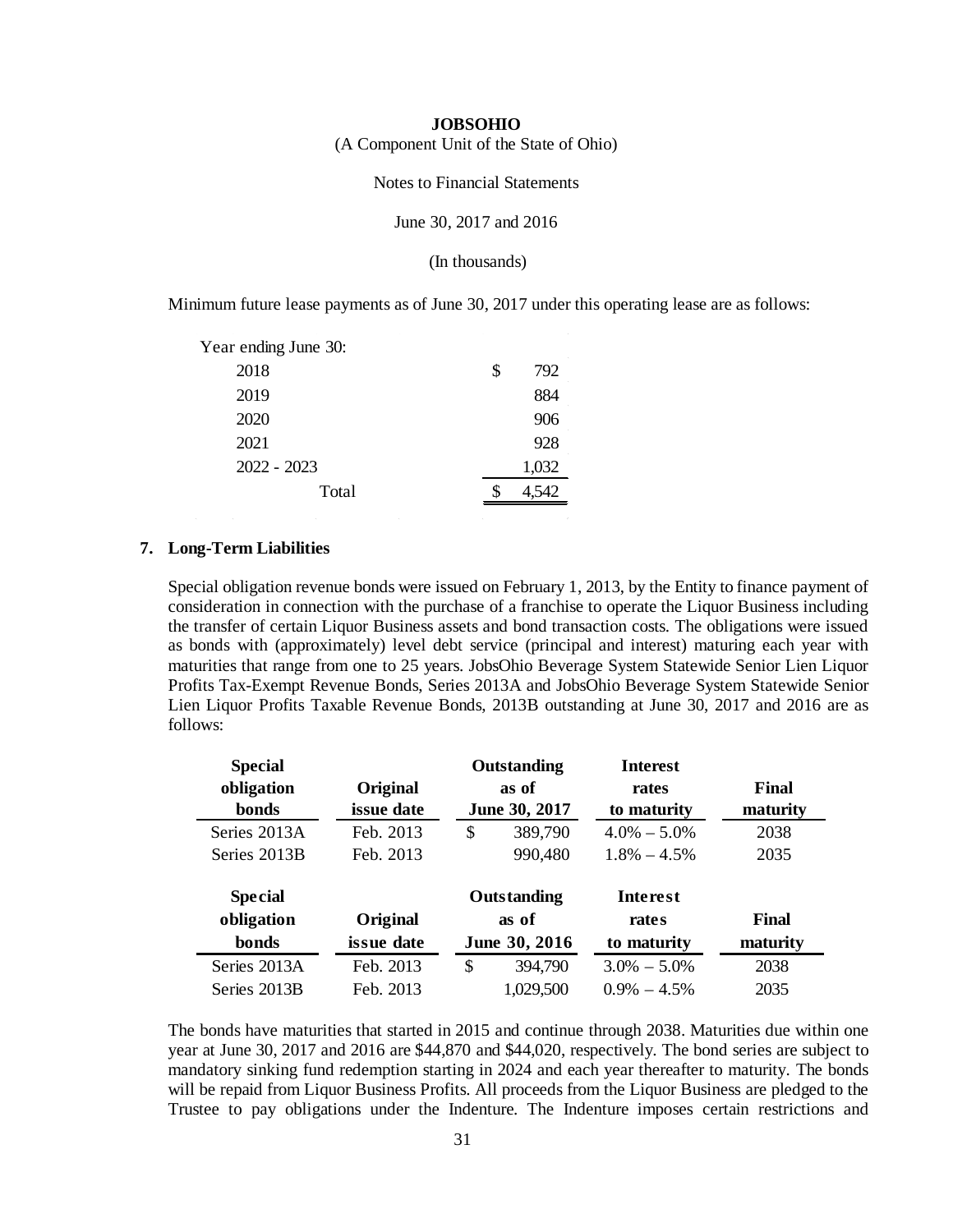(A Component Unit of the State of Ohio)

## Notes to Financial Statements

## June 30, 2017 and 2016

(In thousands)

requirements whereby all Liquor Business revenues are required to be deposited in a trust fund held by the Trustee to settle obligations under the Indenture, including amounts sufficient to cover annual debt service for each fiscal year on account for all outstanding revenue bonds.

Liquor Business Profits must meet the minimum debt service coverage ratio of 135 percent for each fiscal year pursuant to the Transfer Agreement. Certain amounts are released from the lien of the Indenture and certain other amounts are held in funds pursuant to the terms of the Indenture for which amounts will not be pledged for the benefit of the owners of the bonds. These funds include the Tax Fund, the Operations Fund, and the General Purpose Fund. The bonds are not general obligations of the Entity or the State, and neither the faith nor credit are pledged as security for payment of the bonds.

|                               | <b>Principal</b> |               | <b>Interest</b> |               | <b>Total</b> |
|-------------------------------|------------------|---------------|-----------------|---------------|--------------|
| Year ending June 30:          |                  |               |                 |               |              |
| 2018                          | \$<br>44,870     | \$            | 58,024          | \$            | 102,894      |
| 2019                          | 45,845           |               | 57,049          |               | 102,894      |
| 2020                          | 46,720           |               | 55,893          |               | 102,613      |
| 2021                          | 48,890           |               | 54,011          |               | 102,901      |
| 2022                          | 50,395           |               | 52,496          |               | 102,891      |
| $2023 - 2027$                 | 280,310          |               | 234,003         |               | 514,313      |
| $2028 - 2032$                 | 341,270          |               | 172,766         |               | 514,036      |
| $2033 - 2037$                 | 424,400          |               | 88,458          |               | 512,858      |
| 2038                          | 97,570           |               | 4,879           |               | 102,449      |
| Total                         | 1,380,270        | $\mathcal{S}$ | 777,579         | $\mathcal{S}$ | 2,157,849    |
| Unamortized premium           | 47,132           |               |                 |               |              |
| Less current portion          | (44, 870)        |               |                 |               |              |
| Total debt, long-term portion | 1,382,532        |               |                 |               |              |

Debt service requirements related to the bonds as of June 30, 2017 are as follows: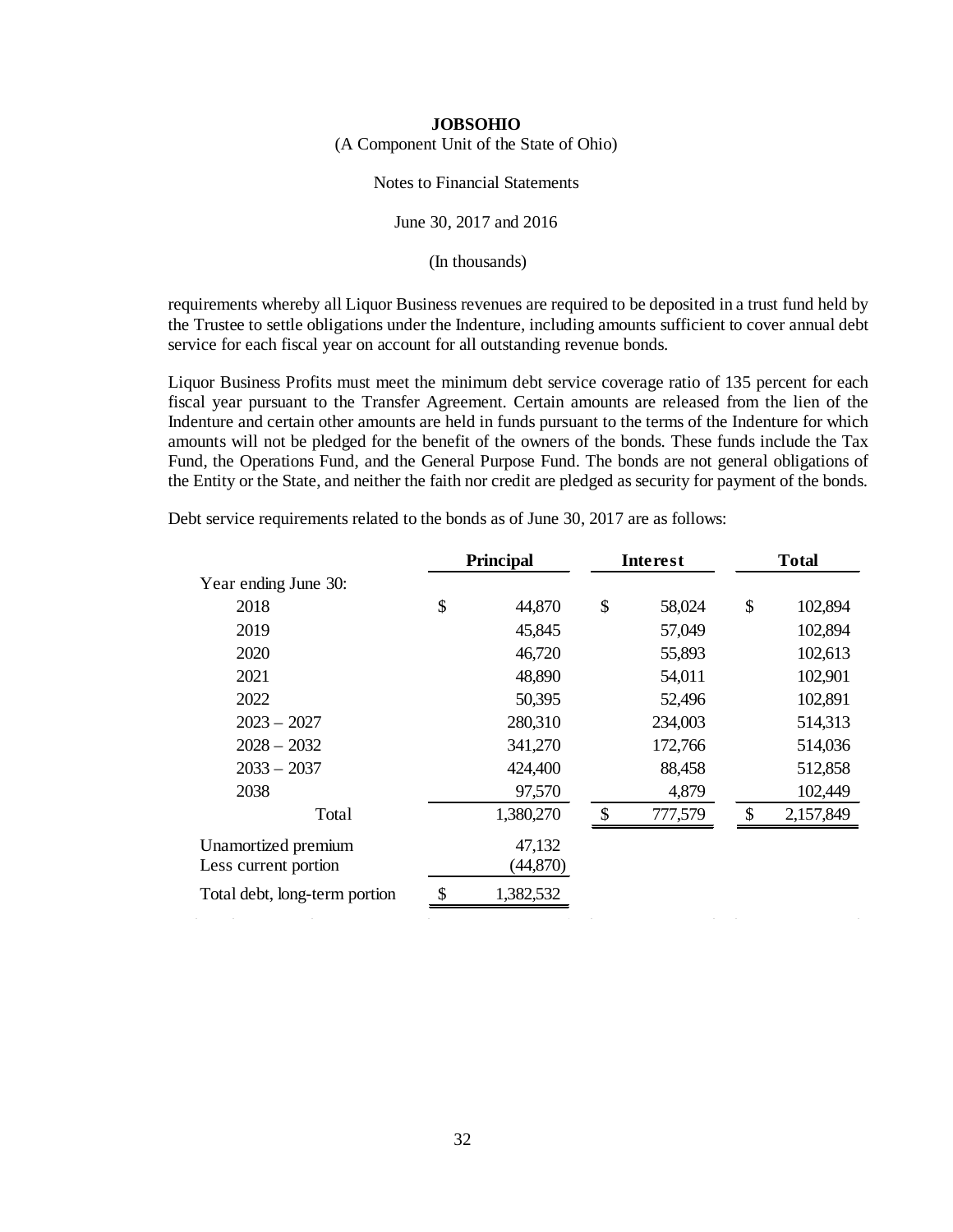(A Component Unit of the State of Ohio)

Notes to Financial Statements

June 30, 2017 and 2016

(In thousands)

Debt service requirements related to the bonds as of June 30, 2016 are as follows:

|                               |               | <b>Principal</b> | Interest      | <b>Total</b>  |           |  |
|-------------------------------|---------------|------------------|---------------|---------------|-----------|--|
| Year ending June 30:          |               |                  |               |               |           |  |
| 2017                          | \$            | 44,020           | \$<br>58,876  | \$            | 102,896   |  |
| 2018                          |               | 44,870           | 58,024        |               | 102,894   |  |
| 2019                          |               | 45,845           | 57,049        |               | 102,894   |  |
| 2020                          |               | 46,720           | 55,893        |               | 102,613   |  |
| 2021                          |               | 48,890           | 54,011        |               | 102,901   |  |
| $2022 - 2026$                 |               | 270,265          | 244,097       |               | 514,362   |  |
| $2027 - 2031$                 |               | 327,520          | 186,577       |               | 514,097   |  |
| $2032 - 2036$                 |               | 405,665          | 107,523       |               | 513,188   |  |
| $2037 - 2038$                 |               | 190,495          | 14,403        |               | 204,898   |  |
| Total                         |               | 1,424,290        | \$<br>836,453 | $\mathcal{S}$ | 2,260,743 |  |
| Unamortized premium           |               | 49,933           |               |               |           |  |
| Less current portion          |               | (44,020)         |               |               |           |  |
| Total debt, long-term portion | $\mathcal{S}$ | 1,430,203        |               |               |           |  |

Debt service activity for the fiscal year ended June 30, 2017 is as follows:

| Balance,<br><b>July 1, 2016</b>   |  | <b>Additions</b><br><b>Reductions</b> |         |    | Balance,<br>June 30, 2017 | <b>Current</b><br>portion |     |        |
|-----------------------------------|--|---------------------------------------|---------|----|---------------------------|---------------------------|-----|--------|
| Bond principal                    |  | 1,424,290                             | \$      | \$ | (44,020)                  | \$<br>1,380,270           | \$  | 44,870 |
| Bond premium<br>Less: Accumulated |  | 59,663                                |         |    |                           | 59,663                    |     |        |
| amortization                      |  | (9,730)                               | (2,801) |    |                           | (12,531)                  |     |        |
| Total debt                        |  | 1.474.223                             | (2,801) | \$ | (44.020)                  | \$<br>1.427.402           | \$. | 44,870 |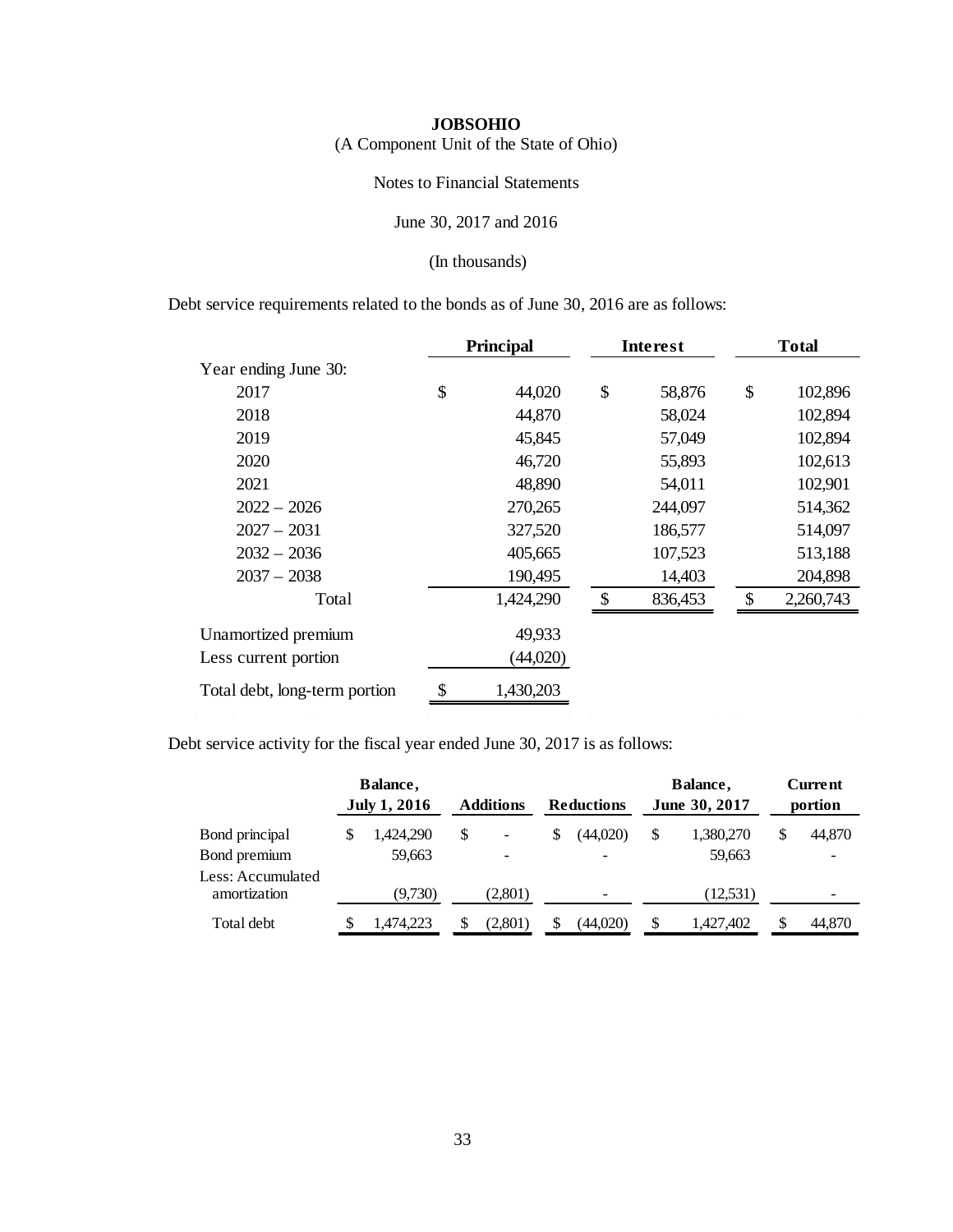(A Component Unit of the State of Ohio)

#### Notes to Financial Statements

June 30, 2017 and 2016

#### (In thousands)

Debt service activity for the fiscal year ended June 30, 2016 is as follows:

|                   |                     | Balance,  |    |                  |    |                   |    | Balance,      |         | Current |  |
|-------------------|---------------------|-----------|----|------------------|----|-------------------|----|---------------|---------|---------|--|
|                   | <b>July 1, 2015</b> |           |    | <b>Additions</b> |    | <b>Reductions</b> |    | June 30, 2016 | portion |         |  |
| Bond principal    |                     | ,467,730  | \$ |                  | \$ | (43, 440)         | \$ | 1,424,290     | \$      | 44,020  |  |
| Bond premium      |                     | 59,663    |    |                  |    |                   |    | 59,663        |         |         |  |
| Less: Accumulated |                     |           |    |                  |    |                   |    |               |         |         |  |
| amortization      |                     | (6.902)   |    | (2,828)          |    | -                 |    | (9,730)       |         | -       |  |
| Total debt        |                     | 1,520,491 | S  | (2,828)          | S  | (43,440)          | S  | 1,474,223     | \$      | 44,020  |  |

Bonds are subject to redemption prior to their stated maturity dates at the option of the Entity, in whole or in part on any date on or after January 1, 2023 at a redemption price equal to the principal amount of bonds to be redeemed plus accrued interest. For Series 2013B Bonds, the redemption price is the greater of (1) the principal amount or (2) the sum of the present value of the remaining scheduled payments of principal and interest to the maturity date plus accrued interest. Series 2013A Bonds maturing in 2038 are subject to mandatory sinking fund redemption on January 1, 2035 and each year thereafter to maturity. Series 2013B Bonds maturing in 2029 and 2035 are subject to mandatory sinking fund redemption on January 1, 2024 and 2030, respectively, and each year thereafter to maturity. Redemptions are from moneys in the Debt Service Fund established under the Indenture, at a redemption price equal to 100 percent of the principal amount to be redeemed plus accrued interest.

Pursuant to the terms of the Indenture, the Transfer Agreement, and the Services Agreement, the Entity is required to comply with various covenants and requirements. All financial covenants associated with the agreements executed in connection with the franchise transactions have been fully complied with as of June 30, 2017 and 2016.

### *(c) Revenues*

Liquor sales revenues are reported net of wholesale discounts and sales taxes. For the fiscal years ended June 30, 2017 and 2016, operating revenues were reported net of discounts of \$19,579 and \$19,031, respectively, and sales tax of \$65,562 and \$61,822, respectively.

#### *(d) Combining Information*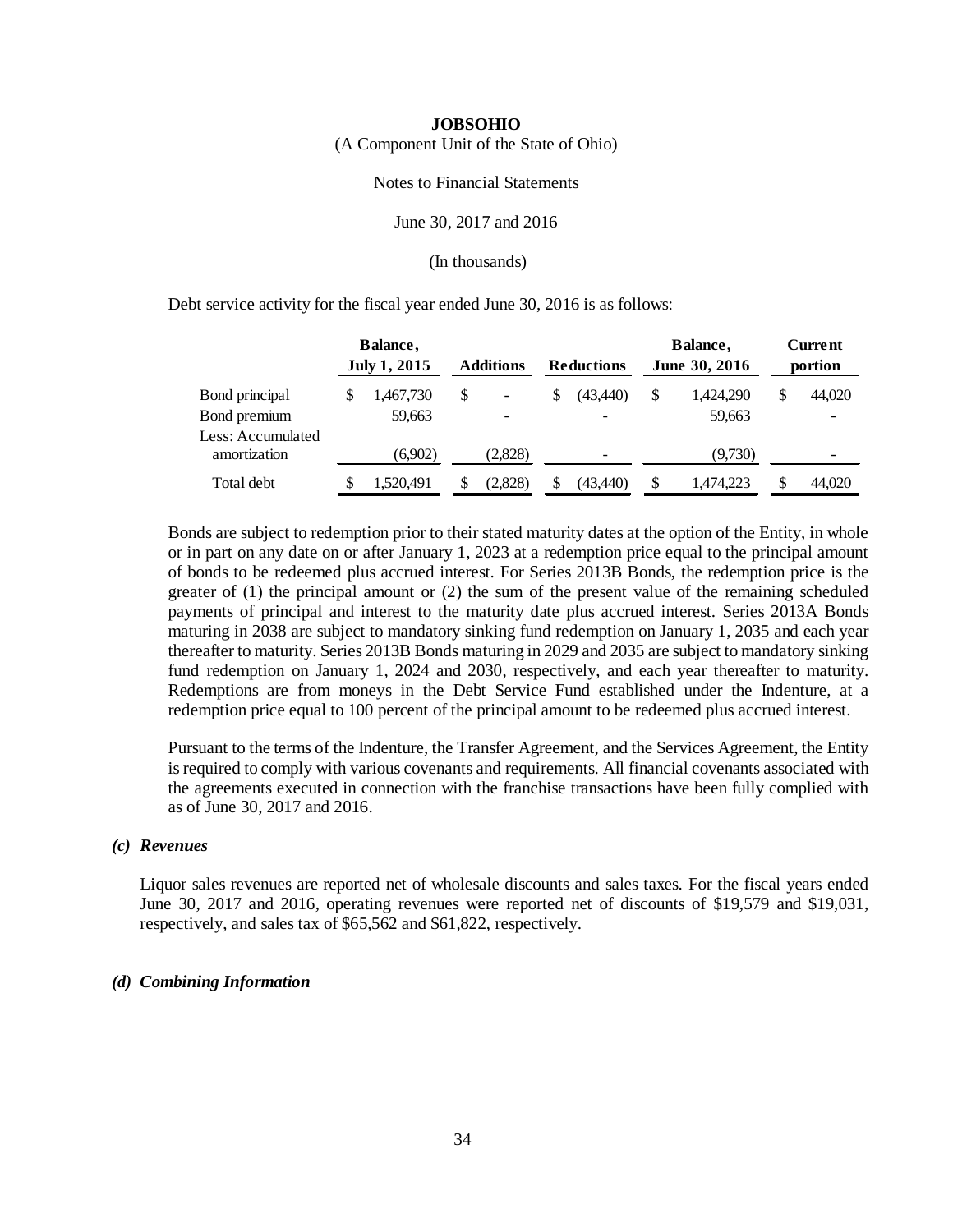# (A Component Unit of the State of Ohio)

# Notes to Financial Statements

# Combining Schedule of Net Position

| Component<br>Component<br>Unit<br>Unit<br>JobsOhio<br>JobsOhio<br>Combined<br>Combined<br>Eliminating<br>Eliminating<br><b>Beverage</b><br><b>Beverage</b><br><b>Entries</b><br><b>Balance</b><br><b>Entries</b><br><b>Balance</b><br>JobsOhio<br>JobsOhio<br><b>System</b><br>System<br>Assets:<br>Current assets:<br>Cash and cash equivalents - unrestricted<br>S<br>\$<br>93,302<br>s<br>180,718<br>\$<br>\$<br>274,020<br>\$<br>80,213<br>s<br>182,909<br>S<br>263,122<br>128,948<br>128,948<br>134,725<br>134,725<br>Cash and cash equivalents - restricted<br>ä,<br>$\sim$<br>Investments<br>393,331<br>324,254<br>393,331<br>324,254<br>÷,<br>73,533<br>73,533<br>72.948<br>72,948<br>Inventory<br>÷,<br>$\bar{a}$<br>4,500<br>2,270<br>2,270<br>4.500<br>Loans<br>ä,<br>1,025<br>Receivables<br>1,024<br>538<br>1,562<br>529<br>496<br>Prepaid expenses<br>580<br>4,246<br>4,826<br>3,375<br>989<br>4,364<br>÷.<br>$\overline{\phantom{a}}$<br>Due from JOBS<br>183<br>152<br>(152)<br>(183)<br>$\sim$<br>$\overline{\phantom{a}}$<br>٠<br>492,889<br>387,983<br>880,720<br>410,824<br>392,067<br>802,708<br>Total current assets<br>(152)<br>(183)<br>Long-term assets:<br>Intangible asset - liquor franchise, net of amortization<br>1,136,137<br>1,191,334<br>1,191,334<br>1,136,137<br>÷.<br>$\mathbf{r}$<br>Capital assets, net of accumulated depreciation<br>1,188<br>122<br>1,310<br>1,377<br>1,377<br>Loans, net of loss allowance<br>43,778<br>25,078<br>25,078<br>43,778<br>1,136,259<br>1,181,225<br>1,191,334<br>44,966<br>26,455<br>1,217,789<br>Total long-term assets<br>÷.<br>$\sim$<br><b>Total assets</b><br>(152)<br>537,855<br>1,524,242<br>2,061,945<br>437,279<br>1,583,401<br>(183)<br>2,020,497<br>Liabilities:<br>Current liabilities:<br>Accounts payable<br>2,166<br>15,009<br>17,175<br>2,205<br>24,626<br>26,831<br>Accrued liabilities<br>48,424<br>47,306<br>95,730<br>36,305<br>54,057<br>90,362<br>44,020<br>44,870<br>44,870<br>44,020<br>Special obligation bonds payable - current portion<br>ä,<br>Bond interest payable<br>29,438<br>29,012<br>29,012<br>29,438<br>ä,<br><u>. .</u><br>Capital lease payable - current portion<br>10<br>10<br>10<br>10<br>٠<br>Due to JobsOhio<br>152<br>183<br>(152)<br>(183)<br>$\sim$<br>38.520<br>Total current liabilities<br>50,600<br>136.349<br>(152)<br>186,797<br>152.324<br>(183)<br>190,661<br>Long-term liabilities:<br>Special obligation bonds payable<br>1,382,532<br>1,382,532<br>1,430,203<br>1,430,203<br>ä,<br>$\sim$<br>Capital lease payable<br>18<br>18<br>28<br>28<br>18<br>1,382,532<br>1,382,550<br>28<br>1,430,203<br>1,430,231<br>Total long-term liabilities<br><b>Total liabilities</b><br>38,548<br>50,618<br>1,518,881<br>(152)<br>1,569,347<br>1,582,527<br>(183)<br>1,620,892<br>Net position:<br>Net investment in capital assets<br>1,188<br>122<br>1,377<br>1,310<br>1,377<br>Unrestricted<br>5,239<br>398,228<br>486,049<br>491,288<br>397,354<br>874<br><b>Total net position</b><br>487,237<br>\$<br>5,361<br>$\boldsymbol{\mathsf{s}}$<br>\$<br>874<br>$\mathbf{s}$<br>\$<br>\$<br>492,598<br>398,731<br>399,605<br>\$<br>-S<br>$\overline{\phantom{a}}$ |  | June 30, 2017 | June 30, 2016 |  |  |  |  |  |
|------------------------------------------------------------------------------------------------------------------------------------------------------------------------------------------------------------------------------------------------------------------------------------------------------------------------------------------------------------------------------------------------------------------------------------------------------------------------------------------------------------------------------------------------------------------------------------------------------------------------------------------------------------------------------------------------------------------------------------------------------------------------------------------------------------------------------------------------------------------------------------------------------------------------------------------------------------------------------------------------------------------------------------------------------------------------------------------------------------------------------------------------------------------------------------------------------------------------------------------------------------------------------------------------------------------------------------------------------------------------------------------------------------------------------------------------------------------------------------------------------------------------------------------------------------------------------------------------------------------------------------------------------------------------------------------------------------------------------------------------------------------------------------------------------------------------------------------------------------------------------------------------------------------------------------------------------------------------------------------------------------------------------------------------------------------------------------------------------------------------------------------------------------------------------------------------------------------------------------------------------------------------------------------------------------------------------------------------------------------------------------------------------------------------------------------------------------------------------------------------------------------------------------------------------------------------------------------------------------------------------------------------------------------------------------------------------------------------------------------------------------------------------------------------------------------------------------------------------------------------------------------------------------------------------------------------------------------------------------------------------------------------------------------------------------------------------------------------------------------------------------------------------------------------------------|--|---------------|---------------|--|--|--|--|--|
|                                                                                                                                                                                                                                                                                                                                                                                                                                                                                                                                                                                                                                                                                                                                                                                                                                                                                                                                                                                                                                                                                                                                                                                                                                                                                                                                                                                                                                                                                                                                                                                                                                                                                                                                                                                                                                                                                                                                                                                                                                                                                                                                                                                                                                                                                                                                                                                                                                                                                                                                                                                                                                                                                                                                                                                                                                                                                                                                                                                                                                                                                                                                                                                    |  |               |               |  |  |  |  |  |
|                                                                                                                                                                                                                                                                                                                                                                                                                                                                                                                                                                                                                                                                                                                                                                                                                                                                                                                                                                                                                                                                                                                                                                                                                                                                                                                                                                                                                                                                                                                                                                                                                                                                                                                                                                                                                                                                                                                                                                                                                                                                                                                                                                                                                                                                                                                                                                                                                                                                                                                                                                                                                                                                                                                                                                                                                                                                                                                                                                                                                                                                                                                                                                                    |  |               |               |  |  |  |  |  |
|                                                                                                                                                                                                                                                                                                                                                                                                                                                                                                                                                                                                                                                                                                                                                                                                                                                                                                                                                                                                                                                                                                                                                                                                                                                                                                                                                                                                                                                                                                                                                                                                                                                                                                                                                                                                                                                                                                                                                                                                                                                                                                                                                                                                                                                                                                                                                                                                                                                                                                                                                                                                                                                                                                                                                                                                                                                                                                                                                                                                                                                                                                                                                                                    |  |               |               |  |  |  |  |  |
|                                                                                                                                                                                                                                                                                                                                                                                                                                                                                                                                                                                                                                                                                                                                                                                                                                                                                                                                                                                                                                                                                                                                                                                                                                                                                                                                                                                                                                                                                                                                                                                                                                                                                                                                                                                                                                                                                                                                                                                                                                                                                                                                                                                                                                                                                                                                                                                                                                                                                                                                                                                                                                                                                                                                                                                                                                                                                                                                                                                                                                                                                                                                                                                    |  |               |               |  |  |  |  |  |
|                                                                                                                                                                                                                                                                                                                                                                                                                                                                                                                                                                                                                                                                                                                                                                                                                                                                                                                                                                                                                                                                                                                                                                                                                                                                                                                                                                                                                                                                                                                                                                                                                                                                                                                                                                                                                                                                                                                                                                                                                                                                                                                                                                                                                                                                                                                                                                                                                                                                                                                                                                                                                                                                                                                                                                                                                                                                                                                                                                                                                                                                                                                                                                                    |  |               |               |  |  |  |  |  |
|                                                                                                                                                                                                                                                                                                                                                                                                                                                                                                                                                                                                                                                                                                                                                                                                                                                                                                                                                                                                                                                                                                                                                                                                                                                                                                                                                                                                                                                                                                                                                                                                                                                                                                                                                                                                                                                                                                                                                                                                                                                                                                                                                                                                                                                                                                                                                                                                                                                                                                                                                                                                                                                                                                                                                                                                                                                                                                                                                                                                                                                                                                                                                                                    |  |               |               |  |  |  |  |  |
|                                                                                                                                                                                                                                                                                                                                                                                                                                                                                                                                                                                                                                                                                                                                                                                                                                                                                                                                                                                                                                                                                                                                                                                                                                                                                                                                                                                                                                                                                                                                                                                                                                                                                                                                                                                                                                                                                                                                                                                                                                                                                                                                                                                                                                                                                                                                                                                                                                                                                                                                                                                                                                                                                                                                                                                                                                                                                                                                                                                                                                                                                                                                                                                    |  |               |               |  |  |  |  |  |
|                                                                                                                                                                                                                                                                                                                                                                                                                                                                                                                                                                                                                                                                                                                                                                                                                                                                                                                                                                                                                                                                                                                                                                                                                                                                                                                                                                                                                                                                                                                                                                                                                                                                                                                                                                                                                                                                                                                                                                                                                                                                                                                                                                                                                                                                                                                                                                                                                                                                                                                                                                                                                                                                                                                                                                                                                                                                                                                                                                                                                                                                                                                                                                                    |  |               |               |  |  |  |  |  |
|                                                                                                                                                                                                                                                                                                                                                                                                                                                                                                                                                                                                                                                                                                                                                                                                                                                                                                                                                                                                                                                                                                                                                                                                                                                                                                                                                                                                                                                                                                                                                                                                                                                                                                                                                                                                                                                                                                                                                                                                                                                                                                                                                                                                                                                                                                                                                                                                                                                                                                                                                                                                                                                                                                                                                                                                                                                                                                                                                                                                                                                                                                                                                                                    |  |               |               |  |  |  |  |  |
|                                                                                                                                                                                                                                                                                                                                                                                                                                                                                                                                                                                                                                                                                                                                                                                                                                                                                                                                                                                                                                                                                                                                                                                                                                                                                                                                                                                                                                                                                                                                                                                                                                                                                                                                                                                                                                                                                                                                                                                                                                                                                                                                                                                                                                                                                                                                                                                                                                                                                                                                                                                                                                                                                                                                                                                                                                                                                                                                                                                                                                                                                                                                                                                    |  |               |               |  |  |  |  |  |
|                                                                                                                                                                                                                                                                                                                                                                                                                                                                                                                                                                                                                                                                                                                                                                                                                                                                                                                                                                                                                                                                                                                                                                                                                                                                                                                                                                                                                                                                                                                                                                                                                                                                                                                                                                                                                                                                                                                                                                                                                                                                                                                                                                                                                                                                                                                                                                                                                                                                                                                                                                                                                                                                                                                                                                                                                                                                                                                                                                                                                                                                                                                                                                                    |  |               |               |  |  |  |  |  |
|                                                                                                                                                                                                                                                                                                                                                                                                                                                                                                                                                                                                                                                                                                                                                                                                                                                                                                                                                                                                                                                                                                                                                                                                                                                                                                                                                                                                                                                                                                                                                                                                                                                                                                                                                                                                                                                                                                                                                                                                                                                                                                                                                                                                                                                                                                                                                                                                                                                                                                                                                                                                                                                                                                                                                                                                                                                                                                                                                                                                                                                                                                                                                                                    |  |               |               |  |  |  |  |  |
|                                                                                                                                                                                                                                                                                                                                                                                                                                                                                                                                                                                                                                                                                                                                                                                                                                                                                                                                                                                                                                                                                                                                                                                                                                                                                                                                                                                                                                                                                                                                                                                                                                                                                                                                                                                                                                                                                                                                                                                                                                                                                                                                                                                                                                                                                                                                                                                                                                                                                                                                                                                                                                                                                                                                                                                                                                                                                                                                                                                                                                                                                                                                                                                    |  |               |               |  |  |  |  |  |
|                                                                                                                                                                                                                                                                                                                                                                                                                                                                                                                                                                                                                                                                                                                                                                                                                                                                                                                                                                                                                                                                                                                                                                                                                                                                                                                                                                                                                                                                                                                                                                                                                                                                                                                                                                                                                                                                                                                                                                                                                                                                                                                                                                                                                                                                                                                                                                                                                                                                                                                                                                                                                                                                                                                                                                                                                                                                                                                                                                                                                                                                                                                                                                                    |  |               |               |  |  |  |  |  |
|                                                                                                                                                                                                                                                                                                                                                                                                                                                                                                                                                                                                                                                                                                                                                                                                                                                                                                                                                                                                                                                                                                                                                                                                                                                                                                                                                                                                                                                                                                                                                                                                                                                                                                                                                                                                                                                                                                                                                                                                                                                                                                                                                                                                                                                                                                                                                                                                                                                                                                                                                                                                                                                                                                                                                                                                                                                                                                                                                                                                                                                                                                                                                                                    |  |               |               |  |  |  |  |  |
|                                                                                                                                                                                                                                                                                                                                                                                                                                                                                                                                                                                                                                                                                                                                                                                                                                                                                                                                                                                                                                                                                                                                                                                                                                                                                                                                                                                                                                                                                                                                                                                                                                                                                                                                                                                                                                                                                                                                                                                                                                                                                                                                                                                                                                                                                                                                                                                                                                                                                                                                                                                                                                                                                                                                                                                                                                                                                                                                                                                                                                                                                                                                                                                    |  |               |               |  |  |  |  |  |
|                                                                                                                                                                                                                                                                                                                                                                                                                                                                                                                                                                                                                                                                                                                                                                                                                                                                                                                                                                                                                                                                                                                                                                                                                                                                                                                                                                                                                                                                                                                                                                                                                                                                                                                                                                                                                                                                                                                                                                                                                                                                                                                                                                                                                                                                                                                                                                                                                                                                                                                                                                                                                                                                                                                                                                                                                                                                                                                                                                                                                                                                                                                                                                                    |  |               |               |  |  |  |  |  |
|                                                                                                                                                                                                                                                                                                                                                                                                                                                                                                                                                                                                                                                                                                                                                                                                                                                                                                                                                                                                                                                                                                                                                                                                                                                                                                                                                                                                                                                                                                                                                                                                                                                                                                                                                                                                                                                                                                                                                                                                                                                                                                                                                                                                                                                                                                                                                                                                                                                                                                                                                                                                                                                                                                                                                                                                                                                                                                                                                                                                                                                                                                                                                                                    |  |               |               |  |  |  |  |  |
|                                                                                                                                                                                                                                                                                                                                                                                                                                                                                                                                                                                                                                                                                                                                                                                                                                                                                                                                                                                                                                                                                                                                                                                                                                                                                                                                                                                                                                                                                                                                                                                                                                                                                                                                                                                                                                                                                                                                                                                                                                                                                                                                                                                                                                                                                                                                                                                                                                                                                                                                                                                                                                                                                                                                                                                                                                                                                                                                                                                                                                                                                                                                                                                    |  |               |               |  |  |  |  |  |
|                                                                                                                                                                                                                                                                                                                                                                                                                                                                                                                                                                                                                                                                                                                                                                                                                                                                                                                                                                                                                                                                                                                                                                                                                                                                                                                                                                                                                                                                                                                                                                                                                                                                                                                                                                                                                                                                                                                                                                                                                                                                                                                                                                                                                                                                                                                                                                                                                                                                                                                                                                                                                                                                                                                                                                                                                                                                                                                                                                                                                                                                                                                                                                                    |  |               |               |  |  |  |  |  |
|                                                                                                                                                                                                                                                                                                                                                                                                                                                                                                                                                                                                                                                                                                                                                                                                                                                                                                                                                                                                                                                                                                                                                                                                                                                                                                                                                                                                                                                                                                                                                                                                                                                                                                                                                                                                                                                                                                                                                                                                                                                                                                                                                                                                                                                                                                                                                                                                                                                                                                                                                                                                                                                                                                                                                                                                                                                                                                                                                                                                                                                                                                                                                                                    |  |               |               |  |  |  |  |  |
|                                                                                                                                                                                                                                                                                                                                                                                                                                                                                                                                                                                                                                                                                                                                                                                                                                                                                                                                                                                                                                                                                                                                                                                                                                                                                                                                                                                                                                                                                                                                                                                                                                                                                                                                                                                                                                                                                                                                                                                                                                                                                                                                                                                                                                                                                                                                                                                                                                                                                                                                                                                                                                                                                                                                                                                                                                                                                                                                                                                                                                                                                                                                                                                    |  |               |               |  |  |  |  |  |
|                                                                                                                                                                                                                                                                                                                                                                                                                                                                                                                                                                                                                                                                                                                                                                                                                                                                                                                                                                                                                                                                                                                                                                                                                                                                                                                                                                                                                                                                                                                                                                                                                                                                                                                                                                                                                                                                                                                                                                                                                                                                                                                                                                                                                                                                                                                                                                                                                                                                                                                                                                                                                                                                                                                                                                                                                                                                                                                                                                                                                                                                                                                                                                                    |  |               |               |  |  |  |  |  |
|                                                                                                                                                                                                                                                                                                                                                                                                                                                                                                                                                                                                                                                                                                                                                                                                                                                                                                                                                                                                                                                                                                                                                                                                                                                                                                                                                                                                                                                                                                                                                                                                                                                                                                                                                                                                                                                                                                                                                                                                                                                                                                                                                                                                                                                                                                                                                                                                                                                                                                                                                                                                                                                                                                                                                                                                                                                                                                                                                                                                                                                                                                                                                                                    |  |               |               |  |  |  |  |  |
|                                                                                                                                                                                                                                                                                                                                                                                                                                                                                                                                                                                                                                                                                                                                                                                                                                                                                                                                                                                                                                                                                                                                                                                                                                                                                                                                                                                                                                                                                                                                                                                                                                                                                                                                                                                                                                                                                                                                                                                                                                                                                                                                                                                                                                                                                                                                                                                                                                                                                                                                                                                                                                                                                                                                                                                                                                                                                                                                                                                                                                                                                                                                                                                    |  |               |               |  |  |  |  |  |
|                                                                                                                                                                                                                                                                                                                                                                                                                                                                                                                                                                                                                                                                                                                                                                                                                                                                                                                                                                                                                                                                                                                                                                                                                                                                                                                                                                                                                                                                                                                                                                                                                                                                                                                                                                                                                                                                                                                                                                                                                                                                                                                                                                                                                                                                                                                                                                                                                                                                                                                                                                                                                                                                                                                                                                                                                                                                                                                                                                                                                                                                                                                                                                                    |  |               |               |  |  |  |  |  |
|                                                                                                                                                                                                                                                                                                                                                                                                                                                                                                                                                                                                                                                                                                                                                                                                                                                                                                                                                                                                                                                                                                                                                                                                                                                                                                                                                                                                                                                                                                                                                                                                                                                                                                                                                                                                                                                                                                                                                                                                                                                                                                                                                                                                                                                                                                                                                                                                                                                                                                                                                                                                                                                                                                                                                                                                                                                                                                                                                                                                                                                                                                                                                                                    |  |               |               |  |  |  |  |  |
|                                                                                                                                                                                                                                                                                                                                                                                                                                                                                                                                                                                                                                                                                                                                                                                                                                                                                                                                                                                                                                                                                                                                                                                                                                                                                                                                                                                                                                                                                                                                                                                                                                                                                                                                                                                                                                                                                                                                                                                                                                                                                                                                                                                                                                                                                                                                                                                                                                                                                                                                                                                                                                                                                                                                                                                                                                                                                                                                                                                                                                                                                                                                                                                    |  |               |               |  |  |  |  |  |
|                                                                                                                                                                                                                                                                                                                                                                                                                                                                                                                                                                                                                                                                                                                                                                                                                                                                                                                                                                                                                                                                                                                                                                                                                                                                                                                                                                                                                                                                                                                                                                                                                                                                                                                                                                                                                                                                                                                                                                                                                                                                                                                                                                                                                                                                                                                                                                                                                                                                                                                                                                                                                                                                                                                                                                                                                                                                                                                                                                                                                                                                                                                                                                                    |  |               |               |  |  |  |  |  |
|                                                                                                                                                                                                                                                                                                                                                                                                                                                                                                                                                                                                                                                                                                                                                                                                                                                                                                                                                                                                                                                                                                                                                                                                                                                                                                                                                                                                                                                                                                                                                                                                                                                                                                                                                                                                                                                                                                                                                                                                                                                                                                                                                                                                                                                                                                                                                                                                                                                                                                                                                                                                                                                                                                                                                                                                                                                                                                                                                                                                                                                                                                                                                                                    |  |               |               |  |  |  |  |  |
|                                                                                                                                                                                                                                                                                                                                                                                                                                                                                                                                                                                                                                                                                                                                                                                                                                                                                                                                                                                                                                                                                                                                                                                                                                                                                                                                                                                                                                                                                                                                                                                                                                                                                                                                                                                                                                                                                                                                                                                                                                                                                                                                                                                                                                                                                                                                                                                                                                                                                                                                                                                                                                                                                                                                                                                                                                                                                                                                                                                                                                                                                                                                                                                    |  |               |               |  |  |  |  |  |
|                                                                                                                                                                                                                                                                                                                                                                                                                                                                                                                                                                                                                                                                                                                                                                                                                                                                                                                                                                                                                                                                                                                                                                                                                                                                                                                                                                                                                                                                                                                                                                                                                                                                                                                                                                                                                                                                                                                                                                                                                                                                                                                                                                                                                                                                                                                                                                                                                                                                                                                                                                                                                                                                                                                                                                                                                                                                                                                                                                                                                                                                                                                                                                                    |  |               |               |  |  |  |  |  |
|                                                                                                                                                                                                                                                                                                                                                                                                                                                                                                                                                                                                                                                                                                                                                                                                                                                                                                                                                                                                                                                                                                                                                                                                                                                                                                                                                                                                                                                                                                                                                                                                                                                                                                                                                                                                                                                                                                                                                                                                                                                                                                                                                                                                                                                                                                                                                                                                                                                                                                                                                                                                                                                                                                                                                                                                                                                                                                                                                                                                                                                                                                                                                                                    |  |               |               |  |  |  |  |  |
|                                                                                                                                                                                                                                                                                                                                                                                                                                                                                                                                                                                                                                                                                                                                                                                                                                                                                                                                                                                                                                                                                                                                                                                                                                                                                                                                                                                                                                                                                                                                                                                                                                                                                                                                                                                                                                                                                                                                                                                                                                                                                                                                                                                                                                                                                                                                                                                                                                                                                                                                                                                                                                                                                                                                                                                                                                                                                                                                                                                                                                                                                                                                                                                    |  |               |               |  |  |  |  |  |
|                                                                                                                                                                                                                                                                                                                                                                                                                                                                                                                                                                                                                                                                                                                                                                                                                                                                                                                                                                                                                                                                                                                                                                                                                                                                                                                                                                                                                                                                                                                                                                                                                                                                                                                                                                                                                                                                                                                                                                                                                                                                                                                                                                                                                                                                                                                                                                                                                                                                                                                                                                                                                                                                                                                                                                                                                                                                                                                                                                                                                                                                                                                                                                                    |  |               |               |  |  |  |  |  |
|                                                                                                                                                                                                                                                                                                                                                                                                                                                                                                                                                                                                                                                                                                                                                                                                                                                                                                                                                                                                                                                                                                                                                                                                                                                                                                                                                                                                                                                                                                                                                                                                                                                                                                                                                                                                                                                                                                                                                                                                                                                                                                                                                                                                                                                                                                                                                                                                                                                                                                                                                                                                                                                                                                                                                                                                                                                                                                                                                                                                                                                                                                                                                                                    |  |               |               |  |  |  |  |  |
|                                                                                                                                                                                                                                                                                                                                                                                                                                                                                                                                                                                                                                                                                                                                                                                                                                                                                                                                                                                                                                                                                                                                                                                                                                                                                                                                                                                                                                                                                                                                                                                                                                                                                                                                                                                                                                                                                                                                                                                                                                                                                                                                                                                                                                                                                                                                                                                                                                                                                                                                                                                                                                                                                                                                                                                                                                                                                                                                                                                                                                                                                                                                                                                    |  |               |               |  |  |  |  |  |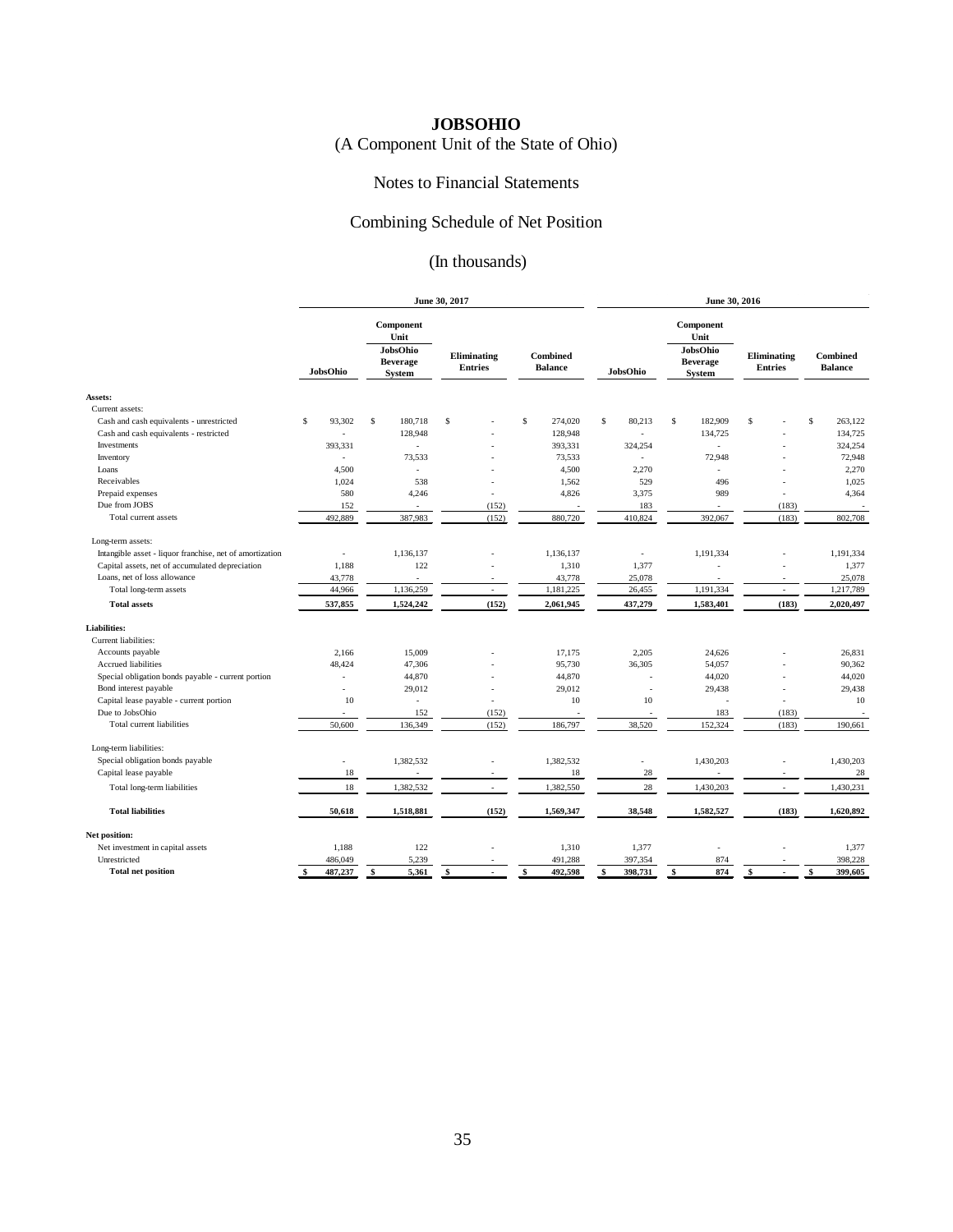# (A Component Unit of the State of Ohio)

# Notes to Financial Statements

# Combining Schedule of Revenues, Expenses, and Changes in Net Position

|                                                     |                            |                                                            | Year Ended June 30, 2017      |                                   | Year Ended June 30, 2016 |                                                                   |                               |                                   |  |
|-----------------------------------------------------|----------------------------|------------------------------------------------------------|-------------------------------|-----------------------------------|--------------------------|-------------------------------------------------------------------|-------------------------------|-----------------------------------|--|
|                                                     | <b>JobsOhio</b>            | Component<br>Unit<br>JobsOhio<br><b>Beverage</b><br>System | Eliminating<br><b>Entries</b> | <b>Combined</b><br><b>Balance</b> | <b>JobsOhio</b>          | Component<br>Unit<br><b>JobsOhio</b><br><b>Beverage</b><br>System | Eliminating<br><b>Entries</b> | <b>Combined</b><br><b>Balance</b> |  |
| Operating revenues:                                 |                            |                                                            |                               |                                   |                          |                                                                   |                               |                                   |  |
| Net liquor sales                                    | \$<br>$\ddot{\phantom{0}}$ | \$<br>1,102,485                                            | \$                            | \$<br>1,102,485                   | \$<br>$\overline{a}$     | $\mathcal{S}$<br>1,051,438                                        | \$                            | \$<br>1,051,438                   |  |
| Interest income - loans                             | 1,708                      |                                                            |                               | 1,708                             | 830                      |                                                                   |                               | 830                               |  |
| Fees and other                                      | 1,208                      |                                                            | (731)                         | 477                               | 867                      |                                                                   | (603)                         | 264                               |  |
| Total operating revenues                            | 2,916                      | 1,102,485                                                  | (731)                         | 1,104,670                         | 1,697                    | 1,051,438                                                         | (603)                         | 1,052,532                         |  |
| Operating expenses:                                 |                            |                                                            |                               |                                   |                          |                                                                   |                               |                                   |  |
| Cost of goods sold                                  |                            | 659,250                                                    |                               | 659,250                           |                          | 605,990                                                           |                               | 605,990                           |  |
| Sales commissions                                   |                            | 60,390                                                     |                               | 60,390                            |                          | 57,522                                                            |                               | 57,522                            |  |
| Liquor gallonage taxes                              |                            | 46,621                                                     |                               | 46,621                            |                          | 45,369                                                            |                               | 45,369                            |  |
| Amortization of intangible asset - liquor franchise |                            | 55,197                                                     |                               | 55,197                            |                          | 55,197                                                            |                               | 55,197                            |  |
| Service fees                                        |                            | 18,189                                                     |                               | 18,189                            |                          | 12,116                                                            |                               | 12,116                            |  |
| Supplemental Payment                                |                            | 13,495                                                     |                               | 13,495                            |                          | 35,665                                                            | ÷.                            | 35,665                            |  |
| JobsOhio management fees                            | L,                         | 731                                                        | (731)                         | $\sim$                            |                          | 603                                                               | (603)                         |                                   |  |
| Economic development programs                       | 56,949                     |                                                            |                               | 56,949                            | 35,349                   |                                                                   |                               | 35,349                            |  |
| Salaries and benefits                               | 11,058                     |                                                            |                               | 11,058                            | 9,205                    |                                                                   |                               | 9,205                             |  |
| Economic development purchased services             | 10,735                     |                                                            |                               | 10,735                            | 10,243                   |                                                                   |                               | 10,243                            |  |
| Professional services                               | 3,761                      | 7,129                                                      |                               | 10,890                            | 4,958                    | 476                                                               |                               | 5,434                             |  |
| Insurance                                           | 204                        | 384                                                        |                               | 588                               | 200                      | 359                                                               |                               | 559                               |  |
| Administrative and support                          | 3,223                      | 1,587                                                      |                               | 4,810                             | 2,772                    |                                                                   |                               | 2,772                             |  |
| Marketing                                           | 10,317                     | ä,                                                         |                               | 10,317                            | 7,137                    |                                                                   |                               | 7,137                             |  |
| Other                                               | $\overline{\phantom{a}}$   | 391                                                        |                               | 391                               |                          | 72                                                                | ä,                            | 72                                |  |
| Total operating expenses                            | 96,247                     | 863,364                                                    | (731)                         | 958,880                           | 69,864                   | 813,369                                                           | (603)                         | 882,630                           |  |
| <b>Operating income (loss)</b>                      | (93, 331)                  | 239,121                                                    | $\blacksquare$                | 145,790                           | (68, 167)                | 238,069                                                           | $\blacksquare$                | 169.902                           |  |
| Nonoperating revenues (expenses):                   |                            |                                                            |                               |                                   |                          |                                                                   |                               |                                   |  |
| Grants                                              | 180,000                    | (180,000)                                                  |                               |                                   | 150,000                  | (150,000)                                                         |                               |                                   |  |
| Bond interest, net                                  |                            | (55,650)                                                   |                               | (55,650)                          |                          | (56, 339)                                                         |                               | (56,339)                          |  |
| Investment income                                   | 1,837                      |                                                            |                               | 1,837                             | 4,497                    |                                                                   |                               | 4,497                             |  |
| Other, net                                          |                            | 1,016                                                      |                               | 1,016                             |                          | 583                                                               |                               | 583                               |  |
| Total nonoperating revenues (expenses)              | 181,837                    | (234, 634)                                                 |                               | (52,797)                          | 154,497                  | (205,756)                                                         | ä,                            | (51,259)                          |  |
| Change in net position                              | 88,506                     | 4,487                                                      |                               | 92,993                            | 86,330                   | 32,313                                                            |                               | 118,643                           |  |
| Net position (deficit), beginning of period         | 398,731                    | 874                                                        |                               | 399,605                           | 312,401                  | (31, 439)                                                         |                               | 280.962                           |  |
| Net position, end of period                         | 487,237<br>\$              | \$<br>5,361                                                | \$                            | \$<br>492,598                     | 398,731<br>\$            | 874<br>\$                                                         |                               | \$<br>399,605                     |  |